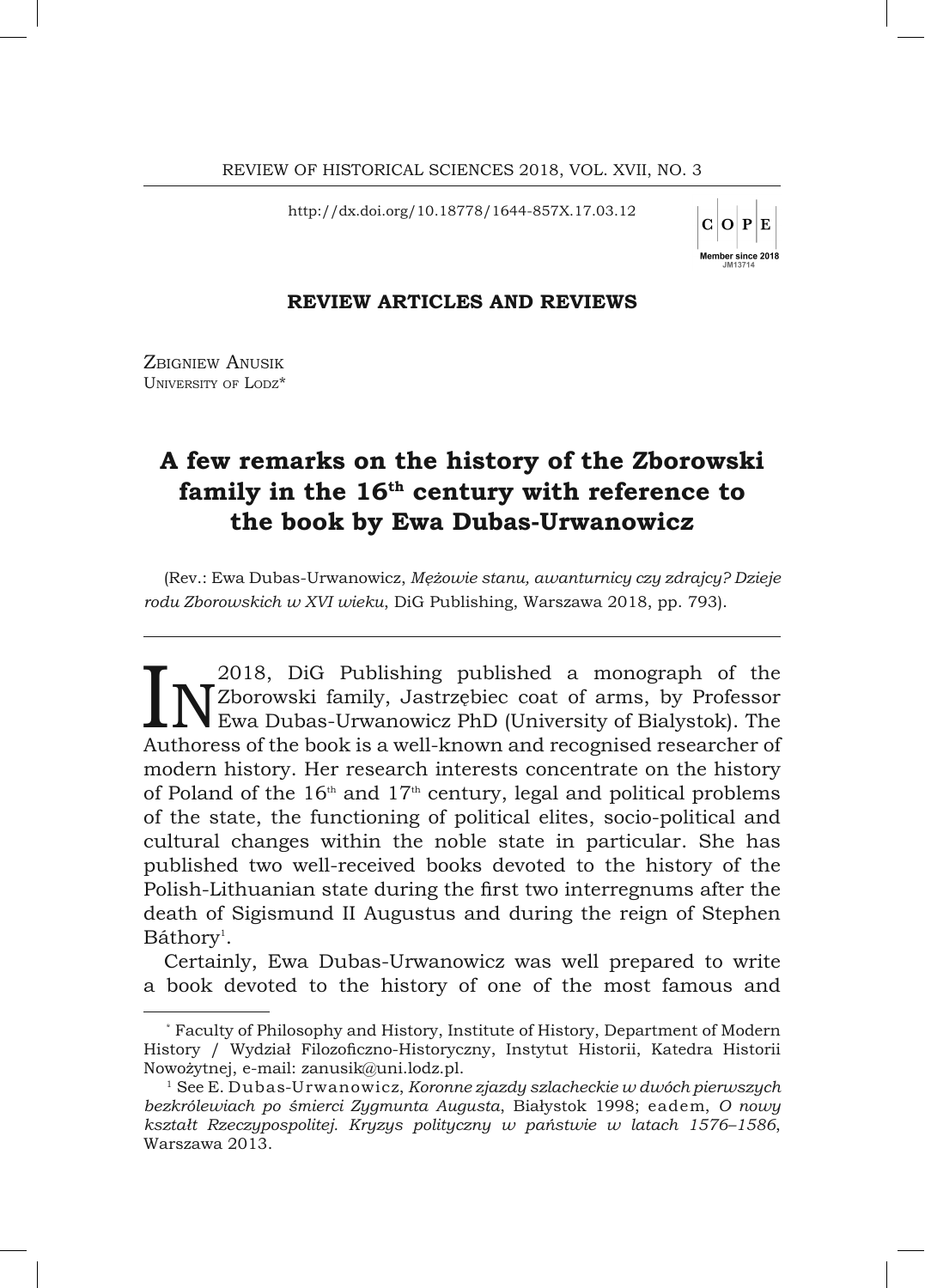significant noble families in the Crown in the  $16<sup>th</sup>$  century. The Authoress defined the goal and scope of her research as follows: 'The Zborowskis were the most powerful magnates in the Crown in the second half of the  $16<sup>th</sup>$  century. In about seventy years (two generations of the Zborowskis), starting from a middle-class position, its representatives held the highest offices in the state. The Zborowskis' rapid career ended suddenly at the end of the century. In the  $17<sup>th</sup>$  century the third and fourth generation of the sixteenth--century Zborowskis may be found in the circles of the middle- -nobility again. What determined the quick promotion of the family? What caused its sudden fall? These are first research questions that arise when studying the history of the Zborowskis. Were the factors of apolitical or economic nature decisive in this case or should we look for the reasons of the growth of the Zborowski family in a research area different than those examined so far when studying the fate of large families. Psychological issues or characterological profiles are rarely taken into account in the monographs of whole families and in observations of the development of careers of individual house representatives. Maybe this research aspect should also be taken into account?' (p. 11). 'Among the numerous offspring of Marcin Zborowski, we may observe strong characters often driven by emotions and violence. The women from the Zborowski family are able to deal with economic problems or children upbringing – even as the widows. When observing individual members of the family, it is impossible not to look at their characters and not to answer the question whether they influenced the image of the entire family. And finally – why had the Zborowskis lost their political significance, prestige, unity? Which of the reasons for this phenomenon were decisive and which were of minor importance? Among all the problems identified by the researcher of the Zborowski family, it will be the most important [...] to answer the question included in the title of the work: who were the Zborowski brothers: statesmen, adventurers or traitors?' (p. 15).

It should be underlined that to fulfil her research task Ewa Dubas- -Urwanowicz used a huge number of sources and literature of the subject. The query of manuscripts was carried out in 18 archives and scientific libraries in Poland, Lithuania, Ukraine, Russia and Austria. The Authoress used over 140 source publications and more than 400 various studies. Source materials of the publication are more than impressive while the bibliography (with a register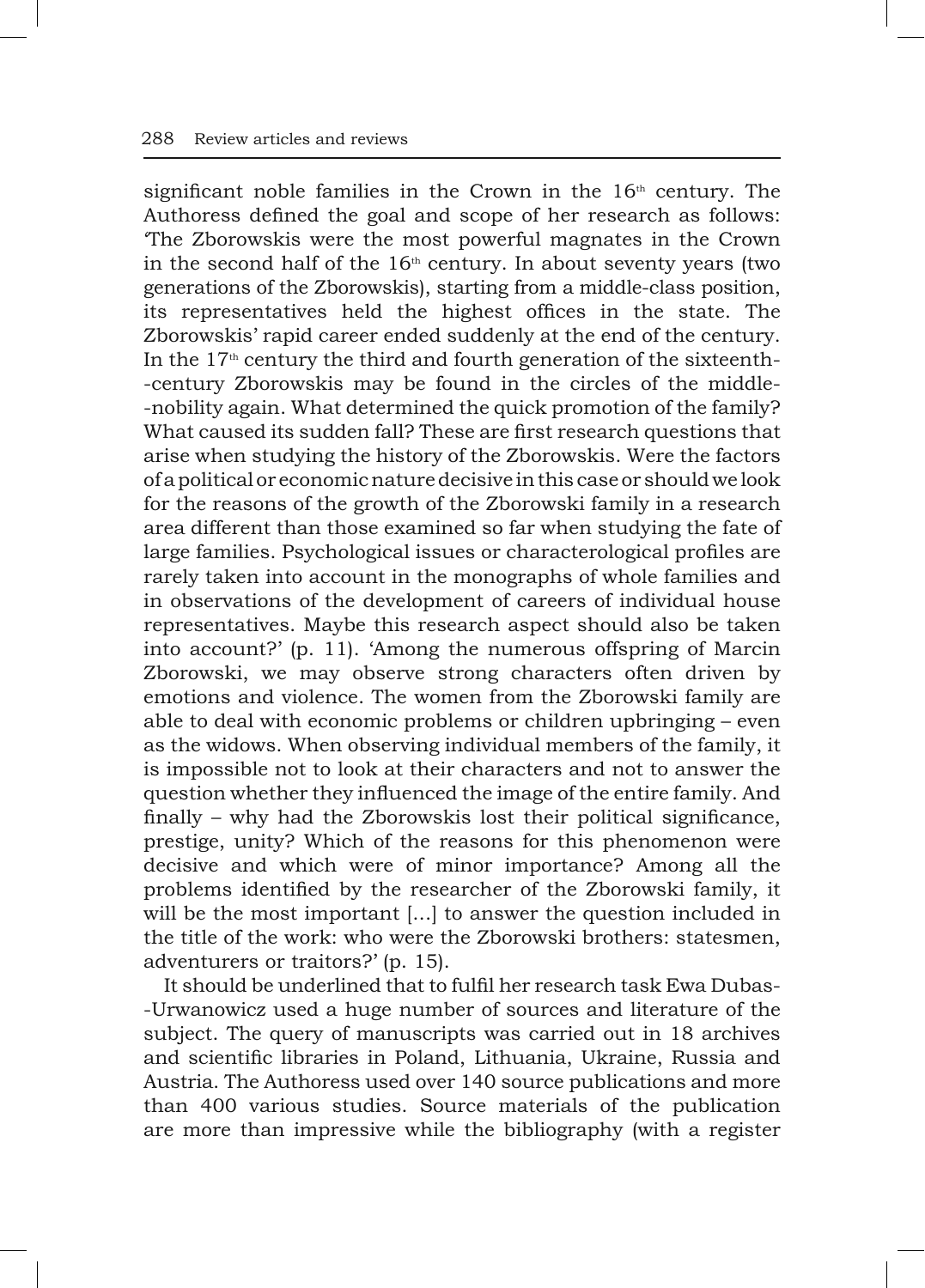of manuscripts used in the work) that covers 28 pages has to impress every recipient. A valuable addition to the main text is the genealogical tree of the Zborowski family. It is worth noting, however, that there is no iconographic material in the book. This is most likely caused by the size of the publication which covers (with an index of persons) almost 800 pages.

The work is problem-oriented while its chapters are organised chronologically. The ancestors of the sixteenth-century Zborowskis are presented in the first chapter. The second chapter's content is consistent with its title: *Connections. Offices. Education. Wealth.* In subsequent chapters, the Authoress describes the history of the Zborowski family on the broad political background of the Polish-  $-Lithuanian state$  in the  $16<sup>th</sup>$  century. The titles of the subsequent parts of the work are as follows: *The Zborowskis during the reign of John I Albert, Alexander I Jagiellon and Sigismund I the Old*; *The reign of Sigismund II Augustus. Stabilisation of the family's position*; *The Zborowskis during the interregnum after the death of the last Jagiellon. The reign of Henry of France (de Valois): expectations of the family vs reality*; *The second interregnum. Feuding family – split or purposeful tactics*; *The Zborowskis during the reign of Stephen Báthory: from the division of the family to a temporary unity*; *The Zborowskis during the third interregnum. Fight for the family survival*; *Descent from the stage. The fate of the family at the end of the 16th century.* The work concept proposed by the Authoress has one fundamental drawback, though. Biographical information on the members of the Zborowski family included in chapter two is reproduced almost literally in every subsequent chapter, albeit in a slightly different context. And one more remark. Fragments of the book that describe political history of the Polish-Lithuanian state in the  $16<sup>th</sup>$  century are too extensive. Thus, it is hard to notice the relation between the events described by Ewa Dubas-Urwanowicz and the main topic of the reviewed monograph. It may be assumed that the content of that chapter was influenced by the scientific specialization of the Authoress – the researcher of the history of the first three interregnums and the reign of Stephen Báthory. Nevertheless, as far as I am concerned, many narrative threads presented in the book could have been omitted.

The first two chapters seem to be of key importance when we look at the book as on the monograph of the Zborowski family. Here, Ewa Dubas-Urwanowicz presented both the genealogy of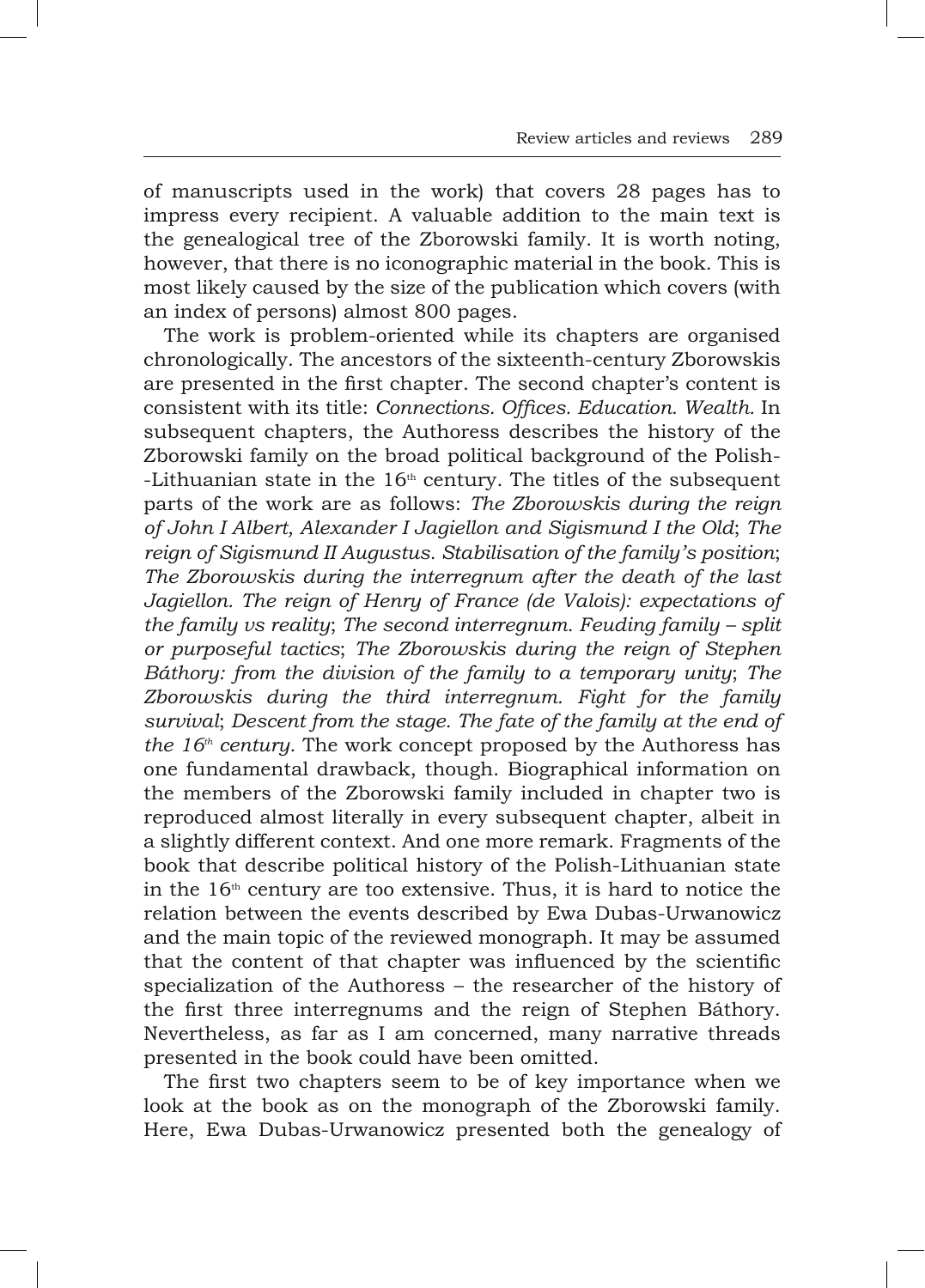the family and the economic position it achieved. In both cases, however, a number of remarks should be made. Let's begin with the first chapter devoted to the ancestors of the sixteenth-century Zborowskis. A lot of attention was paid here to the descendants of Mikołaj of Łubnica, Jastrzębiec coat of arms (died 1410/1411), the chamberlain of Łęczyca, the brother of Wojciech Jastrzębiec (died 1436), the archbishop of Gniezno. Marcin (Marcisz) of Rytwiany (died 1428), the voivode of Łęczyca in the years 1425–1428, and Ścibor of Borysławice, Łubnica and Rytwiany (died 1435), the voivode of Łeczyca in the years 1428–1435, were the sons of the chamberlain of *Leczyca*. According to the monographer of the Zborowski family 'Marcin […] is a protoplast of the Jastrzębiec of "Rytwiany". His descendants used the name Rytwiańscy. Ścibor, instead, starts the line of later Jastrzębiecs "of Borzysławice" and "of Zborów". He is a protoplast of the sixteenth-century Zborowskis' (p. 29). According to the Authoress, the voivode of Łęczyca, Ścibor, had the son – the starost of Odolanów, Piotr of Zborów and Rytwiany, who received Odolanów 'in the seventies of the  $15<sup>th</sup>$  century from Casimir IV Jagiellon, probably thanks to the king's loan' (p. 35). Ewa Dubas-Urwanowicz also claims that the above-mentioned Piotr had sons 'Marcin, Mikołaj, Andrzej, Piotr and probably Jan. The fact that they were brothers is confirmed by the sources where they were mentioned as the starosts of Odolanów' (p. 35).

Unfortunately, it is only true that the voivode of Łęczyca, Marcin of Rytwiany (died 1428), was the ancestor of the wealthy Rytwiański family, Jastrzębiec coat of arms, whose male line ended already on his sons – Dziersław (died 1478), the castellan of Cracow, and Jan (died 1478/1479), the Crown marshal and the voivode of Cracow. The only heir of the Rytwińskis was, in fact, the granddaughter of Marcin and the daughter of the voivode of Cracow, Jan – Ewa, who around 1481 married Mikołaj Kurozwęcki, Poraj coat of arms (died 1507), later voivode of Lublin<sup>2</sup>. The brother of Marcin of Rytwiany (died 1428) – Ścibor of Borysławice, Łubnica and Rytwiany (died 1435), could not have been the protoplast of the Zborowski family

<sup>2</sup> See W. Fałkowski, *Rytwiański Jan (właściwie Jan z Rytwian) h. Jastrzębiec*, [in:] *Polski słownik biograficzny* [hereinafter: *PSB*], vol. XXXIII, Wrocław–Warszawa– Kraków 1991–1992, pp. 588–592; K. Baczkowski, *Kurozwęcki Mikołaj h. Róża (Poraj)*, [in:] *PSB*, vol. XVI, Wrocław–Warszawa–Kraków 1971, pp. 273–274.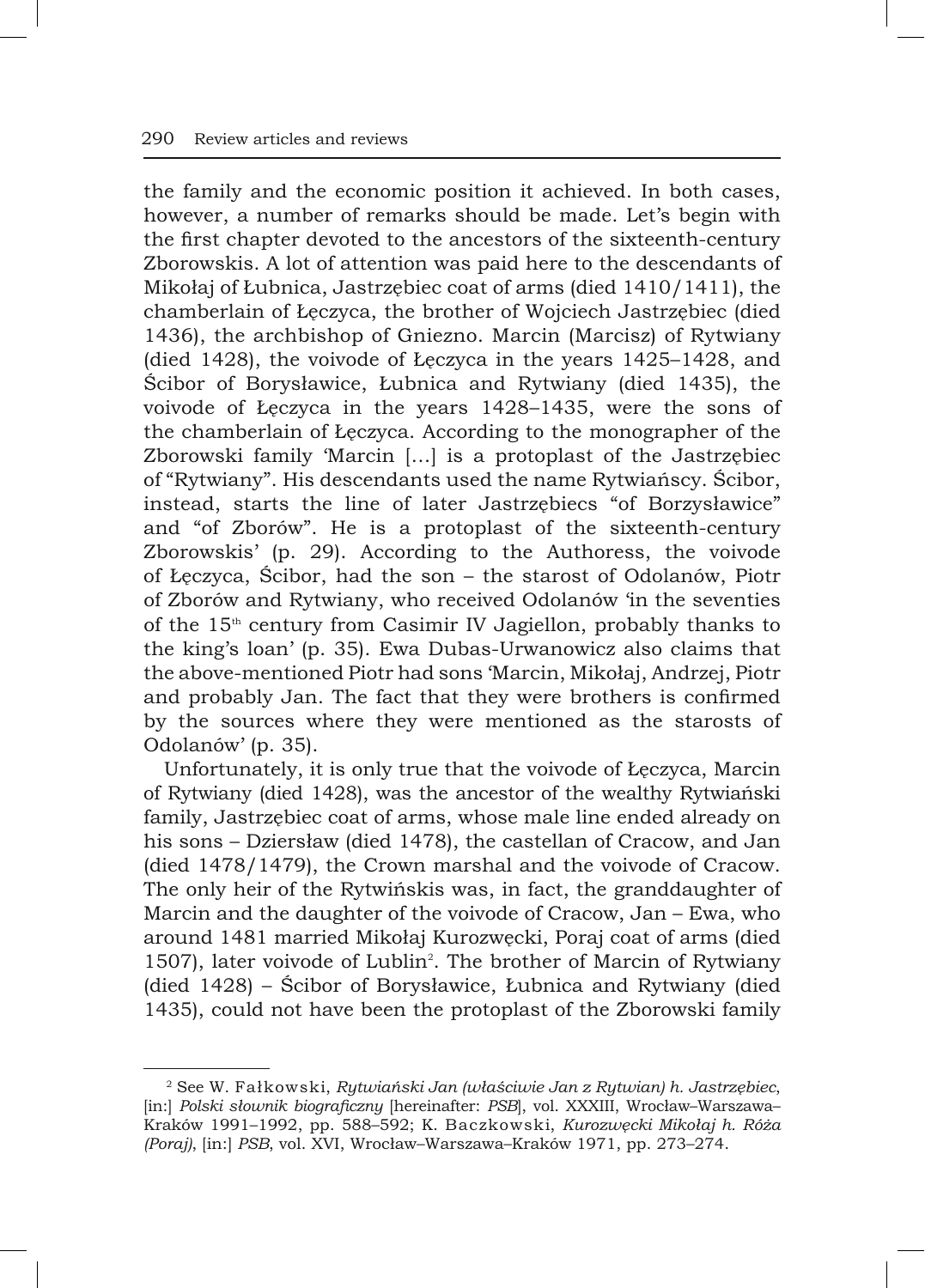because his only son, Mikołaj, died childless<sup>3</sup>. Thus, the family of our interest had nothing in common (except the coat of arms) with the Jastrzębiecs of Rytwiany, Łubnica and Borysławice. Further Ewa Dubas-Urwanowicz's explanations require clarification and correction, too. Firstly, no Piotr Zborowski was the starost of Odolanów in the seventies of the  $15<sup>th</sup>$  century. From the end of the fifties, that tenure was pledged and belonged to the Gruszczyński family of Iwanowice, Poraj coat of arms. They received Odolanów from Wincenty Bieganowski, Grzymała coat of arms, who possessed that tenure from February 13, 1456. Mikołaj Kośmider of Iwanowice, the standard-bearer of Kalisz (died 1476), was the first user of the Odolanów tenure (probably from 1457) which after his death was still used by his sons – Wawrzyniec and Jan Kośmider Gruszczyński<sup>4</sup>. As late as December 14, 1484, Marcin Zborowski received a royal consensus to buy the Odolanów tenure from Jan Kośmider Gruszczyński of Iwanowice. The king allowed Zborowski to buy the Ostrzeszów tenure from Dobrogost Ostroróg Lwowski the same day $5$ .

We know for sure that Marcin Zborowski came from the village of Zborów in the Solec parish (the Wiślica county) which remained in the Jastrzębiec line's hands at least since the mid-eighties of the  $14<sup>th</sup>$  century. We do not know his father's name (after Bartosz Paprocki we may assume it was Piotr of Zborów) who, however, did not hold any offices assigned to him by subsequent heraldists). In 1474, Casimir IV Jagiellon entrusted Marcin with the task of forming a troop of 200 riders for the war against Maciej Korwin $^{\circ}$ . The following year, he lent the king 2300 florins and obtained a promise that he would receive Hrubieszów with adjoining properties should not the king pay him off in a given period. At the same time, he also received a record of 1150 florins on the Horodło tenure<sup>7</sup>. He was also a royal captain (rotmistrz) of a regular army in the years 1484–

<sup>3</sup> See T. Nowak, *Ścibor z Borysławic, Łubnicy i Rytwian h. Jastrzębiec*, [in:] *PSB*, vol. L, Warszawa–Kraków 2014–2015, pp. 441–442.

<sup>4</sup> See Archiwum Główne Akt Dawnych w Warszawie / The Central Archives of Historical Records [hereinafter: AGAD], Metryka Koronna / The Crown Metrica [hereinafter: MK] 11, sheets 44, 56, 259–260; MK 12, sheet 19; MK 14, sheet 20; A. Szymczakowa, *Szlachta sieradzka w XV wieku. Magnifici et generosi*, Łódź 1998, pp. 137–139, 141.

<sup>5</sup> See AGAD, MK 14, sheet 12.

<sup>6</sup> See AGAD, MK 12, sheet 201.

<sup>7</sup> See AGAD, MK 12, sheets 201, 203–204.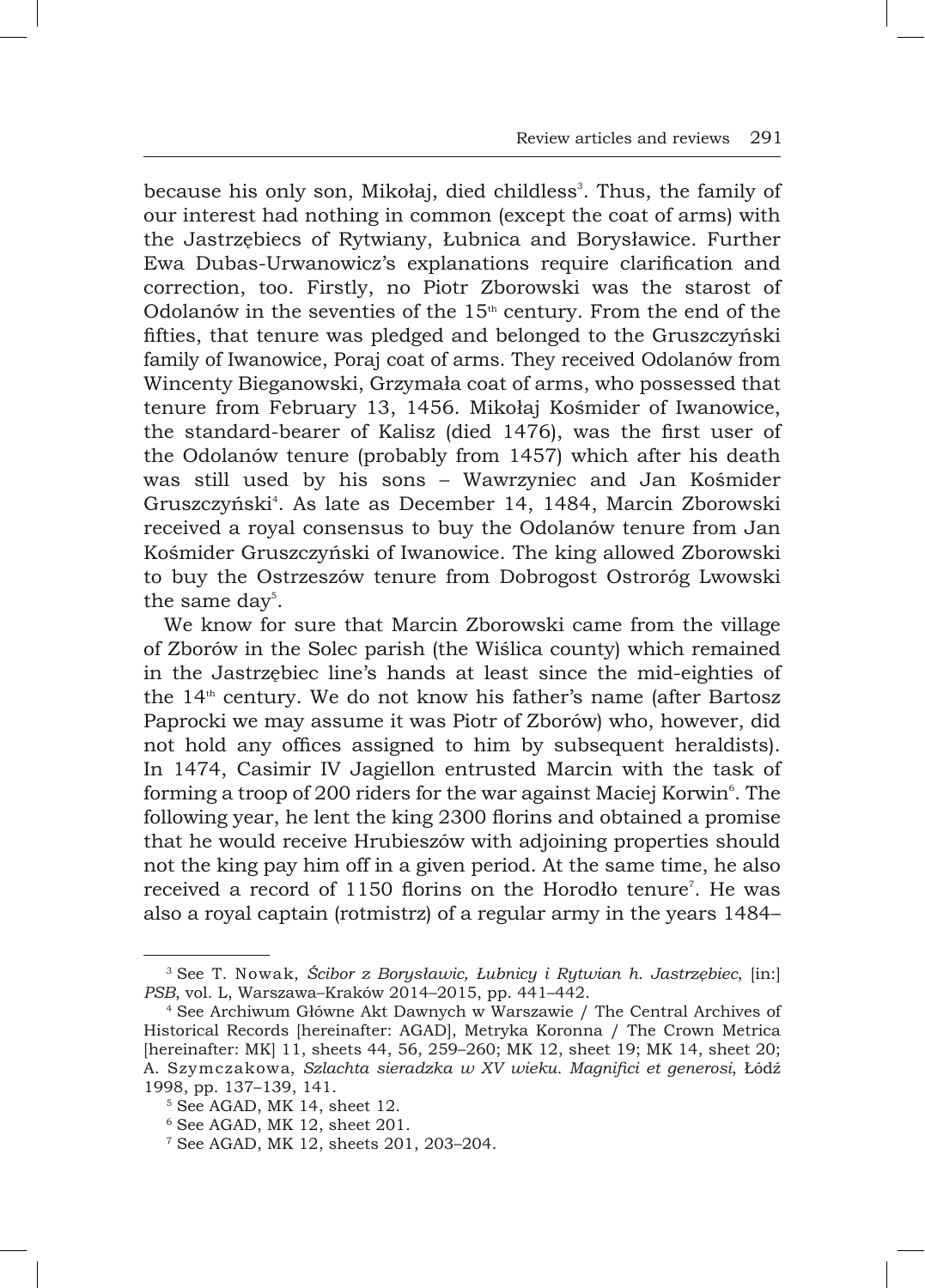1487. In recognition of his merits, the king promised Zborowski that should one of the current burgraves died, he would receive the office of the burgrave of the Cracow castle. Yet, Marcin died before that promotion, probably in the second half of 1489°. The Authoress is wrong when claiming that in 1484 Marcin Zborowski 'pledged Odolanów and Ostrzeszów once again' (p. 36). The purchase of the Ostrzeszów tenure from Dobrogost Ostroróg Lwowski was never realised and Zborowski took over Odolanów much later. In 1487, Jan Kośmider Gruszczyński was still called the lessee of the Odolanów castle<sup>9</sup>.

Edward Opaliński claims that the starost of Odolanów, Marcin Zborowski, had two sons - Piotr and Andrzej<sup>10</sup>. Ewa Dubas-Urwanowicz accepted this view and further complicated the genealogy of the Zborowski family. In her opinion, Marcin Zborowski had brothers and sons named Piotr and Andrzej which is not true. In fact, at the end of the  $15<sup>th</sup>$  century, only two representatives of the Zborowski family had such names. The older of them was undoubtedly Piotr who was recorded in June 1494 as the starost of Odolanów. In May 1499, he obtained a royal consensus on assigning the Odolanów tenure to his brother (*germano suo*) Andrzej. He died childless, probably in the last year of the  $15<sup>th</sup>$  century. As late as 1500, he was mentioned as a lessee of Odolanów<sup>11</sup>. In 1478, the king entrusted Piotr's younger brother, Andrzej Zborowski, with the task of forming a troop of 100 riders. In 1491 the latest, he married Elżbieta Szydłowiecka, Odrowąż coat of arms, the daughter of Stanisław (died 1493), the castellan of Radom and the general starost of Cracow, and Zofia of Goździków, Łabędź coat of arms (there is no information about

<sup>8</sup> He was still alive on July 30, 1489, when the king promised in one of the documents that he would give an office of the Cracow burgrave to his courtier – Zygmunt Stosz. The latter, however, was to take the office after Marcin Zborowski who was waiting for a vacancy. See AGAD, MK 14, sheet 319; K. Bukowski, *Stosz Zygmunt z Kounic i Olbrachcic*, [in:] *PSB*, vol. XLIV, Warszawa–Kraków 2006–2007, pp. 145–147.

<sup>9</sup> See A. Gąsiorowski, *Ostroróg Dobrogost (właściwie Dobrogost z Ostroroga, także z Lwówka, Lwowski)*, [in:] *PSB*, vol. XXIV, Wrocław 1979, p. 499; Biblioteka Kórnicka PAN / The Kórnik Library of the PAS [hereinafter: BK PAN], Teki Dworzaczka [hereinafter: TD], Grodzkie i ziemskie / Castle and land books [hereinafter: GiZ], Poznań, Resignations, 15<sup>th</sup> century, part 1, 6499 (No. 1387), 1487.

<sup>10</sup> See E. Opaliński, *Rodziny wielkosenatorskie w Wielkopolsce, na Kujawach i na Mazowszu za Zygmunta III. Podstawy karier*, Warszawa 2007, p. 16.

<sup>11</sup> See AGAD, MK 15, sheet 190; MK 17, sheet 205; BK PAN, TD, GiZ, Kalisz, Inscriptions,  $16<sup>th</sup>$  century, 4719 (No. 5), 1500.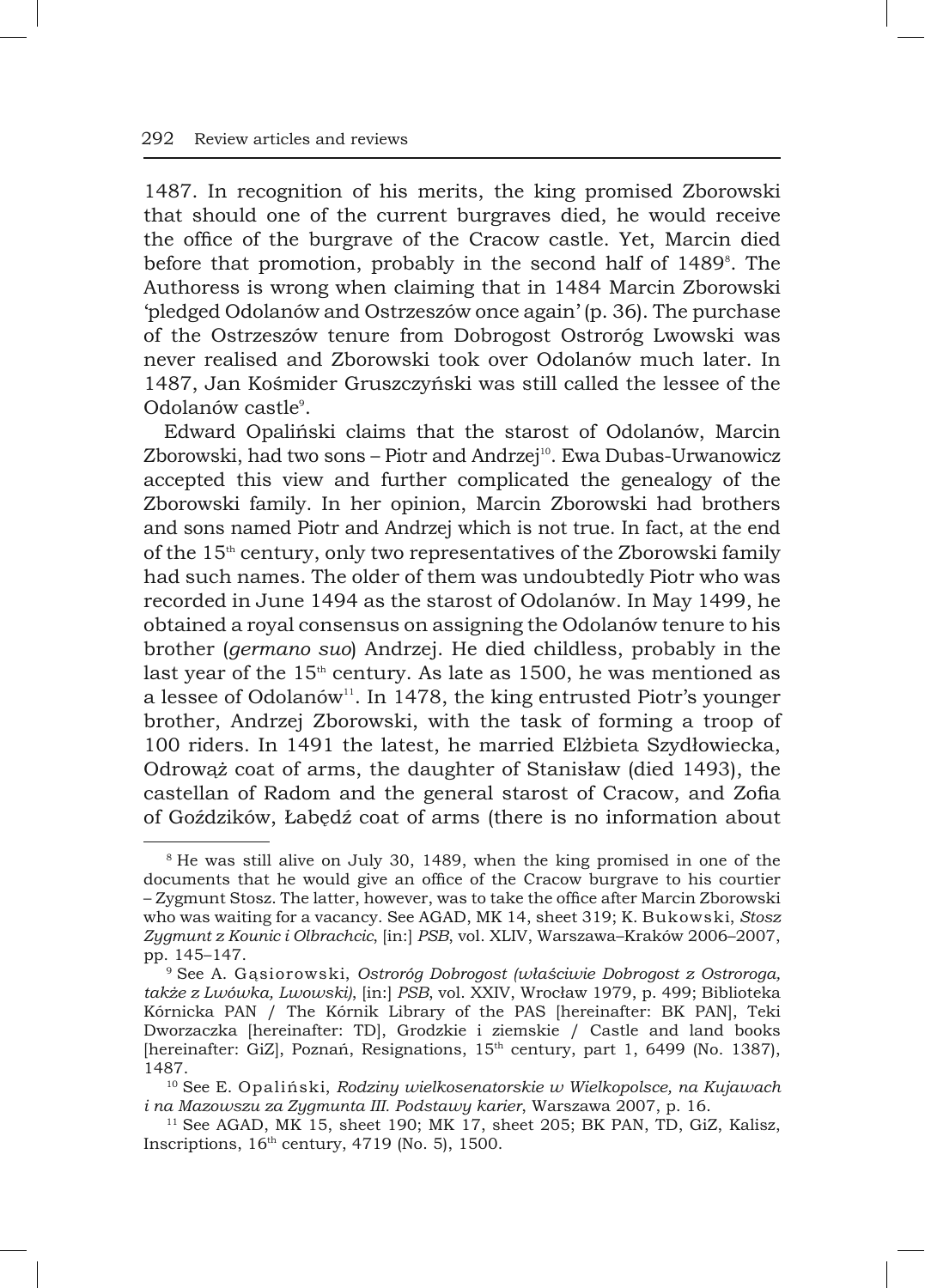Zofia of Goździków Szydłowiecka in the publication). Probably in 1500, he took over the tenure of Odolanów which he kept in his hands for the rest of his life. On December 21, 1503, King Alexander nominated him the castellan of Żarnów. Andrzej died in 1508<sup>12</sup>. So were Piotr and Andrzej Zborowski sons of Marcin? In my opinion, it is unlikely. If younger of the brothers became a royal captain (rotmistrz) in 1478, it should be assumed that both Zborowskis were born between 1450 and 1455. Thus, Marcin had to be born no later than around 1425. It is hard to imagine that when he was a wealthy 60-year-old man he still participated, as a royal captain (rotmistrz) of a regular army, in the 'War of the Priests' in Warmia. It is more reasonable to assume that his generation was that of Andrzej and Piotr Zborowski and that he commanded a regular rota as a thirty-something-year-old. Bartosz Paprocki's statement contributes to that thesis, too. The heraldist, closely related to the Zborowski family, noted in his armorial that the castellan of Żarnów, Andrzej, was the son of Piotr<sup>13</sup>. It seems impossible that Paprocki misspelled the name of great-grandfather of his friends and protectors. According to me, the successive starosts of Odolanów – Marcin, Piotr and Andrzej Zborowski – were brothers. Their father was probably Piotr Zborowski who held no offices but whose biography, at his great-grandson's request, was somewhat 'coloured by Bartosz Paprocki<sup>14</sup>. It should be also added that there is no source information that would unambiguously confirm that there was any blood bound between the aforementioned Piotr; his three sons, Marcin, Piotr and Andrzej, the sucessive starosts of Odolanów; and Mikołaj as well as Jan Zborowski mentioned by the Authoress on pp. 35-36<sup>15</sup>.

<sup>12</sup> See AGAD, MK 14, sheet 18; MK 19, sheet 131; M. Lubczyński, J. Pielas, *Szydłowiecki Stanisław h. Odrowąż*, [in:] *PSB*, vol. XLIX, Warszawa–Kraków 2013– 2014, pp. 578–582; *Urzędnicy województwa sandomierskiego XVI–XVIII wieku. Spisy*, elaboration K. Chłapowski, A. Falniowska-Gradowska, ed. A. Gąsiorowski, Kórnik 1993, No. 1366.

<sup>13</sup> See B. Paprocki, *Herby rycerstwa polskiego*, ed. K.J. Turowski, Kraków 1858, p. 144.

<sup>&</sup>lt;sup>14</sup> B. Paprocki made Piotr Zborowski, the son of Marcisz (which actually may be the truth) a close co-worker of King Casimir IV Jagiellon. He also claimed that in 1479 he became the Sandomierz master of the hunt and married the unknown Tęczyńska. See idem, *op. cit.*, p. 144.

<sup>&</sup>lt;sup>15</sup> Contrary to the Authoress's claim, Mikołaj Zborowski was never the starost of Odolanów. Although B. Paprocki claims that the castellan of Żarnów, Andrzej, had brother Mikołaj and even quotes some facts from the biography of the latter,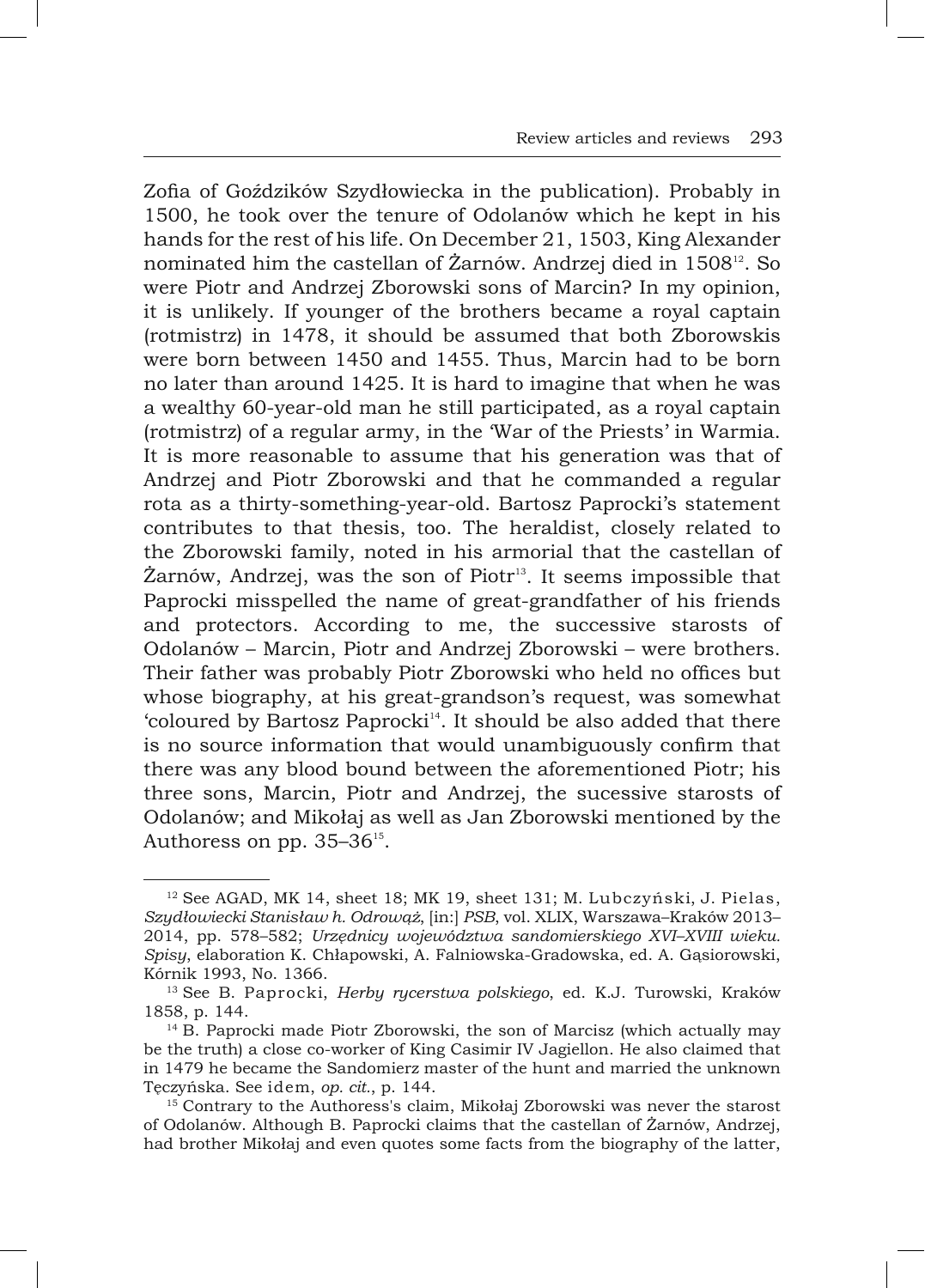We should conclude here that it is confirmed by source materials that the protoplast of the sixteenth-century Zborowskis was Andrzej (died 1508), the castellan of Żarnów. We may also hypothesize that Piotr was his father and Marcin (Marcisz) of Zborów – the grandfather. It is obvious, though, that they had nothing in common with the noble family of Rytwiański, Jastrzębiec coat of arms.

The genealogy of the Zborowskis in the  $16<sup>th</sup>$  century presented by Ewa Dubas-Urwanowicz in chapter two of her book also requires some corrections. As we already know, Andrzej Zborowski and Elżbieta née Szydłowiecka had four children: Jan, Marcin, Piotr and Zofia, who greatly benefited from their relation to the powerful and very influential (especially during Sigismund I's reign) Szydłowiecki family. Already in April 1510, Jan, Marcin and Piotr Zborowski received a royal consensus to purchase the tenure of Stopnica from Stanisław Ostroróg<sup>16</sup>. Although the transaction was not finalised, it constituted to the later promotions of two younger brothers. The eldest, Jan, died in 1514 in the battle of Orsza. According to the Authoress, Marcin Zborowski was the youngest son of Andrzej and Elżbieta née Szydłowiecka (p. 40). Yet, taking into account a register of the Crown Metrica where brothers were usually mentioned in order of seniority, it should be assumed that the youngest son of Andrzej Zborowski was Piotr. He became the Crown carver in 1515 when his uncle, Mikołaj (not Piotr, as on p. 40) Szydłowiecki was promoted to the post of the grand Crown treasurer and the castellan of Sandomierz. In 1520, Piotr Zborowski became the crown cup-bearer but he resigned from the post in 1527 on the benefit of his brother Marcin. In 1531, he became the castellan of Małogoszcz and in 1548, the castellan of Sandomierz. In the years 1548–1553 he was also the starost of Sanok. Contrary to Ewa Dubas-Urwanowicz's findings (p. 40), Piotr Zborowski was never the starost of Sandomierz. He died unmarried and childless before November 8, 1553. The third of the brothers – Marcin, contributed to the Zborowskis' greatness and importance the most. He started his career as the crown cup-bearer (1527), than he became the

the information provided by this heraldist, who does not know other Andrzej's brothers, seems unlikely in this case. See B. Paprocki, *op. cit.*, p. 144. Moreover, I doubt whether the aforementioned Mikołaj Zborowski, the participant of the fighting in Hungary under Maciej Korwin, can be taken for (as the Authoress assumes) Mikołaj, the starost of Ropczyce.

<sup>16</sup> See AGAD, MK 24, sheets 258–258v.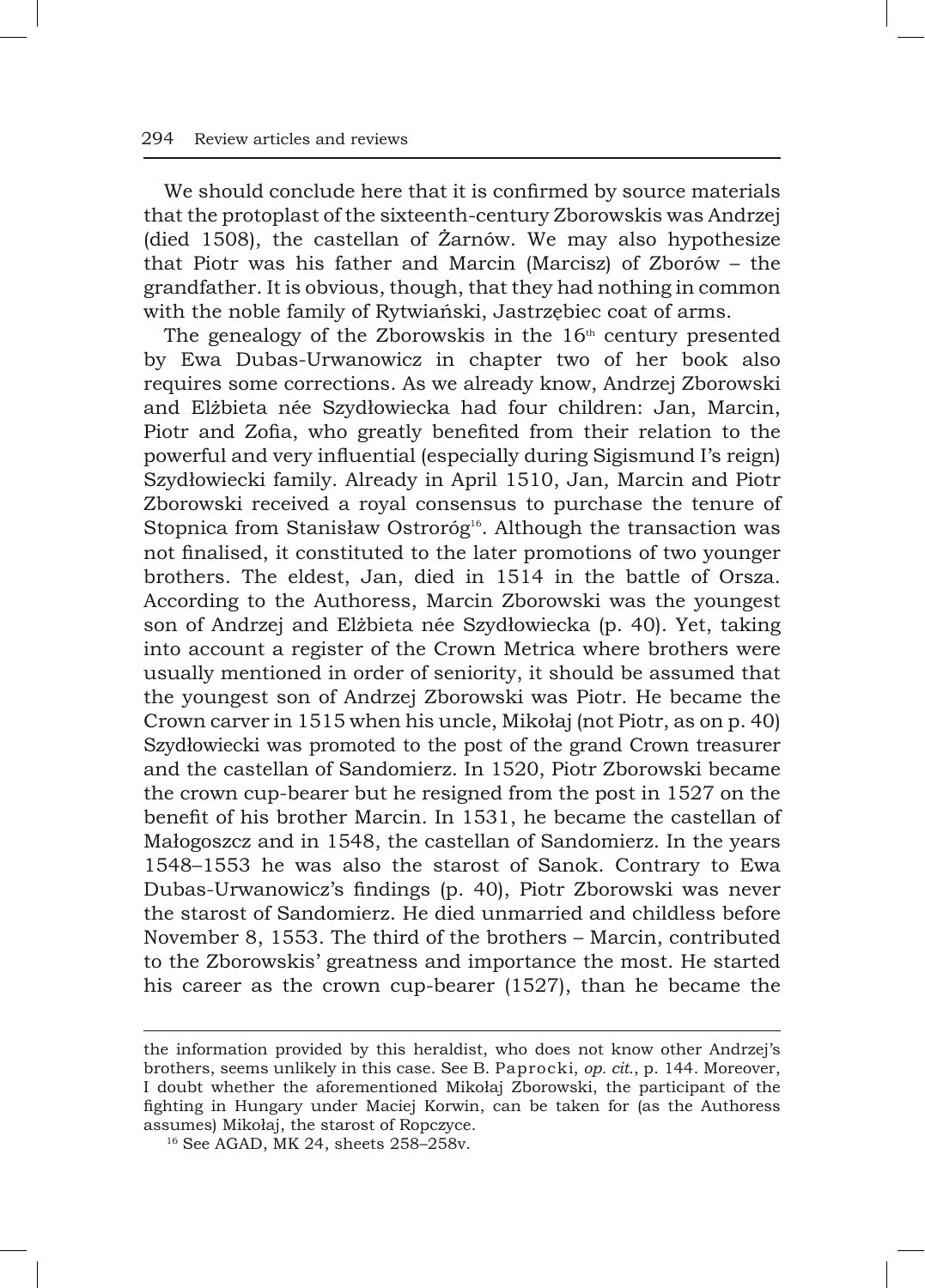castellan (1543) and the voivode of Kalisz (1550), the voivode of Poznań (1558) and finally – the castellan of Cracow (1562). Marcin Zborowski was also the starost of Odolanów, Szydłów, Stopnica, Będzin and Tłumacz. It is also worth mentioning that in 1564 he attempted to take over the wealthy tenure of Sambor<sup>17</sup>. Shortly before 1521, Marcin Zborowski married Anna Konarska of Góra, Awdaniec coat of arms, the daughter of Stanisław (died 1521) and Zofia Lanckorońska of Brzezie. They had many children. He died on February 25, 1565. The widow outlived her husband by 10 years. She died probably in 1575. It should be also added that Zofia Zborowska (died 1544), the only daughter of Andrzej, the castellan of Żarnów, married in 1511 Stanisław Kurozwęcki, Poraj coat of arms (died 1518), the starost of Wieluń and Krzepice. In 1527, in turn, she married Hieronim Szafraniec of Pieskowa Skała, Starykoń coat of arms (died 1554/1555), the starost of Chęciny. Zofia Zborowska and her first husband had daughter Barbara Kurozwęcka, the wife of Andrzej Górka, Łodzia coat of arms (died 1551), the castellan of Poznań and the general starost of Greater Poland. With her second husband she had a daughter, Zofia Szafraniec (died 1566/1567), who married Mikołaj Oleśnicki of Pińczów, Dębno coat of arms (died 1566/1567).

Anna Konarska of Góra and Marcin Zborowski had 16 children. Two girls and one boy died in early childhood. Seven sons and six daughters reached adulthood. Marcin was the eldest son of the above-mentioned couple. According to Ewa Dubas-Urwanowicz, he was born around 1526 (p. 41). It seems more likely, however, that he was born three years earlier. The Authoress also claims that around 1545 Marcin Zborowski married Urszula Rozdrażewska of Nowe Miasto. In another place, however, she states that the same Marcin studied in Königsberg in the years 1545–1546 (p. 72). In my opinion, Zborowski was born around 1523 and married

<sup>&</sup>lt;sup>17</sup> Sigismund II Augustus borrowed from Marcin Zborowski 30,000 zlotys and on August 10, 1564, he secured it on the Sambor tenure and promised to donate that royal land to the castellan of Cracow and his descendants. Yet, as he was not able to fulfil that promise, in May 1565, he gave Marcin's sons and grandsons a yearly salary of 2000 zlotys paid from the revenues of the Sambor tenure which was to be a commission of 30,000 zlotys secured on Sambor. See AGAD, MK 99, sheets 81v–82v, 260v–261. On August 12, 1569, however, the heirs of the castellan of Cracow sold both the salary and the entire claim secured on the Sambor tenure to the starost of Lwów, Stanisław Herburt of Fulsztyn. See AGAD, MK 101, sheets 272–275.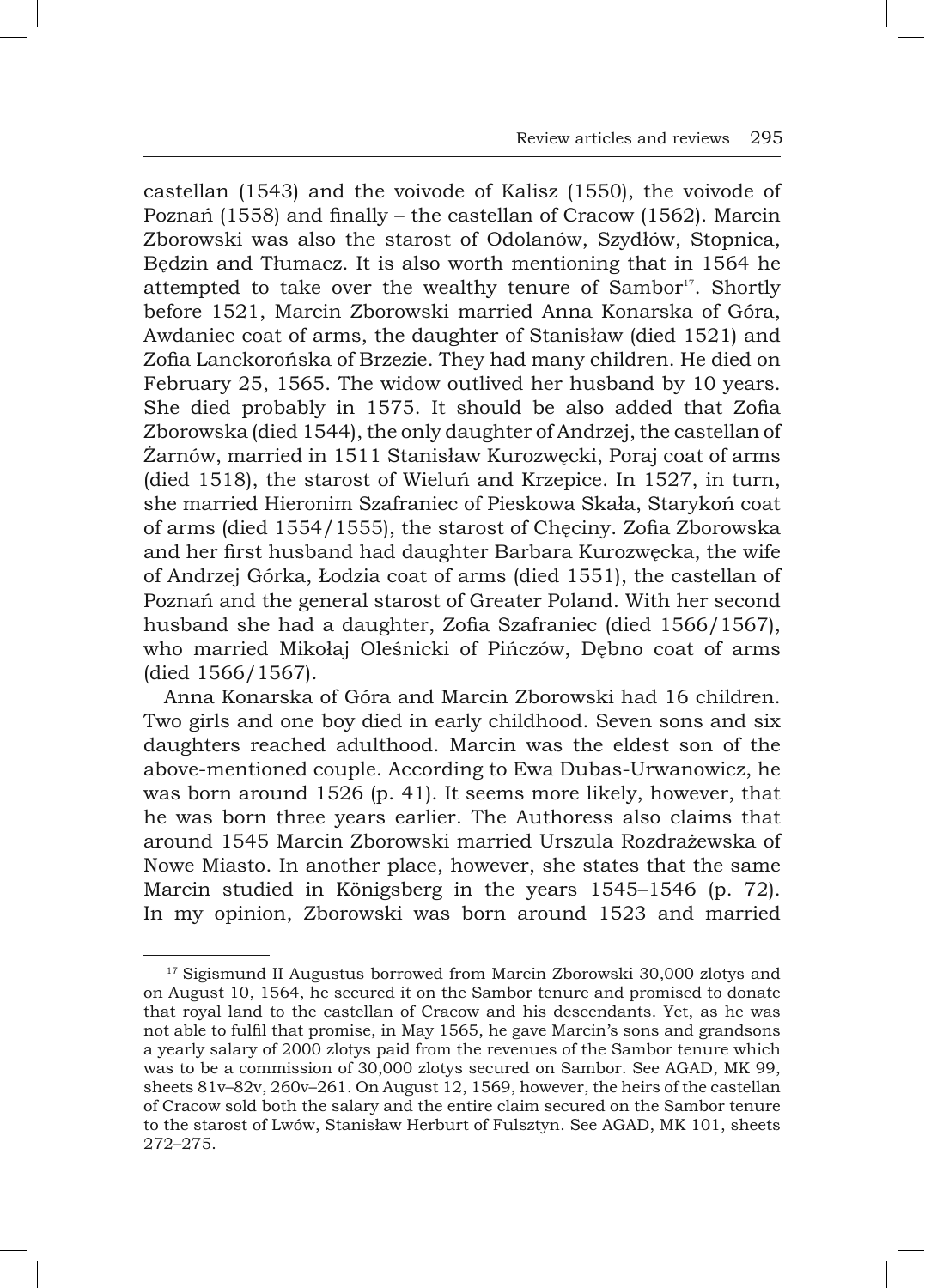Rozdrażewska (as a 24-year-old) after his return from studies (Urszula was registered his wife in 1547). It should be also added that, contrary to the assumptions of Ewa Dubas-Urwanowicz (p. 41), Urszula Rozdrażewska was not the daughter but the granddaughter of the castellan of Rogoźno, Hieronim Rozdrażewski, Doliwa coat of arms (died 1541). She was the daughter of the son of the castellan, Piotr Rozdrażewski (also known as Nowomiejski) and Katarzyna Mościejewska (also known as Wrzesieńska as she owned a part of the town of Września)<sup>18</sup>. In 1548, Marcin Zborowski became the castellan of Krzywiń. He held that office until his death before March 25, 1562. He had sons Marcin and Piotr. According to the Authoress, the first one died in 1575 and the second – after 1569 (p. 41). It is not true. We know that Piotr Zborowski was still alive in 1579 when he sold his father's lands to the Poznań chamberlain, Jan Rozdrażewski<sup>19</sup>. In B. Paprocki's opinion, after the sale of Greater Poland's landed estates, Piotr Zborowski settled in Grocholice in the Sandomierz voivodship. Perhaps he died as late as 1587<sup>20</sup>. His brother Marcin, in turn, disappears from the Greater Poland files later than 1570 (then his name appears here for the last time). Most likely, he died at that time. It may be confirmed by the record in the castle books of Poznań of 1570 when Piotr Zborowski was recorded as the only heir to his late mother $21$ . Both sons of the castellan of Krzywiń died unmarried and childless.

Piotr was the second son of Marcin Zborowski, the castellan of Cracow. According to the Authoress, 'he must have been born in 1527 the earliest' (p. 41). There are no source materials that could confirm or undermine this statement. Piotr Zborowski made rather a quick career. He was a royal courtier (before  $1560)^{22}$ , the Sandomierz chamberlain (1563), the castellan of Biecz (1563), the castellan of Wojnicz (1566), the voivode of Sandomierz (1568) and

 $18$  See BK PAN, TD, GiZ, Poznań, Resignations,  $16<sup>th</sup>$  century, 5702 (No. 1393), 1526; 5820 (No. 1393), 1527 (here information on property transactions after Urszula's parents' marriage); GiZ, Pyzdry, part 2, 2772, (No. 272), 1547 (here, Urszula Rozdrażewska is said to be Marcin Zborowski's wife).

 $19$  See BK PAN, TD, GiZ, Kalisz, Resignations,  $16<sup>th</sup>$  century, 723 (No. 5), 1579.

<sup>20</sup> B. Paprocki, *op. cit.*, p. 167; AGAD, MK 134, sheets 49–50 (it is mentioned here that the Zabłotów tenure was at king's disposal after Piotr Zborowski's death).

<sup>&</sup>lt;sup>21</sup> See BK PAN, TD, GiZ, Poznań, Resignations,  $16<sup>th</sup>$  century, 10818 (No. 1398), 1570.

<sup>22</sup> On February 20, 1560, Sigismund II Augustus granted to Piotr Zborowski, the royal courtier, a yearly salary of 300 florins paid from the revenues of the Wieliczka salt-mines. See AGAD, MK 95, sheet 317.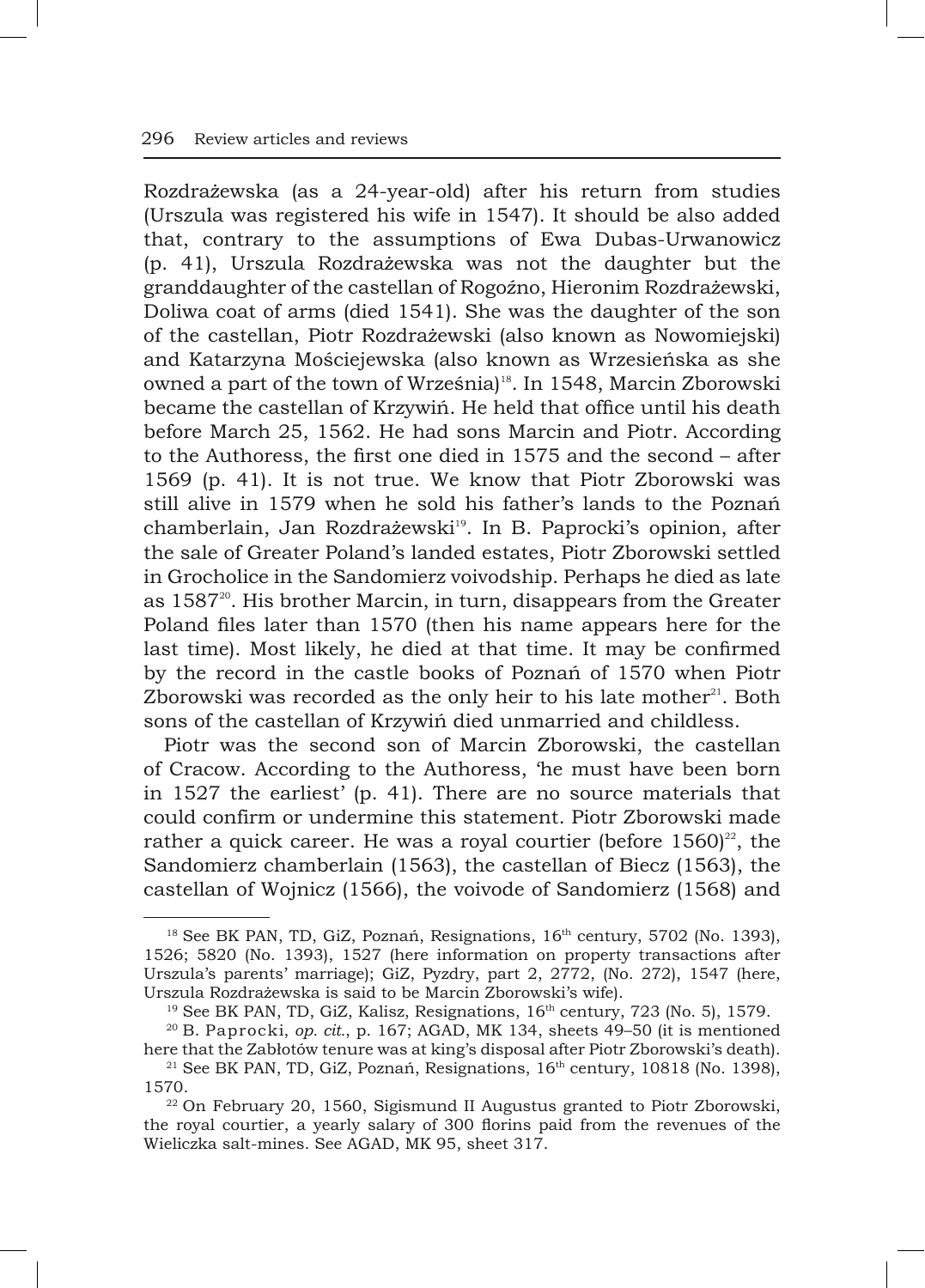finally – the voivode of Cracow (1574). Ewa Dubas-Urwanowicz states that he was also the starost of Stopnica, Tłumacz, Kamionka Strumiłowa and Cracow (p. 42). We should add here that at the end of his life (in 1580) he also obtained the tenure of Wojnicz<sup>23</sup>. Piotr's wife was Barbara Myszkowska, Jastrzębiec coat of arms, the daughter of Mikołaj (died 1557), the castellan of Wojnicz, and Zofia Komorowska of Żywiec, Korczak coat of arms. Piotr could have married Myszkowska around 1565 the earliest as she was born already after her parents' wedding, that is after 1546. The voivode of Cracow, Piotr Zborowski, died on September 13, 1580 (according to the Authoress, on May 22, 1580)<sup>24</sup>. He left huge debts which Bartosz Paprocki estimated at the sum of  $120,000$  zlotys<sup>25</sup>. He and Barbara Myszkowska had sons Jan and Mikołaj, both born after 1565 but before 1571. On March 14, 1571, the voivode of Sandomierz, Piotr Zborowski, transferred his three tenures to his male descendants who had to be underage at the time. Jan received Tłumacz and Kamionka Strumiłowa and Mikołaj – Stopnica<sup>26</sup>. The latter, however, died at a very young age in 1579. His brother Jan became the starost of Stopnica the following year. Interestingly, Jan Zborowski was still underage at the time. In 1583, his paternal uncle, Jan Zborowski, the castellan of Gniezno, was still registered as his guardian<sup>27</sup>. The Cracow voivode's son, Jan Zborowski, died as the starost of Stopnica, Tłumacz and Kamionka on March 24, 1586. It does not seem that he was more than 20 years old at that time. Thus, both sons of the Cracow voivode, Piotr Zborowski, died unmarried and childless. Information given by Ewa Dubas-Urwanowicz (after Kasper Niesiecki) that the voivode of Cracow had an unknown daughter who married Jan Konarski, Ciołek coat of arms (p. 43), is highly questionable.

<sup>23</sup> See K. Chłapowski, *Realizacja reform egzekucji dóbr 1563–1665. Sprawa zastawów królewszczyzn małopolskich*, Warszawa 1984, p. 214. On p. 64, the Authoress gives information that Piotr Zborowski was the starost of Wojnicz only.

<sup>&</sup>lt;sup>24</sup> See Archiwum Narodowe w Krakowie / The National Archives in Krakow [hereinafter: ANK], Castriensia Cracoviensia Inscriptiones [hereinafter: CCI] No. 122, pp. 1324–1325 (here information that registers in castle books would be no longer accepted because of Piotr Zborowski's, the Cracow voivode and starost, death on September 13, 1580).

<sup>25</sup> See B. Paprocki, *op. cit.*, p. 147.

<sup>26</sup> See AGAD, MK 108, sheets 443v–447.

<sup>&</sup>lt;sup>27</sup> See BK PAN, TD, GiZ, Poznań, Inscriptions, 16<sup>th</sup> century, part 2, 9479 (No. 940), 1583.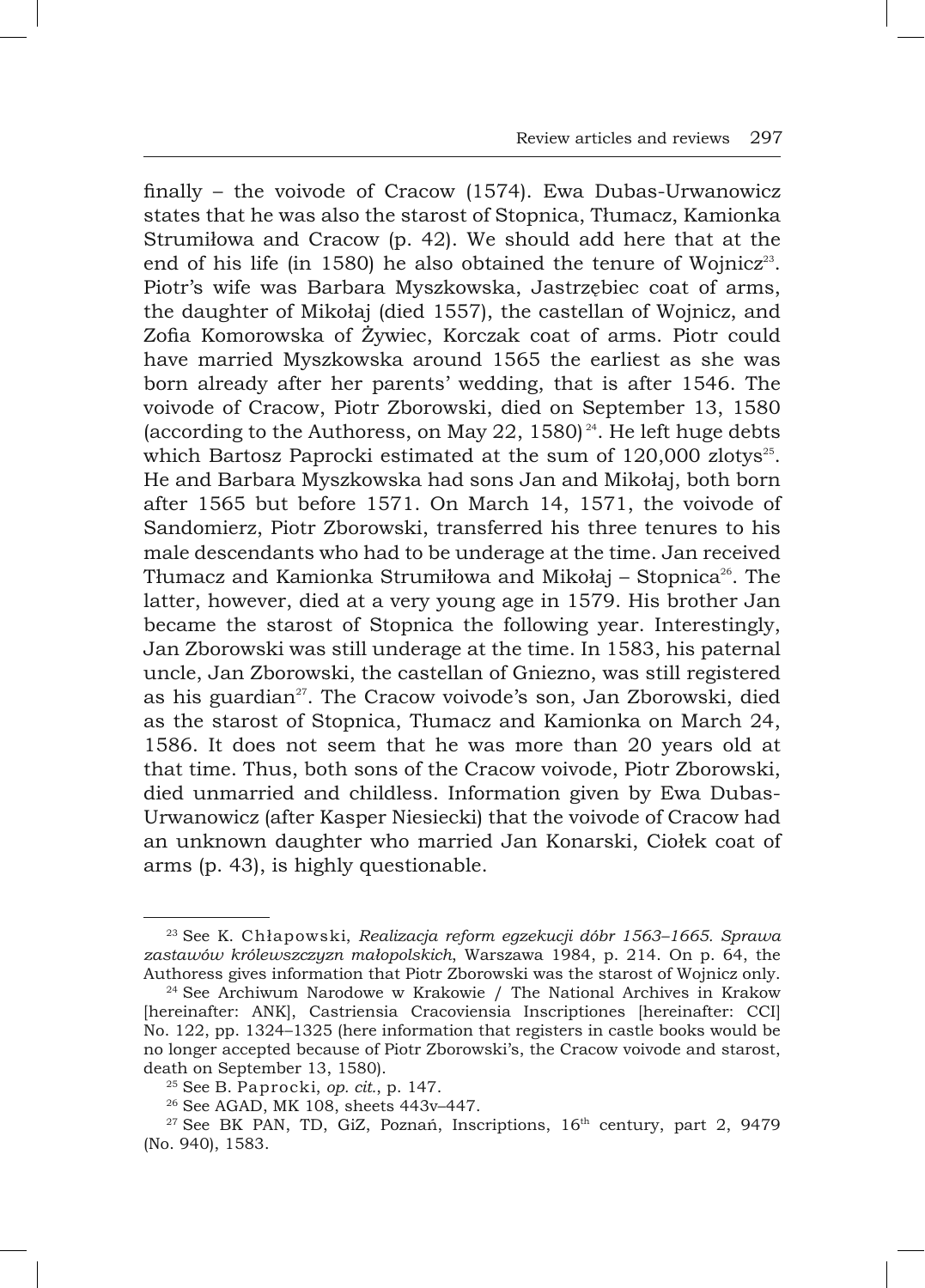Jan Zborowski was the third son of the castellan of Cracow, Marcin, and Anna Konarska of Góra. He was probably born in the second half of the thirties of the  $16<sup>th</sup>$  century. After thorough education (in Königsberg and Paris), he chose a military career. He was a royal courtier and captain (rotmistrz). In 1576, he became the castellan of Gniezno. He was also the last court commander- -in-chief in history. He gained famous victory in the Battle of Lubieszów (April 17, 1577) when he defeated the Gdańsk army that did not want to recognise Stephen Báthory's election. He was the starost of Odolanów, Grudziądz, Wołpa and Wenden. He had three wives. Before 1570, he married the unknown daughter of Joachim I von Maltzan, the baron in Syców (Wartenberg) and Bernadetta of Wallenstein. After the death of his first wife, in June 1572, he married Princess Elżbieta Prońska, the daughter of the late Fryderyk, the voivode of Kiev, and Fedora Bohusz Bohowitynowicz. He obtained the consent to marry Elżbieta from her mother and her third husband – Michał Działyński, the then chamberlain of Chełmno. It is worth adding that the second husband of the widow of Prince Fryderyk Proński was the castellan of Gniezno, Mikołaj Trzebuchowski. The Authoress claims that Zborowski was in love with Princess Elżbieta and thus he wanted to marry her. Yet, the dowry of his wife-to-be could have been equally important to him. On June 17, 1572, in Warsaw, Jan Zborowski secured his newlywed wife's dowry of 30,000 zlotys on half of all his landed estates $^{28}$ . The castellan of Gniezno and Princess Elżbieta Prońska had only one daughter, Anna (not Elżbieta, as the Authoress claims on p. 44). His second wife died before 1581. When we take this unambiguous information into account (given *expressis verbis* on p. 43), it is absurd to state that Jan Zborowski and Elżbieta Porońska had one more daughter – Anna, born on March 2, 1584. The Authoress makes the assumption that the child died shortly after birth and perhaps Elżbieta Prońska died with it (p. 44). In 1581, Jan Zborowski married his third wife, Katarzyna née Konarska, Awdaniec coat of arms, the daughter of Jan (died 1599), the castellan of Kalisz, and Anna née Opalińska. Let us add here that the third wife of the castellan of Gniezno came from the same family as his mother and was his not-so-distant cousin (Katarzyna's great-grandfather

<sup>&</sup>lt;sup>28</sup> Apart from 30,000 zlotys of dowry, Zborowski gave to his wife the customary 30,000 zlotys of bride price. In total, Elżbieta was secured with the sum of 60,000 zlotys. See AGAD, MK 109, sheets 845–847.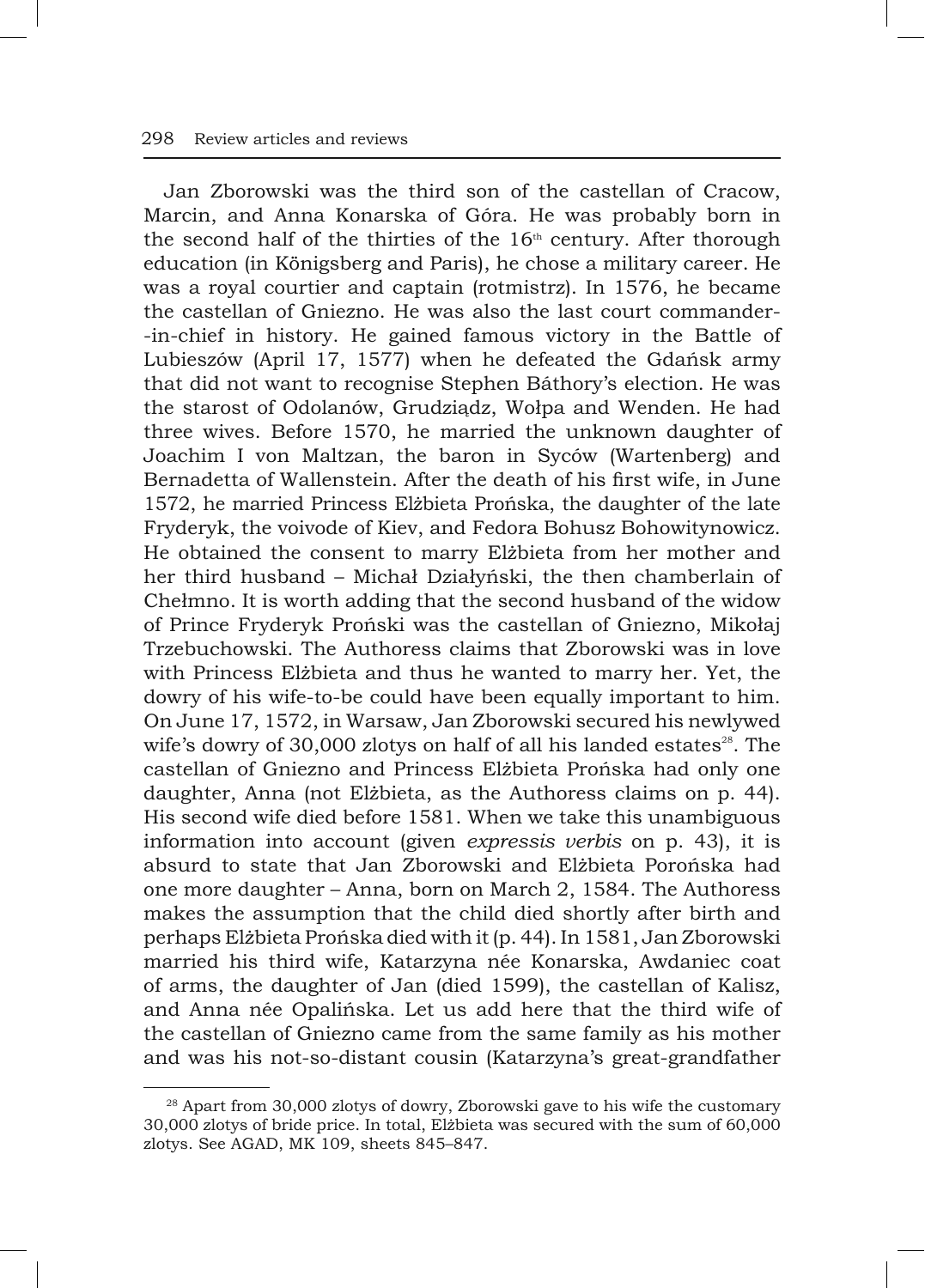Andrzej Konarski, the castellan of Kamień, was the brother of Jan's grandfather – Stanisław Konarski of Góra). The castellan of Gniezno and Konarska had daughter Zofia. Jan Zborowski died on August 25, 1603, in Odolanów. It should be added here that the widow of him married Dadźbóg (Teodor) Karnkowski, the starost of Bobrownica, and from 1614 the voivode of Dorpat (Tartu). She died around 1616.

The elder daughter of Jan Zborowski – Anna, married in 1591 the crown carver, Piotr Opaliński (died 1600). They had sons Andrzej and Jan Piotr as well as daughters Elżbieta, Katarzyna and Zofia. Anna Zborowska's second husband was Adam Sędziwój Czarnkowski (died 1627), the voivode of Łeczyca and the general starost of Greater Poland. They had son Władysław (died 1623) and three daughters: Jadwiga, the wife of Paweł Działyński, the voivode of Pomerania; Anna (died 1629), the wife of Stanisław Przyjemski, the voivode of Inowrocław, later royal court marshal; and Dorota who became the nun under the name of Katarzyna<sup>29</sup>. The Authoress does not mention Władysław and Anna at all. In her opinion, Dorota is Katarzyna who became the nun under the name of Dorota. After K. Niesiecki, she also makes an assumption that Anna Czarnkowska née Zborowska had one more daughter – Dorota, the wife of Franciszek Dębiński, the chamberlain of Cracow (p. 45). Thus, we should add in this place that the aforementioned Dorota Czarnkowska, the wife of the chamberlain of Cracow, Franciszek Dembiński, Rawicz coat of arms, was, in fact, the daughter of Piotr, the castellan of Śrem, and Anna Zebrzydowska of Więcbork<sup>30</sup>. The younger daughter of the castellan of Gniezno – Zofia Zborowska, married in 1601 Prince Jerzy Radziwiłł (died 1613), the castellan of Troki. They did not have children who outlived their father. As a widow she married Abraham Sieniuta of Lachowce (died 1632). They had son Piotr (died 1648) and daughters Anna as well as Dorota. Zofia Sieniuta née Zborowska died after 1618 but before 1625.

Andrzej was the fourth son of the castellan of Cracow, Marcin Zborowski. Ewa Dubas-Urwanowicz claims that he was born after 1530. It seems that it would be better to determine the date of his

<sup>29</sup> See BK PAN, TD, GiZ, Wałcz, 757 (No. 79), 1628 (here information on Dorota Czarnkowska, the sister Katarzyna in a monastery, the daughter of Adam Sędziwoj Czarnkowski and Anna née Zborowska).

 $30$  See BK PAN, TD, GiZ, Poznań, Accounts,  $17<sup>th</sup>$  century, 1959 (No. 165), 1640.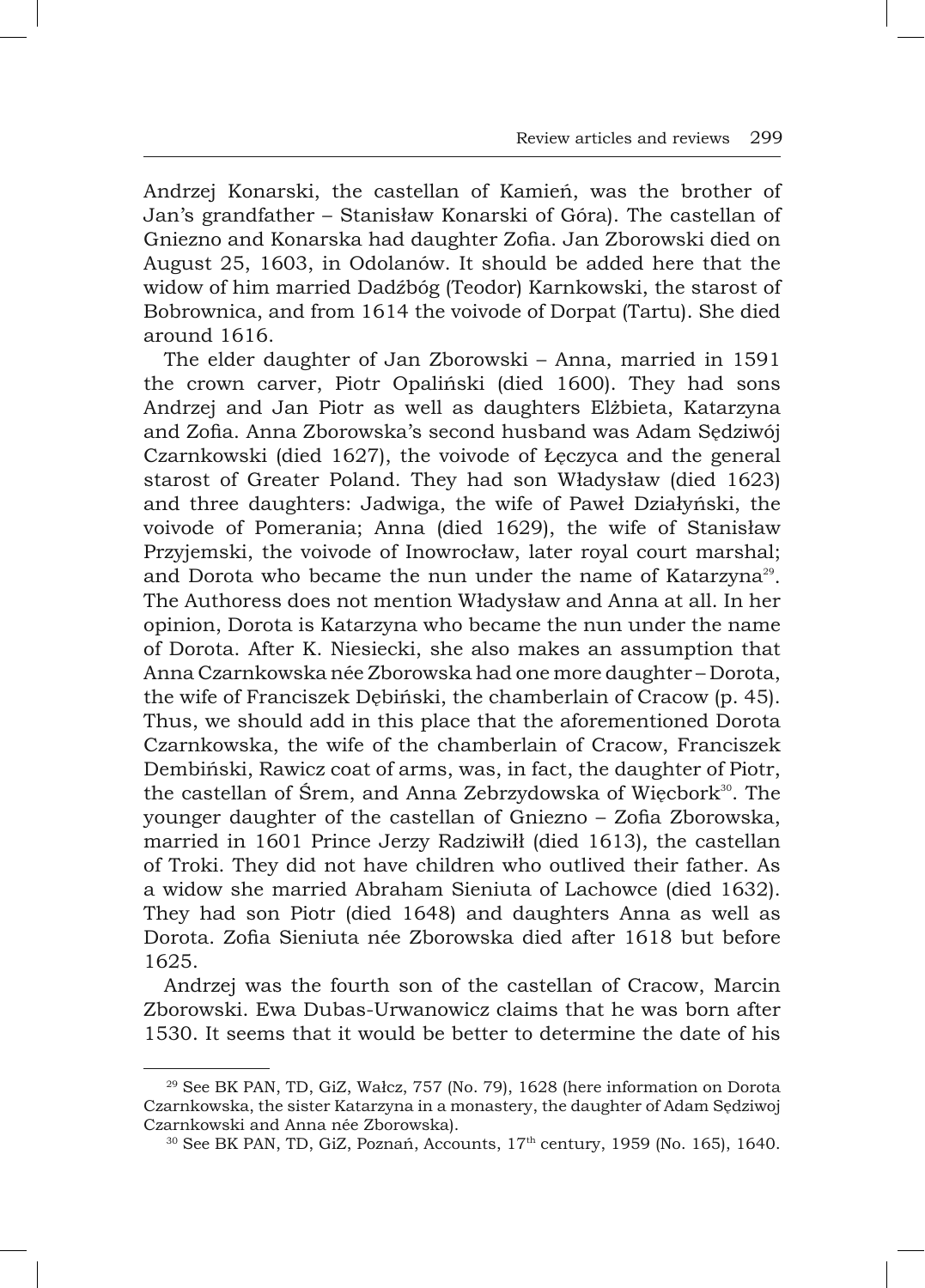birth at the end of the thirties of the  $16<sup>th</sup>$  century. He was a courtier of Sigismund II Augustus. In 1569, he received the office of the Cracow sword-bearer (or else, the crown sword-bearer). In 1574, Henry of France (de Valois) made him the royal court marshal and the starost of Radom. He lost both offices in 1588. Yet, in 1590, Sigismund III made him the castellan of Biecz and this time he kept that post until his death. Contrary to the Authoress's thesis, Andrzej Zborowski was never the starost of Biecz (p. 47). In 1574, Zborowski married Barbara née Jordan of Zakliczyn, Trąby coat of arms, the daughter of the castellan of Cracow, Spytek Wawrzyniec (died 1568), and Anna née Sieniawska (died  $1597$ <sup>31</sup>. She was the widow of Prince Piotr Zbaraski. It is worth mentioning that the first husband of Barbara Zborowska née Jordan was the voivode's son, not the voivode of Troki, as on pp. 47, 772 and 785. Ewa Dubas- -Urwanowicz claims that Andrzej and Barbara Zborowska née Jordan had three sons and three daughters. Yet, later on she mentions only their sons – Marcin Dersław (died 1613), Spytek Piotr (1582–1608) and Andrzej (ca. 1583–1630) (p. 47). It should be added here that the names of four (not three) daughters of the couple are known to us: Marianna, Helena, Krystyna and Leonora. The eldest of them – Marianna, was the first wife of Krzysztof de Wedel Tuczyński. She died childless as early as 1593. Three years later, all six of her siblings sought their brother-in-law to return Marianna's dowry (12,000 zlotys) as well as to pay interest on it<sup>32</sup>. The second of the Zborowski sisters, Helena, was the wife of Jerzy Stefan Niemsta, Jastrzębiec coat of arms. Her younger sister – Krystyna, first married Stefan Świętopełk Bolestraszycki, and then – Wojciech Grochowski. When she widowed for the second time, she joined the Bernardines convent under the name of Magdalena. The youngest of the Biecz castellan's daughters – Leonora, became a nun in the Order of Poor Ladies at the Cracow church of St Andrew<sup>33</sup>. Talking about the sons of Andrzej and Barbara Zborowska née Jordan – Marcin Dersław (died 1613) married Jadwiga Padniewska, Nowina coat of arms, the daughter of Wojciech, the castellan of Oświęcim, and Jadwiga Dembińska, Rawicz coat of arms. He died

<sup>31</sup> On April 19, 1574, Andrzej Zborowski secured his wife with 5000 florins of dowry on the half of his estates. See AGAD, MK 113, sheets 42v–43v.

 $32$  See BK PAN, TD, GiZ, Poznań, Accounts,  $17<sup>th</sup>$  century, 2624 (No. 138), 1596. <sup>33</sup> See M. Smoleński, *Melsztyn. O zamku i jego panach, o kościołach i plebanach, z dodatkiem o Domosławicach*, Kraków 1888, p. 59.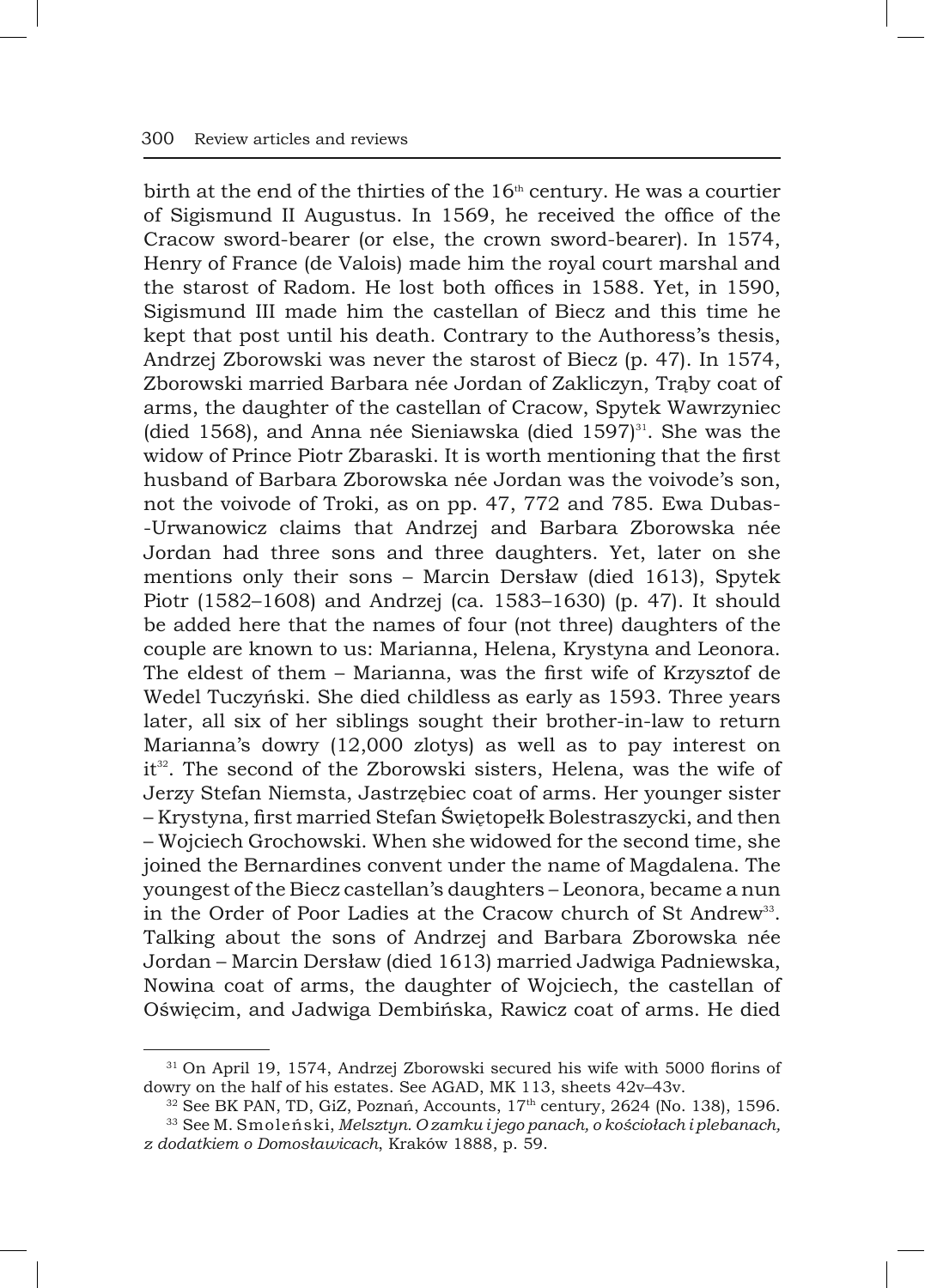childless. Spytek Piotr (died 1608) first joined the Dominican Order and later – the Carmelites. Yet, he left that order too and died as unmarried and childless layman. This line of the Zborowskis was to be continued by the youngest brother – Andrzej (died 1630). In 1618, he became the castellan of Oświęcim. He was also the starost of Ujście. He married the Silesian, Anna Trachówna of Brzezie. They had five children – Adam, Hieronim, Dersław Marcin (Marcin Dersław, Marcjan), Leonora and Krystyna. All sons of the castellan of Oświęcim died childless. The last of them, Dersław Marcin, died around 1639. Ewa Dubas-Urwanowicz knows only the latter son of the castellan of Oświęcim and she mistook him for his paternal uncle, Marcin Dersław, thus stating that Jadwiga Padniewska was his wife (p. 47). As for the Oświęcim castellan's daughters, Leonora married in 1617 Marek Antoni Stadnicki, Szreniawa coat of arms (died 1639). She died childless before 1620. Her younger sister – Krystyna, married in 1639 Jan Aleksander Tarło (died 1681), the Lublin voivode's son, later voivode of Sandomierz. She also died childless around 1646.

Mikołaj Zborowski was the fifth son of the castellan of Cracow, Marcin, and Anna Konarska of Góra. Bartosz Paprocki noted that he died on April 28, at the age of  $28<sup>34</sup>$ . The heraldist did not give the exact date of Mikołaj Zborowski's death. The Authoress assumes that he was born 'probably in 1544' (p. 48). In my opinion, Zborowski was born in the second half of 1543 or in the first months of 1544. It is confirmed by Paprocki's statement. We know for certain that the fifth son of the castellan of Cracow died in early spring of 1572. Ewa Dubas-Urwanowicz refers to the source material from which it stems out that after the death of Zborowski, Sigismund II Augustus gave the tenure of Rauna (Ronneburg, Rumbork) of the late Mikołaj to Andrzej Sapieha. As the Zborowski family did not want to return the castle and the lands belonging to the tenure, Lithuanian senators intervened and wrote a letter to the Crown senators on the matter (p.  $235$ )<sup>35</sup>. Yet, for completely unknown reasons, in other parts of the book, the Authoress claims that Mikołaj Zborowski 'probably died during the Warsaw Diet in 1582' (p. 48) or that he died 'in the early eighties' (p. 234). Mikołaj Zborowski was the

<sup>34</sup> See B. Paprocki, *op. cit.*, p. 155.

<sup>35</sup> See *A letter of the Lithuanian senators to the Crown senators, Rudniki, September 25, 1572*, [in:] *Akty zjazdów stanów Wielkiego Księstwa Litewskiego*, vol. I (*Okresy bezkrólewi*), elaboration H. Lulewicz, Warszawa 2006, pp. 31–32.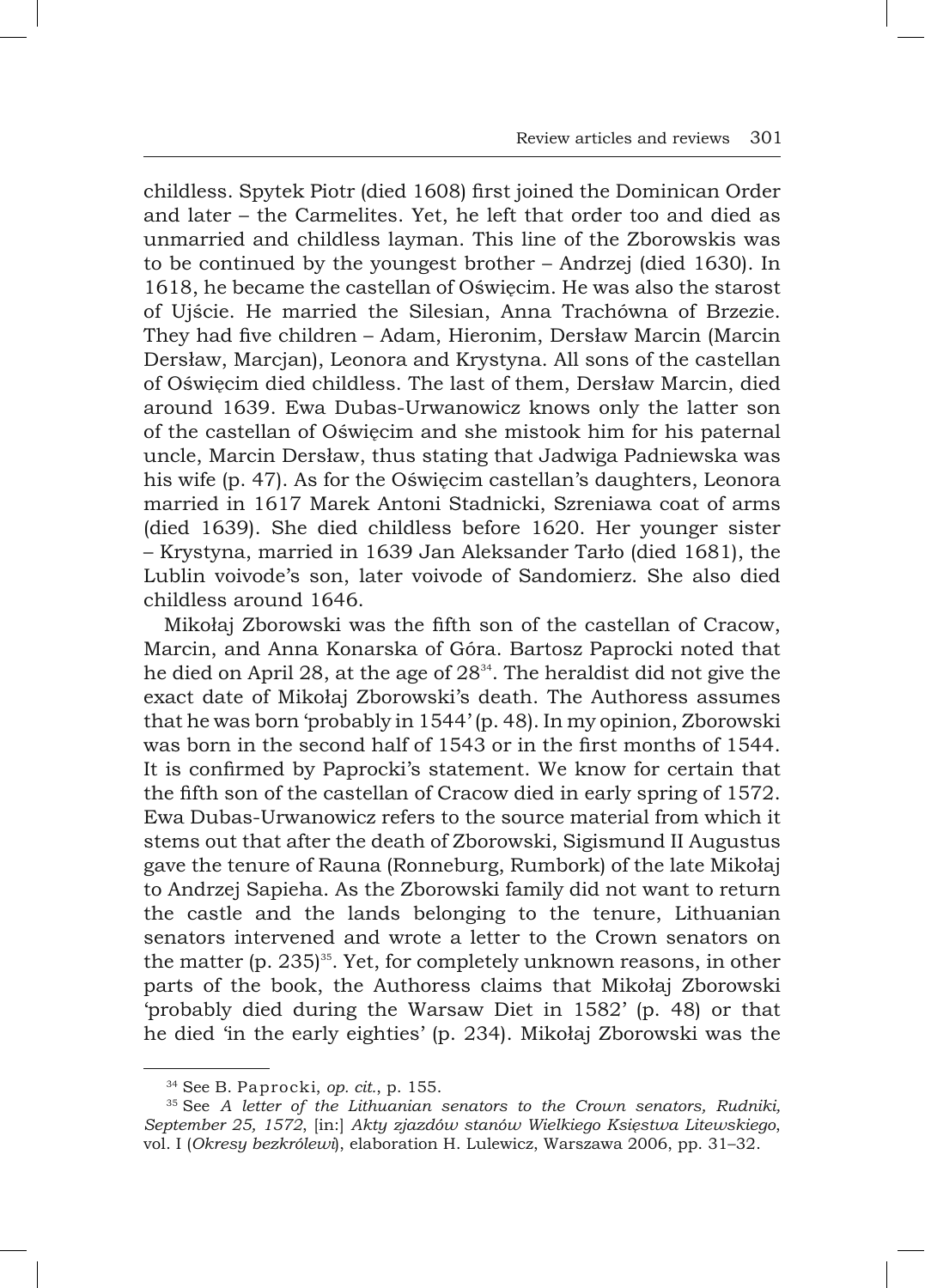royal captain (rotmistrz). After his father's resignation, he was the starost of Szydłów<sup>36</sup>. As it was mentioned above, he was also the starost of Rauna (Rumbork). He married Zofia née Tęczyńska (died after 1588), the daughter of Andrzej (died 1561), the castellan of Cracow, and Anna Ożarowska. It is worth noting, however, that she was by no means the paternal first cousin of Katarzyna Tęczyńska, the wife of Krzysztof 'the Thunder' Radziwiłł (p. 48) $37$ .

The starost of Szydłów and Rumbork had sons Krzysztof and Piotr as well as a daughter, Zofia (Elżbieta). For obvious reasons (their parents got married no sooner than in 1567 or 1568) all these children were born in the late sixties and early seventies of the  $16<sup>th</sup>$ century. Krzysztof probably died childless at young age. It is very likely that he was already dead in  $1593^{38}$ . The only daughter of Mikołaj Zborowski and Zofia Tęczyńska – Zofia (Elżbieta), married Hieronim Czyżowski, Topór coat of arms. They had sons Aleksander, Hieronim and Krzysztof. We know little about the second son of the starost of Szydłów and Rumbork – Piotr Zborowski. He was certainly still alive in 1597<sup>39</sup>. It is impossible, however, to determine the approximate date of his death. According to Włodzimierz Dworzaczek, he married twice. His first wife was unknown by name Maciejowska. They had three children – Stanisław, Mikołaj and Marianna (Maryna). The latter became the wife of Stefan Świętopełk Bolestraszycki. Mikołaj died young before 1618. The third of Piotr Zborowski's sons from his first marriage – Stanisław, who, according to W. Dworzaczek, died after 1618 as a person of no importance from historical point of view (that opinion was also accepted by the Authoress), was, in fact, Stanisław Gabriel Zborowski of Rytwiany, the starost of Horodło in the years 1619–1639. In August 1634, Katarzyna Ostroróg née Buczacka ceded to him her rights to the Stulno lease in the land of Chełm. In December 1635, in turn, the voivode of Bełz, Rafał Leszczyński, ceded to him the town of

<sup>36</sup> On April 20, 1564, Sigismund II Augustus confirmed Mikołaj Zborowski's rights to the Szydłów tenure. See AGAD, MK 96, sheet 368.

<sup>&</sup>lt;sup>37</sup> The father of Katarzyna Radziwiłł née Tęczyńska – Stanisław Tęczyński (died 1560), the Cracow voivode, was Zofia Zborowska née Tęczyńska's cousin (paternal uncle's son).

<sup>38</sup> See BK PAN, TD, GiZ, Kościan, Inscriptions, 3693 (No. 273), 1593 (in the register in question, among other living representatives of the Zborowski family, Piotr, the son of late Mikołaj, the starost of Szydłów, is mentioned but there is no reference to Krzysztof).

<sup>39</sup> See ANK, CCI No. 161, pp. 631–633.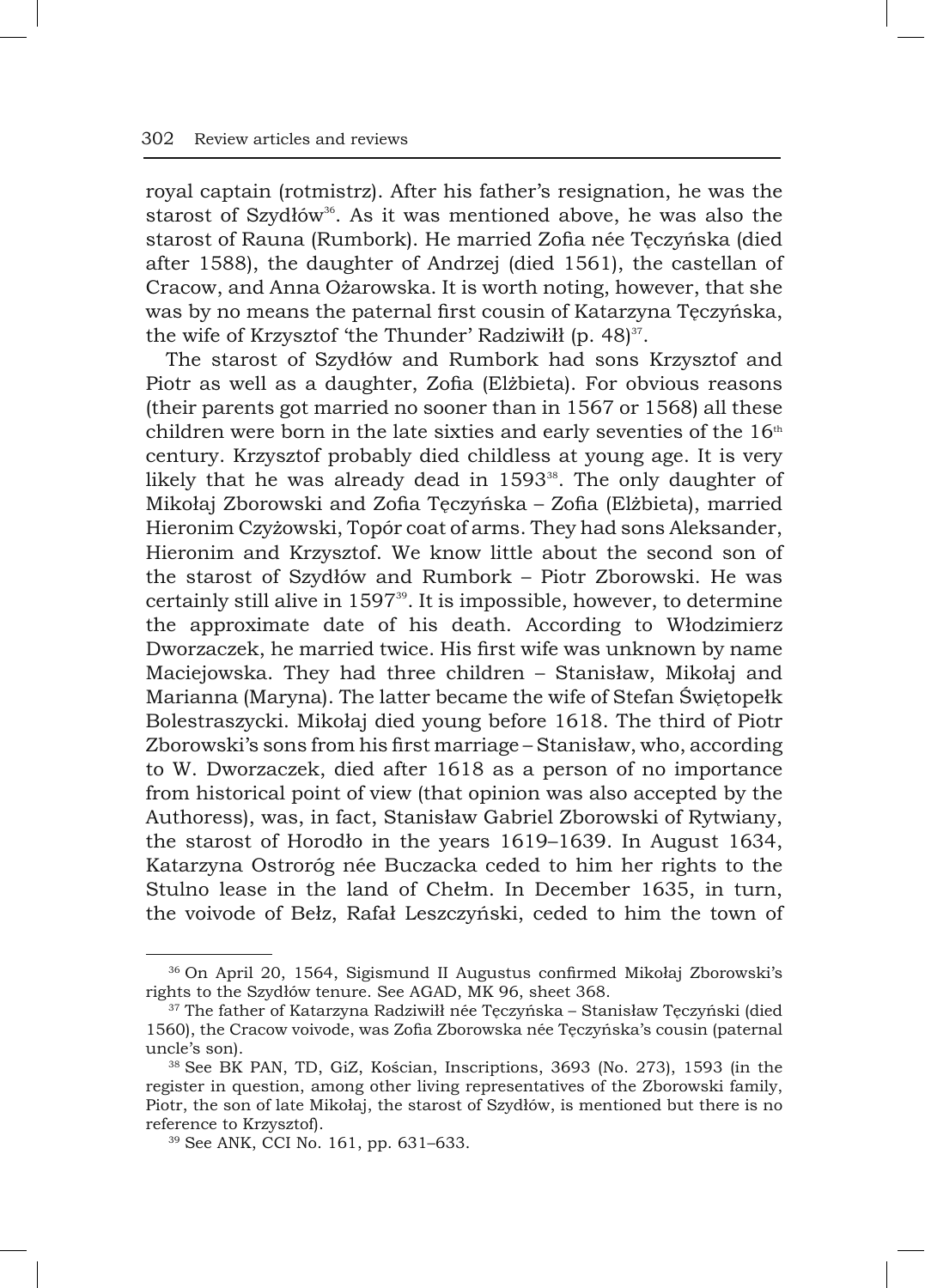Korytnica with several adjacent villages<sup>40</sup>. Before 1620, Stanisław Gabriel Zborowski married Helena Orzechowska, Rogala coat of arms. After her death he married Jadwiga of Tryłęk. He died childless on October 9, 1639.

Elżbieta Humieniecka was the second wife of Piotr Zborowski<sup>41</sup>. They had two sons – Hieronim Gabriel and Piotr. The younger of them – Piotr, probably died after 1620 when Piotr Ciachowski's work dedicated to him appeared. We know more about Hieronim Gabriel. In 1623, Izabela née Hornostaj, Hipocentaur coat of arms, the daughter of Hieronim and Beata Lasota, Rawicz coat of arms, became his first wife. She was the widow of Jakub Cieszanowski and Zygmunt Stadnicki<sup>42</sup>. After her death, around 1628, Hieronim Gabriel Zborowski married Helena Brodecka. In 1643, he bought from Krystyna Tarło née Zborowska the Iwnica estate in the Kiev voivodship. He died after 1648<sup>43</sup>. Hieronim Gabriel Zborowski and his first wife had son Jan who married Helena Taszycka, Strzemię coat of arms. He died childless in the eighties of the  $17<sup>th</sup>$  century. Aleksander Zborowski was Hieronim Gabriel's son from his second marriage. Jan and Aleksander Zborowski were the last male descendants of Marcin, the castellan of Cracow, and Anna Konarska of Góra. It should be added here, however, that the younger brother – Aleksander Zborowski, married Teresa Kochanowska, Ślepowron coat of arms, with whom he had a daughter – Helena (died 1728). The latter, wife of the Cracow standard-bearer, Stanisław Łętowski, Ogończyk coat of arms (died 1735), was the last representative of the Zborowskis of Rytwiany.

Famous Samuel Zborowski was the sixth son of the castellan of Cracow, Marcin. Ewa Dubas-Urwanowicz thinks that he had to be born around 1550 (p. 49). In my opinion, it is impossible due to his mother's age. The Authoress assumed that Anna Konarska of Góra was born in 1499. Yet, she could not have children being more

<sup>40</sup> See AGAD, MK 181, sheets 28v–29v (here Katarzyna Ostroróg of Buczacz was mistakenly called Anna Ostroróg of Podhajec), 137v–138.

<sup>&</sup>lt;sup>41</sup> The Authoress describes Piotr Zborowski's second marriage but she calls him Mikołaj and his wife – Elżbieta Humiecka. According to her, the pair had sons Hieronim (Gabriel) and Gabriel Stanisław, the starost of Horodło in the years 1619–1639.

<sup>42</sup> See W. Łoziński, *Prawem i lewem. Obyczaje na Czerwonej Rusi w pierwszej połowie XVII wieku*, vol. II (*Wojny prywatne*), 5th ed., Kraków 1957, pp. 372–374, 380; W. Dworzaczek, *Genealogia*, vol. II (*Tablice*), Warszawa 1959, table 133.

<sup>43</sup> See H. Litwin, *Napływ szlachty polskiej na Ukrainę 1569–1648*, Warszawa 2000, p. 180.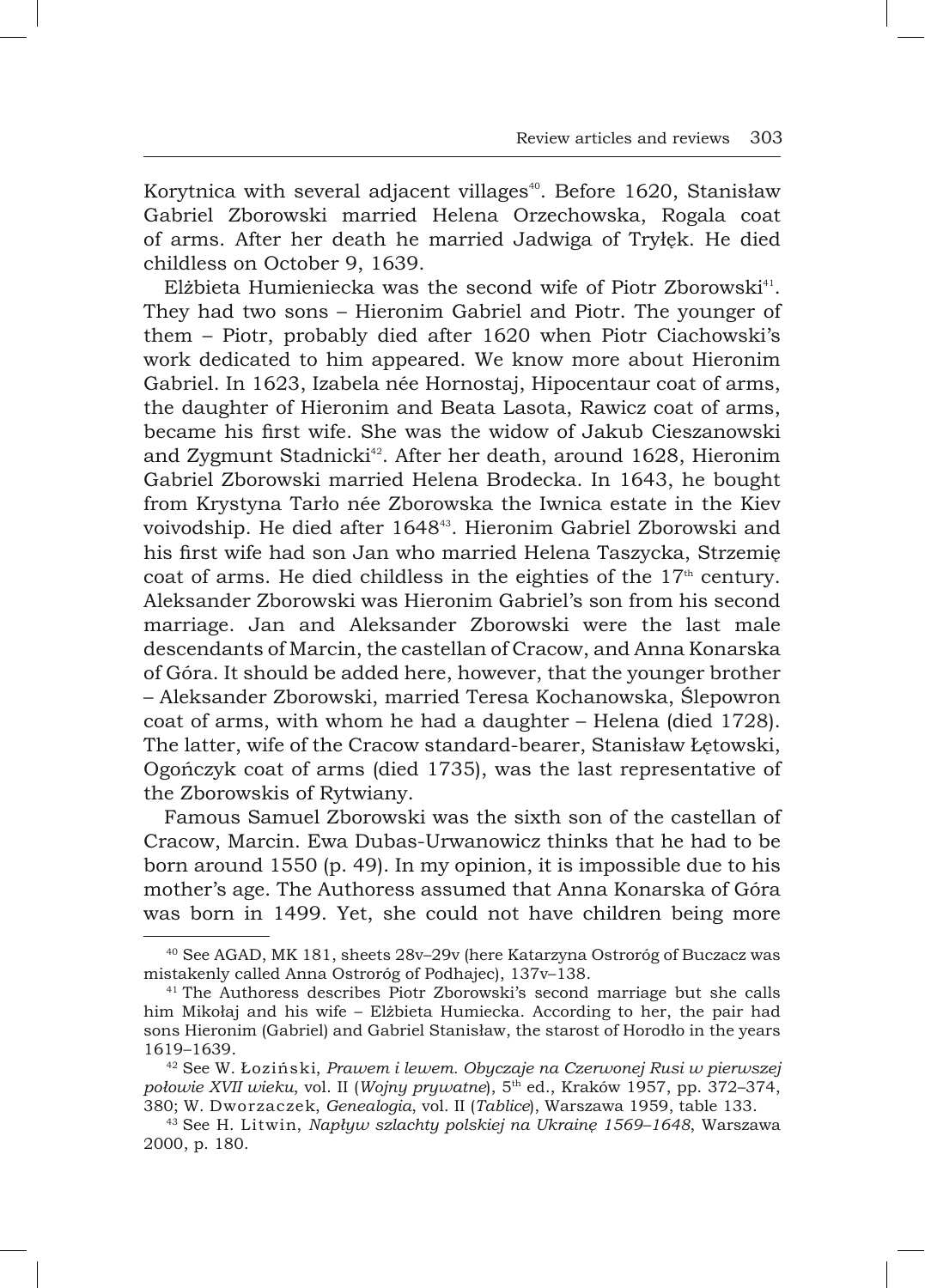than 50 years old. Even if we assume that she was born in 1502 (which seems more likely), her last descendant could have been born in 1547 the latest. In my opinion, Samuel Zborowski was born in 1545. When he started his studies in Wittenberg in 1557 (p. 73), he could not be less than 12 years old. His wife was Zofia Jordan, the daughter of the castellan of Cracow, Spytek Wawrzyniec, and Anna née Sieniawska, the sister of Barbara, the wife of Samuel's elder brother – Andrzej. In 1574, Samuel Zborowski was banished for the murder of the castellan of Przemyśl, Stanisław Wapowski, and beheaded in Cracow on May 26, 1584. According to Ewa Dubas-Urwanowicz, Zborowski had sons: 'Samuel and Aleksander, and daughters: Anna and Zofia. Samuel Zborowski, the son of Samuel, died before 1574. His daughter Zofia probably died in childhood, too' (p. 49). It is not true that Samuel Zborowski Jr died before 1574. He was still alive in August 1597 when together with his brother and sisters he inherited landed estates after Spytek Wawrzyniec and Anna Jordan née Sieniawska<sup>44</sup>. The younger daughter of Samuel Zborowski was called Elżbieta, not Zofia. In 1595, she married the Hungarian nobleman Sigismund Balassa de Gyarmath, the lord of Bystrica and Modrý Kameň. Together with her husband she was mentioned in an inheritance act of the Jordan family, too<sup>45</sup>. The elder son of Samuel – Aleksander (died 1637), was the royal captain (rotmistrz). He received from Sigismund III the tenure of Międzyrzecz, which in 1617 he sold for 60,000 zlotys to his relative (he was a great-grandson of the castellan of Cracow, Marcin Zborowski), Jerzy Ostroróg Lwowski<sup>46</sup>. Aleksander Zborowski married Magdalena Fredro, Bończa coat of arms, the daughter of Jan, the castellan of Przemyśl, and Anna née Stadnicki. They had daughters Anna and Konstancja as well as son Adam (died 1652) who joined the Jesuit order. The elder daughter of Aleksander – Anna Zborowska, married in 1634 Aleksander Koryciński, Topór coat of arms, later voivode of Rawa. They had son Stanisław and daughters: Teofila, Konstancja, Anna and Aleksandra. The younger daughter of Aleksander Zborowski – Konstancja, married in 1637 Rafał Grochowski, Junosza coat of arms, later castellan of Lwów. The Grochowskis had sons Stanisław, Aleksander and Jerzy as well as a daughter, Anna. The elder daughter of Samuel, the outlaw

<sup>44</sup> See ANK, CCI No. 161, p. 963.

<sup>45</sup> *Ibidem*.

<sup>46</sup> See BK PAN, TD, GiZ, Wschowa, part 2, 1559 (No. 31), 1617.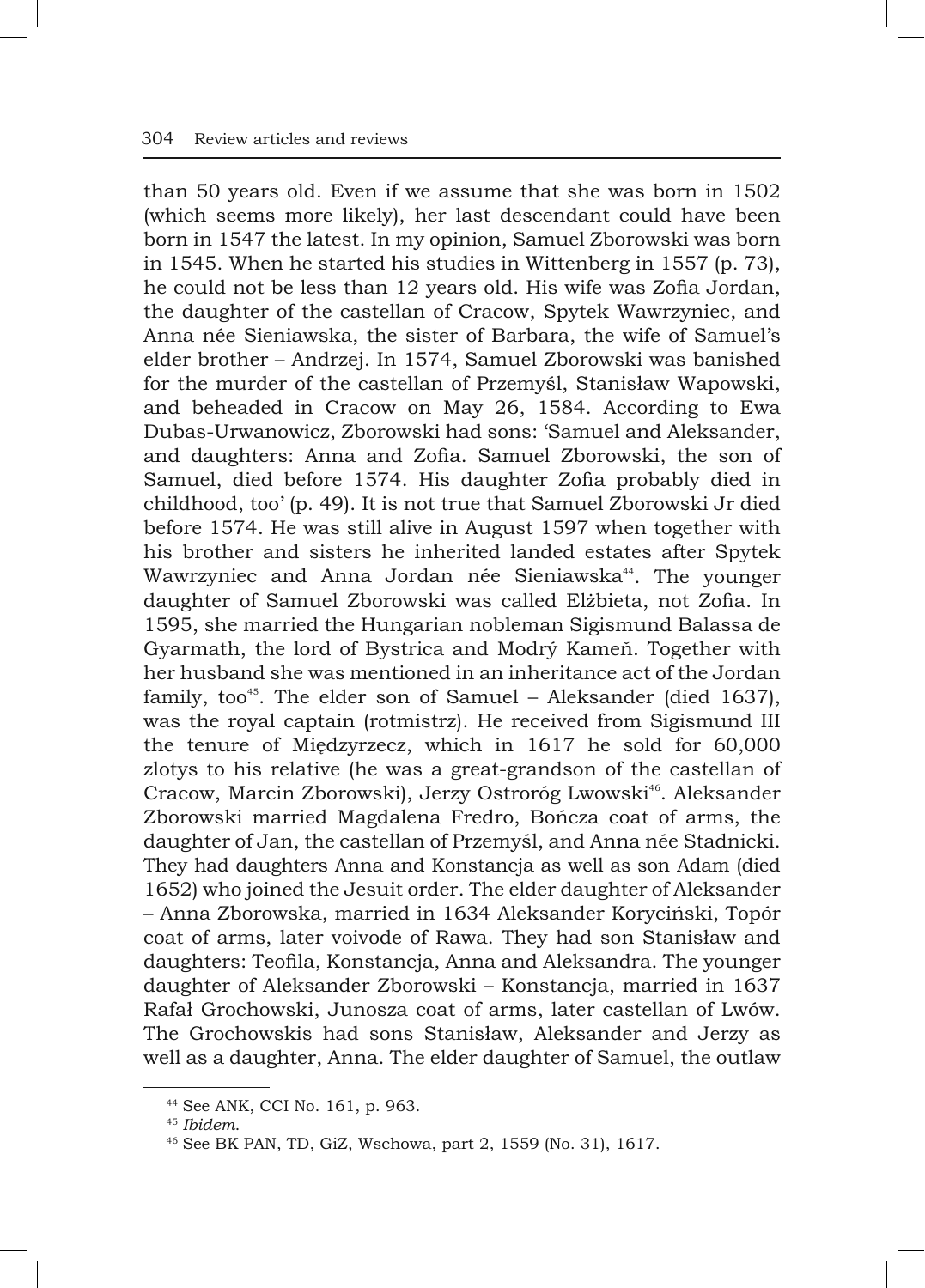– Anna Zborowska, married Ludwik Mortęski (died 1615) who ended his senatorial career as the voivode of Chełmno. It should be also added that Ludwik and Anna Mortęska née Zborowska had two daughters – Zofia Magdalena and Anna. Their mother, Anna of Zborów, died before 1602<sup>47</sup>.

Krzysztof Zborowski was the seventh and the youngest son of the castellan of Cracow, Marcin, and Anna Konarska of Góra. For obvious reasons he could not have been born either in 1550 or later (p. 50). In my opinion, he was born in 1547. In 1574, he became the crown cup-bearer. Yet, already in 1576 the post was occupied by Andrzej Zebrzydowski. In 1585, Krzysztof Zborowski was sentenced to infamy while his goods and lands were confiscated. From that time until his death he was serving Emperor Rudolf II. He married some rich widow of a Moravian nobleman (perhaps, as the Authoress supposes, he came from the family of Cavagni *vel* Cavan de Burgeri). Krzysztof Zborowski died childless in 1593.

Zofia Zborowska was the eldest daughter and the eldest child of the castellan of Cracow, Marcin, and Anna Konarska of Góra. She was probably born in 1521. Already in 1537, she was the wife of Wojciech Ostroróg Lwowski<sup>48</sup>, later castellan of Santok, who died in 1557. They had sons: Krzysztof who died around 1572; Marcin (died 1590/1591), the castellan of Kamień; and Piotr who probably died before 1570. The daughters of Wojciech and Zofia were: Barbara (died after 1604) who on April 17, 1580, in Lwówek, married Jan Opaliński, the castellan of Rogoźno; and Anna, mentioned in 1570, who became a nun. The grandson of Zofia née Zborowska – Jerzy Ostroróg Lwowski (Marcin's son) was the last male descendant of this branch of the Ostroróg family of Lwówek. He died childless in 1623 as the starost of Międzyrzecz. Ewa Dubas-Urwanowicz states that Zofia Ostroróg Lwowska née Zborowska died after 1563 (p. 53). This information is inaccurate as we know for sure that she was still alive in 1572<sup>49</sup>. Anna Zborowska was the second daughter of the castellan of Cracow, Marcin, and Anna Konarska of Góra. Unfortunately, almost all information given by the Authoress on her needs to be corrected. Anna's

<sup>47</sup> See BK PAN, TD, GiZ, Nakło, part 1, 324 (No. 165 Inscr.), 1602.

<sup>48</sup> In 1537, Wojciech secured his wife Zofia's dowry of 3000 zlotys on the half of the estates he was to inherit after his parents. See BK PAN, TD, GiZ, Poznań, Resignations, 16<sup>th</sup> century, 261 (No. 1394), 1537.

<sup>49</sup> See BK PAN, TD, GiZ, Konin, 3930 (No.16 and Rel. Kon. 16), 1572.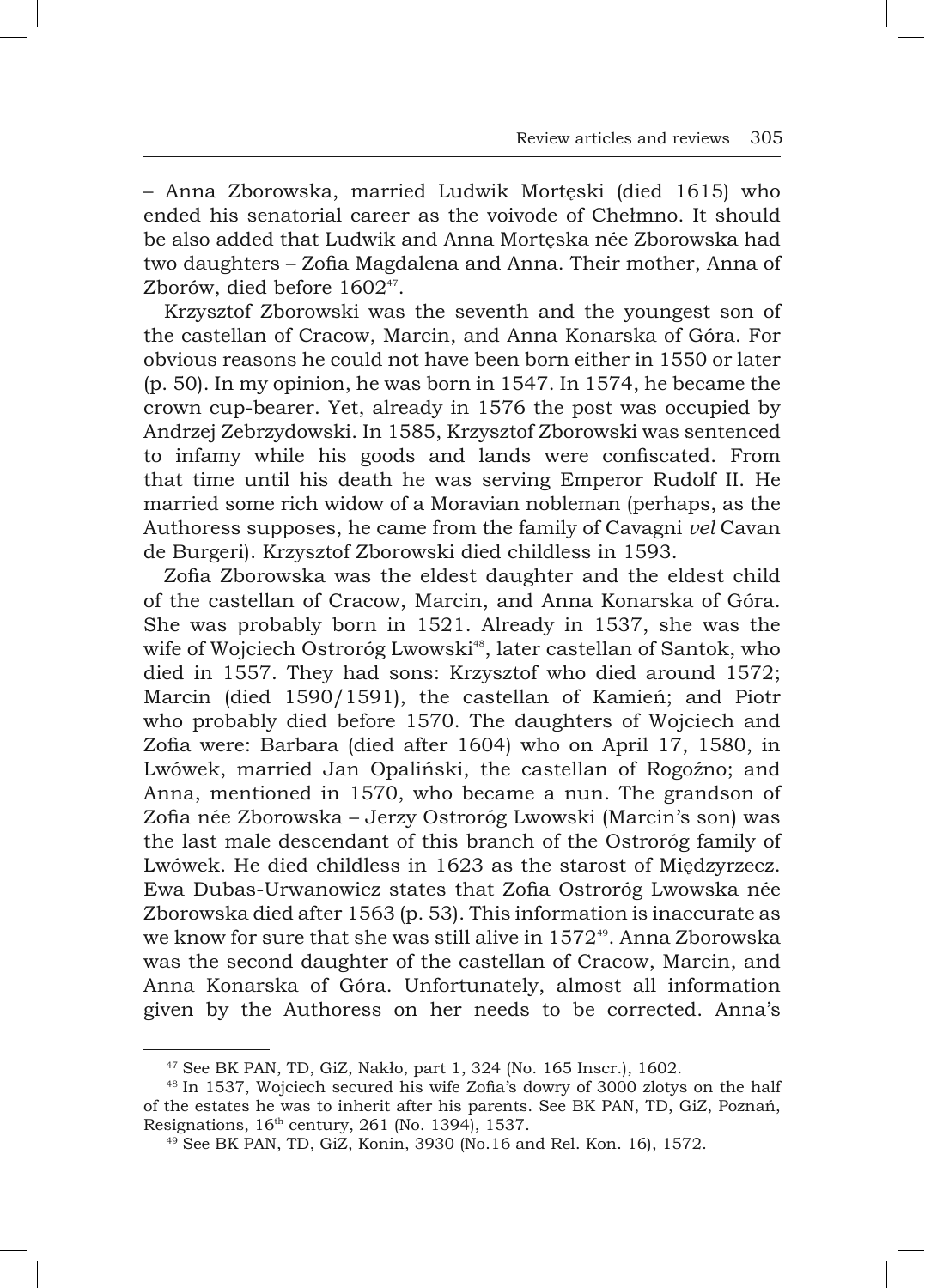first husband was not Sigismund but Jan (Johann) Kurzbach, the baron on Milicz. They had son Sigismund (1547–1579) and possibly daughter Anna. Anna Kurzbach née Zborowska widowed on May 18, 1549<sup>50</sup> and in 1554 married Jan Borek Gostyński, Gryzima coat of arms<sup>51</sup>. His father, however, was not Mikołaj but Jan who was quite a significant figure on the political scene of Greater Poland<sup>52</sup>. It should be added that Anna Zborowska's second husband had brothers Mikołaj and Krzysztof as well as a sister, Anna, who was the wife of Jan Opaliński, the castellan of Santok, and the mother of Jan, the castellan of Rogoźno, the husband of the aforementioned Barbara Lwowska née Ostroróg. Anna née Zborowska widowed once again around 1558. She and her second husband had sons Marcin and Jan Borek Gostyński as well as a daughter, Zofia, who before 1578 married Jan Herburt of Fulsztyn. Anna Borek Gostyńska née Zborowska was still alive in  $1588^{53}$ . It should be also added that the information given by Ewa Dubas-Urwanowicz that 'Sigismund Kurzbach father died on December 31, 1579' (p. 55) could suggest that it is the date of the death of Anna née Zborowska's first husband. Yet, it is a date when her only son from the marriage with Jan (Johann) Kurzbach died (he died in an explosion of gunpowder).

The third daughter of Marcin Zborowski and Anna Konarska of Góra was Katarzyna who around 1546 married Hieronim Ossoliński, Topór coat of arms (died 1575/1576), later castellan of Sandomierz. They had seven sons – Marcin (died 1580), Zbigniew (died 1623), the voivode of Sandomierz, Jan (died ca. 1576), Hieronim (died 1580/1582), Andrzej (died 1616) as well as Piotr and Mikołaj who both died in 1598. The only daughter of Hieronim and Katarzyna – Zofia, married the castellan of Przemyśl, Stanisław Drohojowski (died 1583). The fourth daughter of the castellan of Cracow, Marcin Zborowski – Barbara, married in 1546 Stanisław Mateusz Stadnicki

<sup>50</sup> See Z. Anusik, *Kim była hrabianka Dorota von Helfenstein? Przyczynek do genealogii rodzin Kurzbachów i Helfensteinów w XV wieku*, 'Przegląd Nauk Historycznych' 2017, vol. XVI, No. 2, p. 229.

<sup>51</sup> That year Jan Borek Gostyński secured his wife Anna's dowry of 3000 zlotys on the half of his estates. See BK PAN, TD, Poznań, Resignations, 16<sup>th</sup> century, 7782 (No. 1396), 1554.

<sup>52</sup> It should be noted that on p. 99 the Authoress rightly states that: 'Jan Gostyński, Anna's husband, was probably the son of Jan, that parliamentarian of the twenties of the 16<sup>th</sup> century'.

<sup>&</sup>lt;sup>53</sup> See BK PAN, TD, Poznań, Inscriptions, 16<sup>th</sup> century, part 2, 7514 (No. 894), 1558; 8865 (No. 931), 1578; 5122 (No. 949), 1588.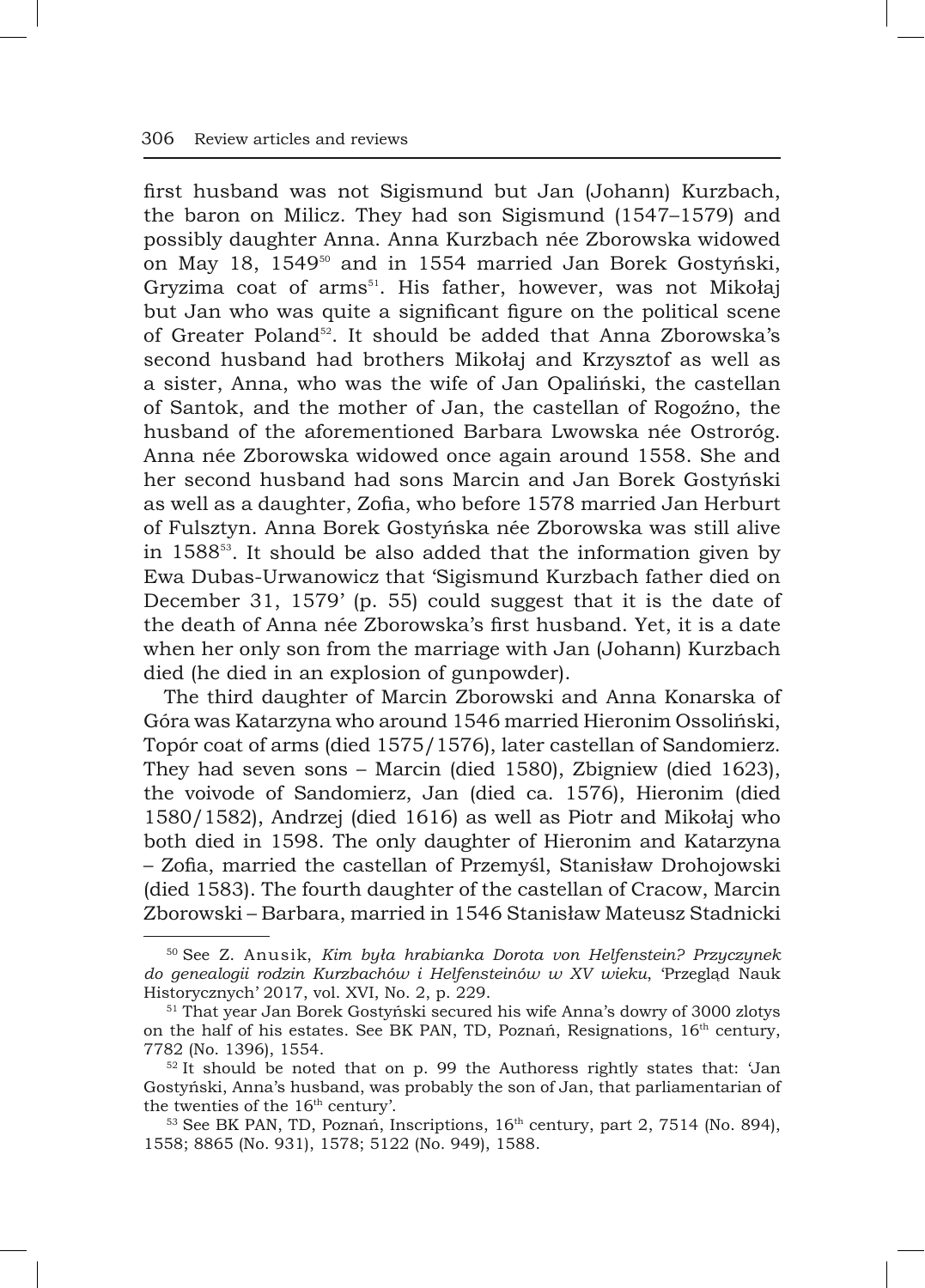(died 1563). They had six sons and three (the Authoress states that two) daughters. The sons of Barbara Stadnicka née Zborowska were: Stanisław (died 1610), called 'the Devil of Łańcut'; Marcin (died 1628), the castellan of Sanok; Mikołaj (died 1580), Jan (died 1620), Samuel (who probably died in 1592) and Andrzej Piotr (died 1608). According to Ewa Dubas-Urwanowicz, Stanisław Mateusz Stadnicki and Barbara Zborowska had daughters Katarzyna, the wife of Krzysztof Włodek of Piekary, and Elżbieta, the wife of the judge of Sanok, Wojciech Humnicki. It should be added here that the third daughter of Stanisław Mateusz and Barbara née Zborowska was Anna Stadnicka, the wife of Andrzej Grudziński<sup>54</sup>. Information that Marianna Stadnicka, the daughter of the castellan of Sanok, Marcin, became the wife of the voivode of Cracow, Mikołaj Zebrzydowski (pp. 57, 778) should be corrected as well. In fact, Marianna married the grandson of the leader of the Sandomierz rebellion (died 1620), Michał (died 1667), who at the end of his life became the voivode of Cracow.

The fifth daughter of Marcin Zborowski and Anna Konarska of Góra was Elżbieta (Halszka). Before 1559, she married Jan Amor Tarnowski, Leliwa coat of arms (died 1571/1574). They had sons Marcin (died 1595/1596) and Jan Gratus (died 1626), the castellan of Żarnów, as well as a daughter, Katarzyna, mentioned in 1576. Perhaps Zofia, the wife of an unknown Michowski, was the daughter of Jan Amor Tarnowski and Halszka Zborowska, too. In September 1574, Elżbieta Zborowska married (against the will of almost all her brothers, Samuel, the outlaw, excluded) Andrzej Dudycz, the ex-bishop of Pécs. They had sons: Maksymilian, Aleksander, Daniel and Hieronim, as well as daughters: Regina and Magdalena (the Authoress does not give her name). Regina Dudycz married the outstanding Arian activist, Hieronim Moskorzewski. Her sister – Magdalena, married, probably in 1593, Jan Policki<sup>55</sup>. Andrzej Dudycz died on February 24, 1589, while Elżbieta née Zborowska died in 1601. When it comes to the descendants of Elżbieta of Zborów, two Ewa Dubas-Urwanowicz's statements should be corrected. The wife of Elżbieta's eldest son – Marcin Tarnowski, was not Elżbieta Szalówna (p. 58) but Elżbieta Szalowska. The grandson

<sup>54</sup> Already in 1578, Anna Stadnicka was the widow of Andrzej Grudziński. She was still alive in 1595. See BK PAN, TD, GiZ, Poznań, Inscriptions, 16<sup>th</sup> century, part 2, 8656 (No. 931), 1578; GiZ, Nakło, 2567 (No. 162), 1595.

<sup>55</sup> See BK PAN, TD, GiZ, Wschowa, part 1, 797 (No. 12), 1593.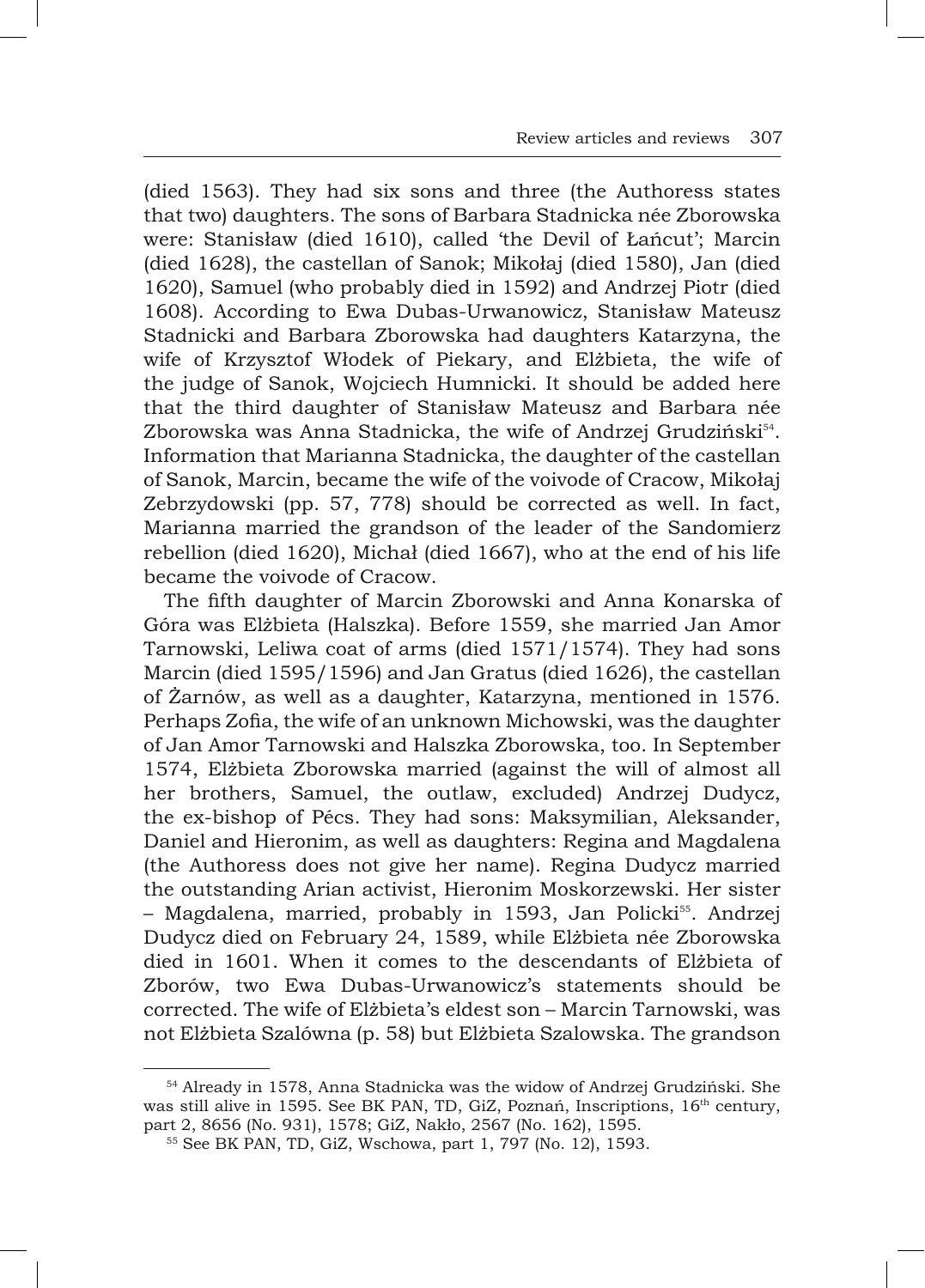of Halszka née Zborowska (the son of Jan Gratus) – Jan Rafał Tarnowski, was the starost of Żarnowiec, not of Żarnów, as the Authoress stated.

Krystyna Zborowska was the sixth and the youngest daughter of the castellan of Cracow, Marcin, and Anna née Konarska. Around 1562 she married Jan Chodkiewicz (died 1579), later starost of Żmudż (Samogitia), the land marshal, the castellan of Wilno and the administrator of Livonia. They had children: Hieronim (died 1576); Aleksander (died 1626), the voivode of Troki; Jan Karol (1570/1571– 1621), the voivode of Wilno and the Grand Hetman of Lithuania; Zofia (died 1596), the wife of Krzysztof Dorohostajski (died 1615), the Grand Marshal of Lithuania; Anna, the wife of Prince Joachim Korecki (died 1613); Elżbieta, first married to Prince Jan Żyliński and then to the castellan of Nowogródek, Samuel Wołłowicz; and finally the youngest – Aleksandra, who married Prince Adam Wiśniowiecki (died 1621). There are a few substantive mistakes in this part of the book. The candidate for the hand of Krystyna Zborowska, Jakob Basilikos Heraklides, was not a Walachian hospodar (p. 59), but the Moldovan. The voivode of Troki, Aleksander Chodkiewicz, had his children with his first wife – Eufemia née Sienieńska, not with Katarzyna née Korniakt (pp. 61, 731, 733) who died childless. Prokop Sieniawski (died 1627), the husband of the only daughter of Aleksander Chodkiewicz – Anna Eufrozyna, was the grand crown standard-bearer, not the court standard-bearer (p. 61). Krystyna Zborowska's husband – Jan Chodkiewicz, was never the Grand Hetman of Lithuania (p. 62). It is not also true that 'the landed estates of Lithuanian grandsons of Marcin Zborowski were taken over by the Sieniawskis, Sapiehas, Dorohostajskis, Koreckis, Wiśniowieckis and Wołłowiczs' (p. 62). All landed estates of the voivode of Troki, Aleksander Chodkiewicz, were inherited by the Sieniawskis. All landed estates of his brother, the voivode of Wilno, Jan Karol (with Bychów Lachowicze and Kretynga), in turn, were taken over by the Sapiehas. There is no reference to the children of Joachim Korecki and Anna née Chodkiewicz in this part of the book which is its evident drawback. It is worth recalling here that their sons, therefore the grandsons of Krystyna Chodkiewicz née Zborowska, were famous princes Samuel and Karol (Jan Karol) Korecki. The first of them, a well-known borderland commander, was taken prisoner after the battle of Cecora and murdered by the Turks in Istanbul in 1622. The second brother, known for his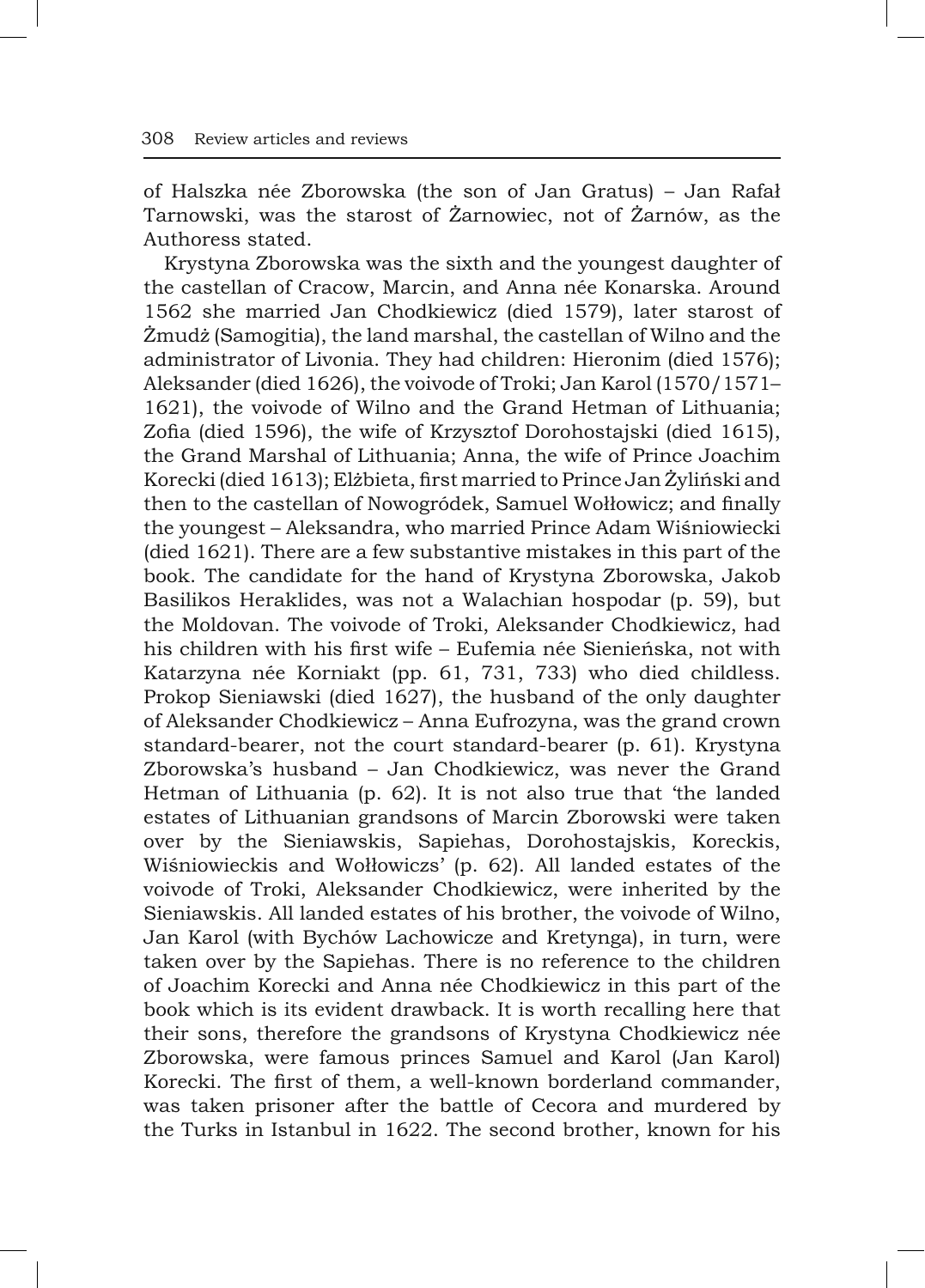devotion to Sigismund III, was popular among the Cossacks and in 1623 sat in the Senate as a castellan of Wołyń. He died in 1633. He married Anna Potocka, Pilawa coat of arms, and was the father of the last male descendant of the princes of Korzec – Samuel Karol (1621–1651).

I have many reservations to the fragment of the book that describes economic situation of the Zborowskis. Although the Authoress presents only an outline of the problem, it does not justify all the mistakes that may be found there. It is not true that the dowries of the daughters of the castellan of Cracow consisted of 8000 zlotys each as well as of immovable goods (p. 65). Zofia, Anna and Barbara Zborowski certainly received 3000 zlotys of dowry each. Perhaps Elżbieta (Halszka) received a bit more (4000 zlotys) and that sum, doubly secured (the dowry and the bride price) on her husband's estates, made W. Dworzaczek erroneously claim that Jan Amor Tarnowski received 8000 zlotys as his wife's dowry. It is also impossible that Marcin Zborowski gave his daughters some estates. Although Zdzisław Pietrzyk, the author of the biography of Stanisław Mateusz Stadnicki in *The Polish Biographical Dictionary* [Polski słownik biograficzny] states that Stadnicki received from his father-in-law not only Barbara Zborowska's hand but also several villages in the Cracow voivodship, it still seems doubtful to me. I will not discuss all villages mentioned by Ewa Dubas- -Urwanowicz as hereditary estates of the Zborowski family. I will deal with the Zborowskis' larger complexes only. The Authoress states that 'Samuel Zborowski inherited Złoczów and Mikulińce' (p. 66). She also claims that 'in the Zborowskis' hands that property (namely Złoczów – Z.A.), acquired from the Sieniawskis, remained probably until the eighties/nineties when they shortly belonged to the Górkas. In 1592, it was bought by Marek Sobieski. The Zborowskis' descendants lost Złoczów while Mikulińce remained in Aleksander Zborowski's, the son of Samuel, hands throughout his whole life' (p. 67). In another place we can read that 'Mikulińce in the Tarnopol land firstly belonged to the Jordans, then to the Zborowskis. The Zborowski family probably received it together with the hand of Barbara or Zofia née Jordan. The first was the wife of Andrzej Zborowski, the second – of Samuel. It is very likely that Zofia Zborowska née Jordan, the wife of Samuel, received it from her father' (p. 68). I do not know how to interpret this last statement when we will take into account the previously provided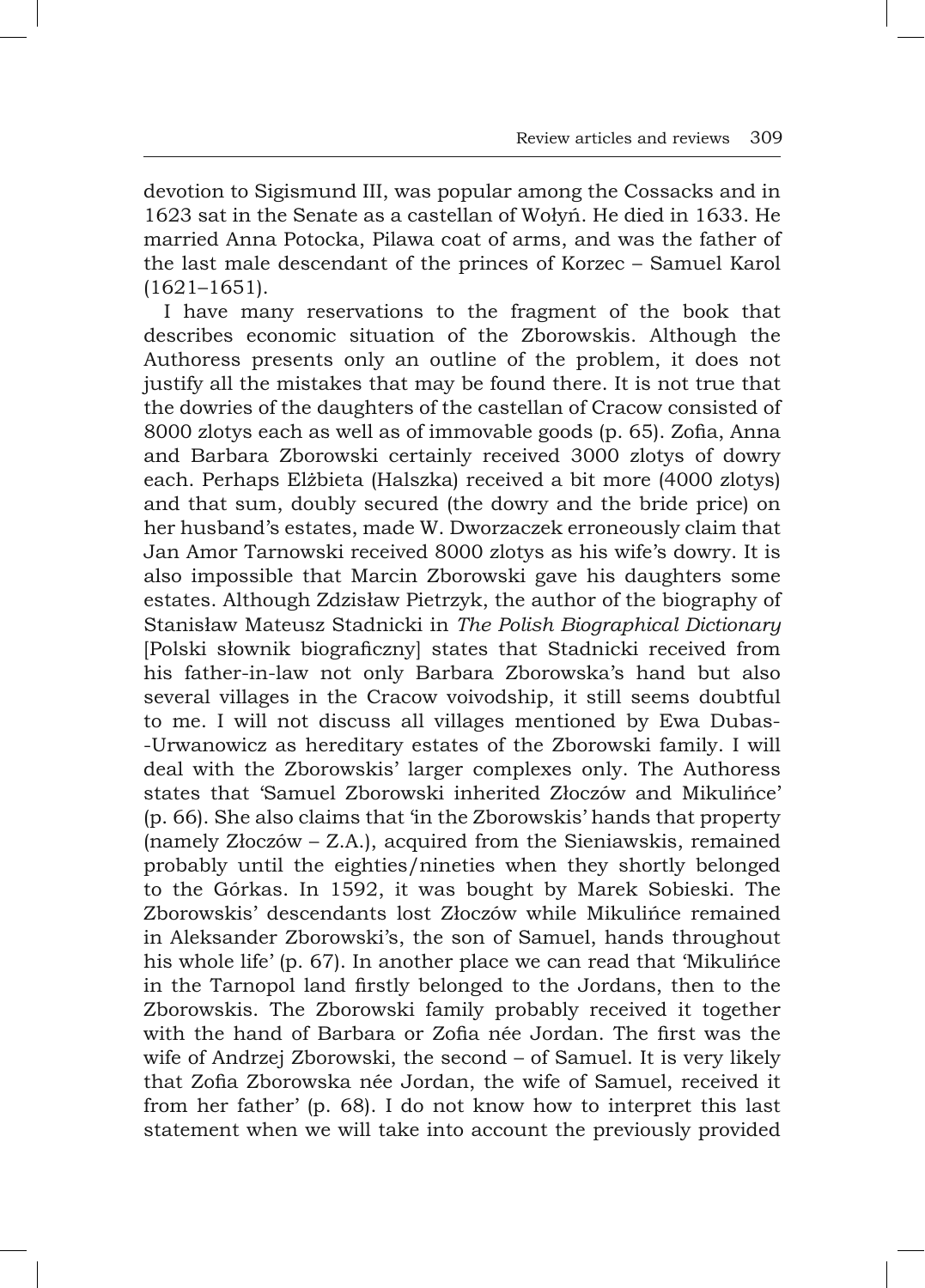information that Marcin Zborowski, the protoplast of the family, was in possession of the castle in Mikulińce (p. 66).

In reality, an extensive but poorly developed Złoczów belonged to the Górkas. In 1562, Łukasz Górka, the then voivode of Łeczyca, borrowed from Marcin Zborowski, the then voivode of Poznań, 70,000 zlotys and pledged Złoczów and its surroundings on that sum<sup>56</sup>. Thus, the Zborowskis were the pledgees of the property of Złoczów but in formal and legal terms it still belonged to the Górkas. It must be admitted that the Zborowskis made a number of investments in Złoczów at that time. They invited new settlers and founded new villages and towns there, too. Yet, in 1592, the last of the Górkas – Stanisław, the voivode of Poznań, died and his nephews – the Czarnkowski brothers, inherited all his landed estates. In 1597, the royal courtier, Stanisław Czarnkowski, resigned from his rights to the Złoczów demesne on the benefit of his brother, Piotr, provided that the latter would rebuy these estates from the descendants of Samuel Zborowski<sup>57</sup>. In 1598, Andrzej Czarnkowski, the castellan of Rogoźno, and Piotr Czarnkowski, the Poznań chamberlain, bought Złoczów from Aleksander and Samuel Zborowski and immediately ceded it to the voivode of Lublin, Marek Sobieski. It is worth noting that the Złoczów estates included at that time the town and castle of Złoczów, the newly founded towns of Zborów, Andropol and Rytwiany as well as 69 villages<sup>58</sup>. Mikulince, in turn, belonged to the Sieniawskis. After Anna Sieniawska's marriage with Spytek Wawrzyniec, the castellan of Cracow, it passed to the Jordans. Anna Jordan remained the owner of Mikulińce until her death in the summer of 1597. Thus, Samuel Zborowski and his wife Zofia née Jordan were only users of the property. It was not until August 8, 1597, when the Mikulińce demesne was inherited by the children of Samuel, the outlaw. At that time, it included the town and castle of Mikulińce as well as the villages of Ładyczyn, Łuczka, Skomorochy and Kozówka. The town of Zawałów over Gniła Lipa (Hnyla Lypa) and the villages of Zastawce, Serednie and Zaturzyn were also its part. It is also worth mentioning that the heirs of

<sup>&</sup>lt;sup>56</sup> See BK PAN, TD, GiZ, Poznań, Inscriptions, 16<sup>th</sup> century, part 2, 1639 (No. 904), 1562.

<sup>&</sup>lt;sup>57</sup> See BK PAN, TD, GiZ, Poznań, Resignations, 16<sup>th</sup> century, 14984 (No. 1402), 1597.

<sup>&</sup>lt;sup>58</sup> See BK PAN, TD, GiZ, Poznań, Resignations, 16<sup>th</sup> century, 15259 (No. 1402), 1598.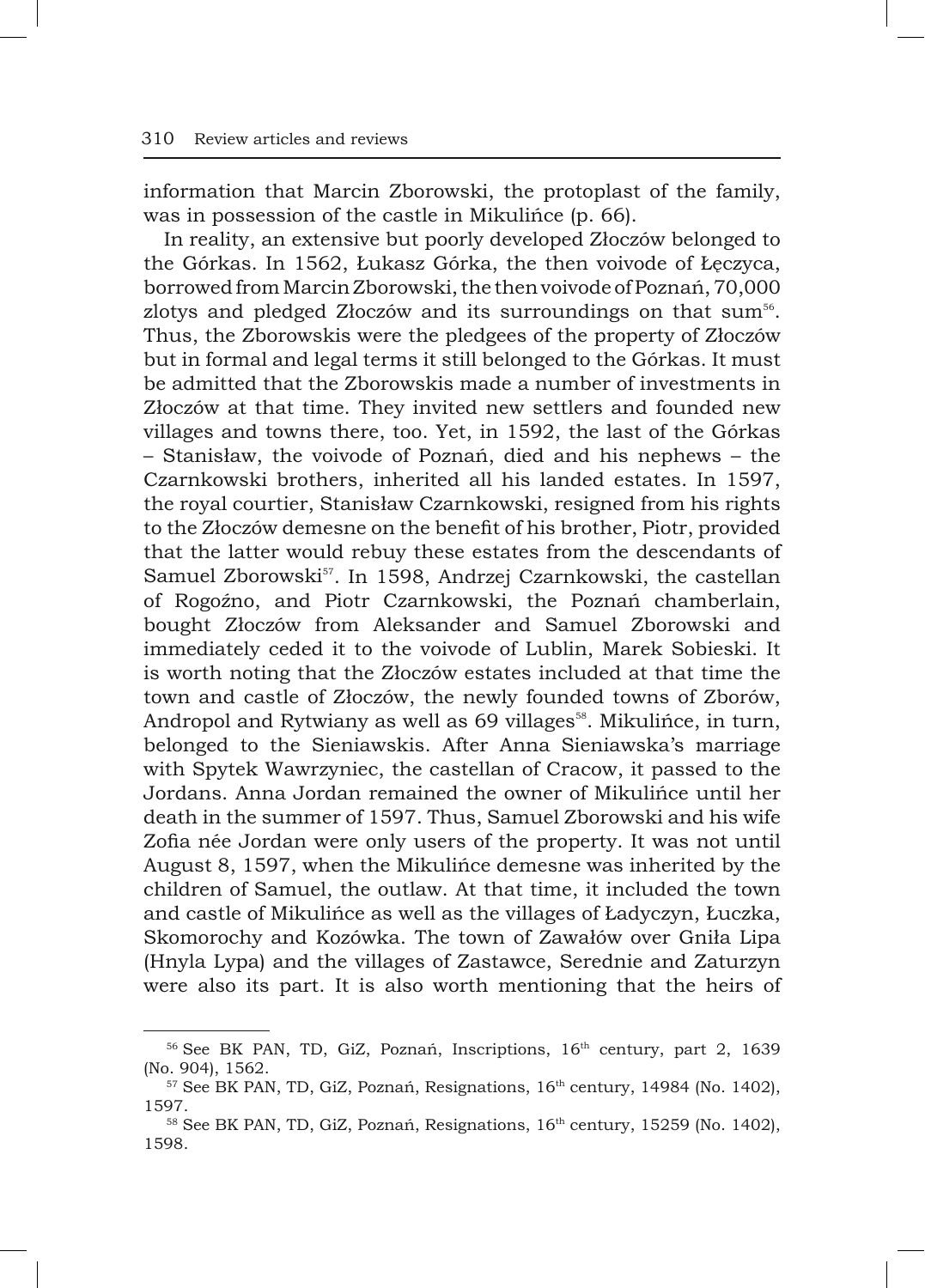Zofia Zborowska née Jordan also inherited the villages of Mogilany, Głogoczów, Włoson and Zawada in the Cracow voivodship as well as the town of Dukla with five adjacent villages. These estates, however, were pledged and thus used by the heirs of Oktawian Guczy, from whom the Zborowski family had to buy them<sup>59</sup>.

Another land complex was composed of the village of Pleszów and parts of the villages of Kowala, Zębocin, Żerków, Grębocin and Mniszów in the Cracow voivodship. Those estates, formerly belonging to Szydłowieckis, were bought by the castellan of Cracow, Marcin Zborowski, from Karol Krzysztof, Duke of Münsterberg. Yet, six years after the death of the castellan of Cracow, his grandson Piotr, the son of Marcin, the castellan of Krzywiń, sold that property<sup>60</sup>. It should be underlined, though, that young Zborowski sold those estates for 10,000 zlotys not to Marcin Liczka (p. 68) but to the provost of Tarnów, Marcin Łyczko of Ryglice, Sulima coat of arms. The Authoress also mentions the Korzkiew demesne in the Cracow voivodship. Those landed estates, consisting of the castle (not a city, as on p. 68) of Korzkiew and the villages of Grębienice, Biały Kościół, Maszyce, Januszowice and half of Pękowice, were bought in 1545 by Piotr Zborowski, later castellan of Sandomierz. After his childless death, Korzkiew passed to his brother Marcin, later castellan of Cracow. Then, the Korzkiew demesne belonged to one of the sons of Marcin – Mikołaj, the starost of Szydłów and Rumbork. In 1568, the latter, in turn, borrowed from Szymon Ługowski, the provost of Przemyśl, the sum of 8500 zlotys and thus pledged Korzkiew with its surroundings<sup>61</sup>. As a result, already in July 1572, Piotr, Jan, Andrzej, Samuel and Krzysztof Zborowski, the guardians of Krzysztof and Piotr, the juvenile sons of the late Mikołaj, were forced to sell those estates to Ługowski for 18,000 zlotys<sup>62</sup>. From the reviewed book we may also learn that the following estates belonged to the Zborowski family: in the

<sup>59</sup> See ANK, CCI No. 161, pp. 967–968. It should be added here that the Mogilany estate was given to Anna Mortęska née Zborowska. Only after her death in 1602, Ludwik Mortęski, on behalf of the underage daughters, sold it to Aleksander Zborowski.

<sup>&</sup>lt;sup>60</sup> The transaction was registered in the castle books of Nowe Miasto Korczyn as early as August 1571. On March 15, 1574, it was confirmed and registered in the Crown Metrica in Cracow. See AGAD, MK 111, sheets 126–132.

<sup>61</sup> See AGAD, MK 101, sheets 197–200v.

<sup>&</sup>lt;sup>62</sup> The sale of Korzkiew on July 7, 1572, was confirmed in Cracow on March 29, 1574. See AGAD, MK 111, sheets 161–168. The Authoress is wrong when stating (p. 68) that Szymon Ługowski bought the Korzkiew estates as late as July 7, 1582.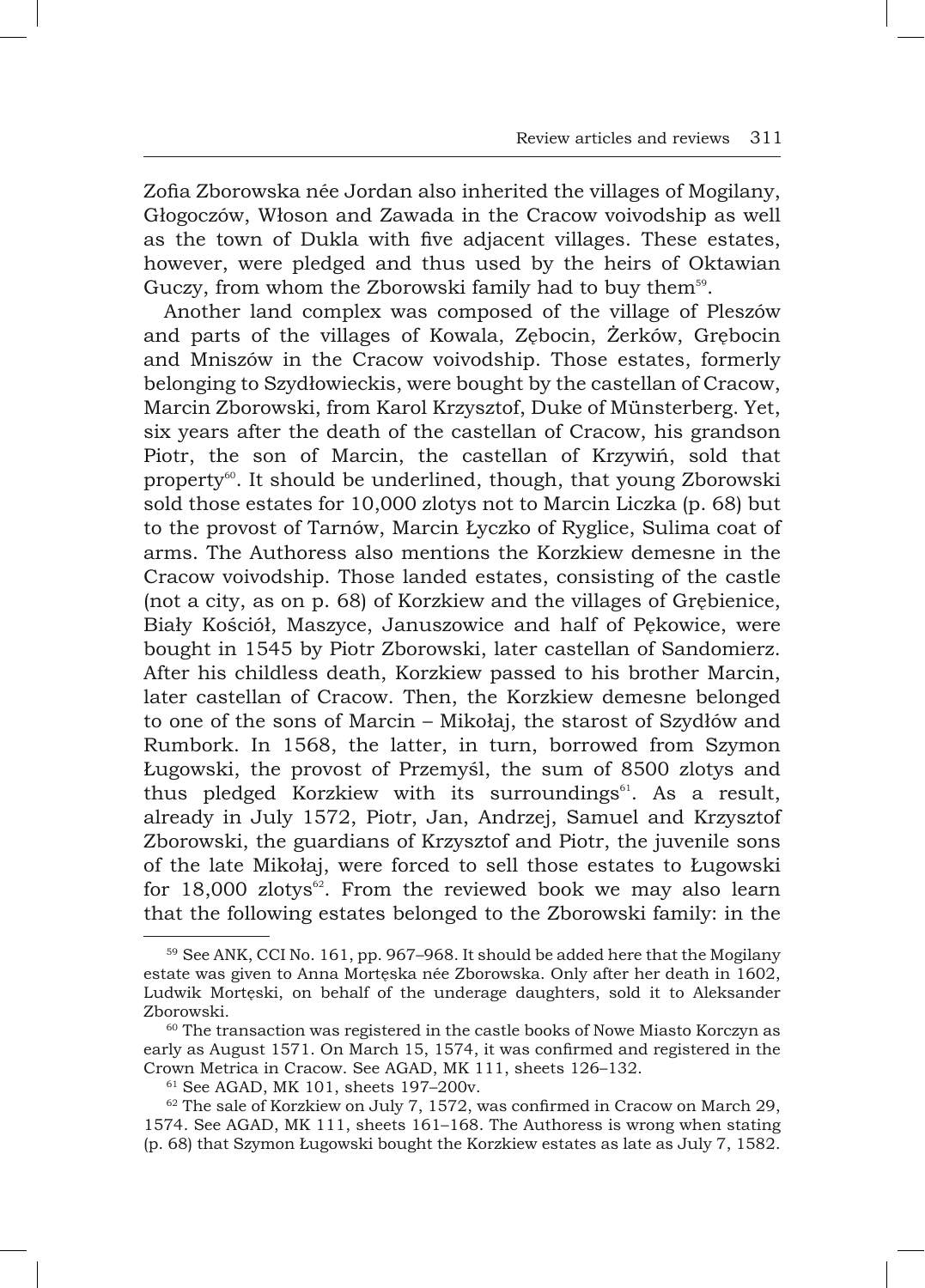Sandomierz voivodship a part of the village of Czyżów, the villages of Nazów, Kików, Zborów and a part of the village 'Boleyów'; in the Cracow voivodship the villages of Bolów $^{63}$ , Marchocice, a half of Kloniów, Śledziejowice<sup>64</sup>, Bogucice, Brzegi and Czarnochowice<sup>65</sup>; in the Ruthenian voivodship, in turn, the demesnes of Zabłotów and Okno<sup>66</sup>, Dębowiec and Cieszybiesy (pp. 65–69). Unfortunately, it depicts rather poorly the extent of the land properties of the family that Ewa Dubas-Urwanowicz recognises as the most powerful in the Crown in the second half of the  $16<sup>th</sup>$  century.

Thus, some additional information on the problem should be given here. First of all, it should be mentioned that from the end of the  $14<sup>th</sup>$  century until the end of the  $16<sup>th</sup>$  century the Zborowski family owned the Zborów demesne in the Wiślica county. It consisted of an old family nest – the village of Zborów with the castle as well as the villages of Janów, Solec, Żuków, Mały Piasek, Gadawa, Sukowice, Włosnowice, Kijków, Lubusz, Lubuska Wola *vel* Brzozówka, Bierzychowice, Bossowice and Śreniawa *vel* Wólka. Shortly before 1598, the seriously indebted castellan of Biecz, Andrzej Zborowski, sold those estates to the castellan of Sandomierz, Stanisław Tarnowski<sup>67</sup>. From 1549, the Zborowskis also owned the Zalidów estate in the Sandomierz voivodship that was bought in January, during the Piotrków Trybunalski Diet, by Marcin Zborowski, the

<sup>63</sup> On p. 296 it is written that on May 1, 1574, Krzysztof Zborowski resigned from his rights to the villages of Bolów, Bolowice and Nadzów of the Przemyśl land (!) that were pledged for 8000 zlotys. Moreover, in the document quoted by the Authoress it is written that the aforementioned villages lied in the Proszowice county. It is also stated here that those estates were given to Erazm Czeczotka for two years. See AGAD, MK 113, sheets 96v–100v. Later, Bolów and Nadzów belonged to Prospero Provana.

<sup>64</sup> On May 1, 1574, Samuel Zborowski burdened that village with a debt of 4400 florins that was taken out from Prospero Provana. See AGAD, MK 113, sheets 92–96.

<sup>65</sup> On July 5, 1588, King Sigismund III gave the villages of Brzegi and Czarnochowice, earlier confiscated to Krzysztof Zborowski, to Krzysztof Jordan. See AGAD, MK 135, sheets 132–132v.

<sup>&</sup>lt;sup>66</sup> It should be added here that Zabłotów and Okno were royal lands. The city of Zabłotów and the villages of Zadubrowie, Ciołkowce, Okno and Tarnawa were leased out. On January 20, 1588, in Cracow, Sigismund III gave Zabłotów and its surroundings to Mikołaj Oleśnicki, Dębno coat of arms, later voivode of Lublin. Those landed estates were returned to the king after the death of Piotr Zborowski (the probable son of Mikołaj, the castellan of Krzywiń). See AGAD, MK 134, sheets 49–50.

<sup>67</sup> See W. Dworzaczek, *Hetman Jan Tarnowski. Z dziejów możnowładztwa małopolskiego*, Warszawa 1985, pp. 420, 423.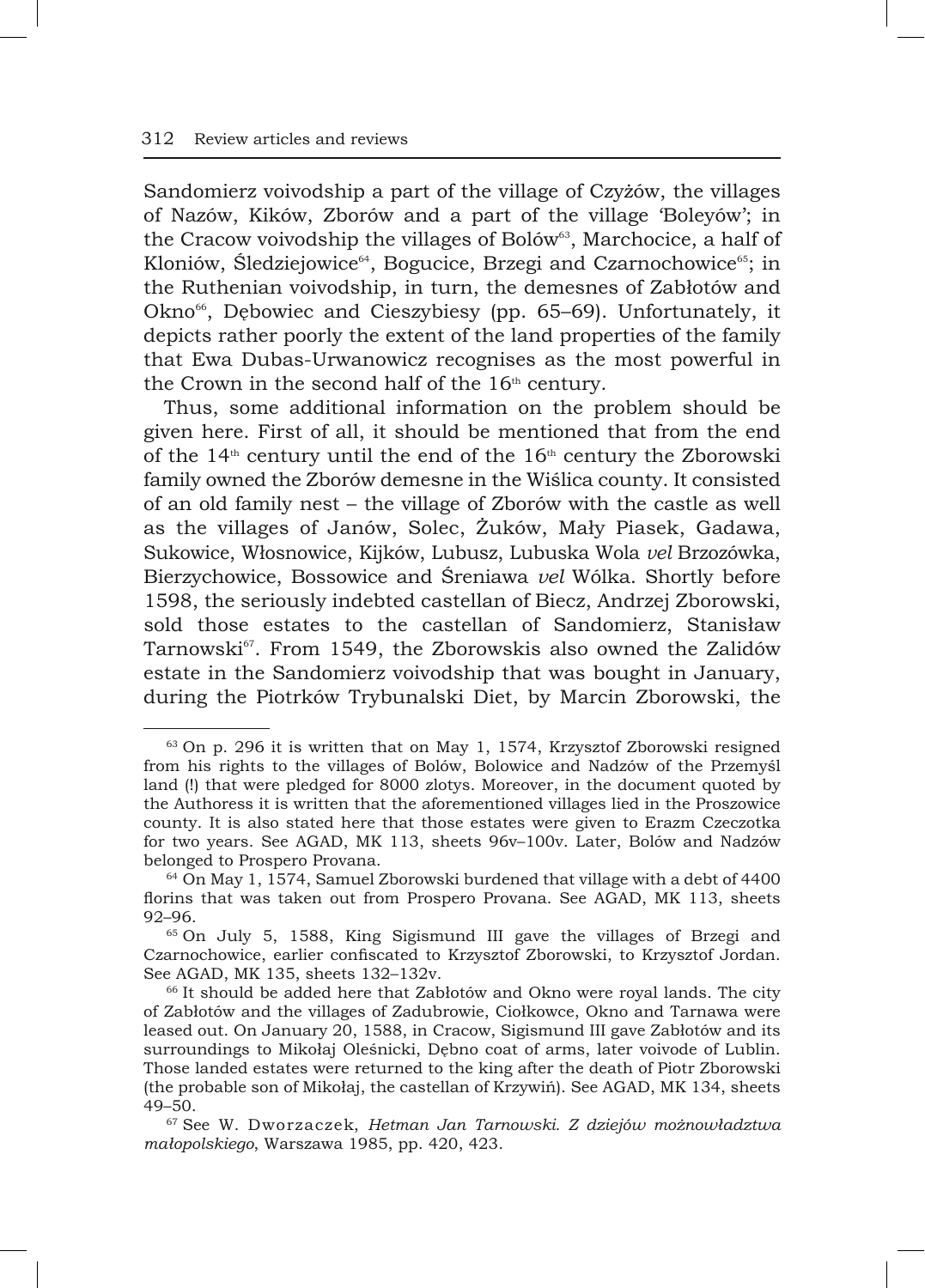then castellan of Kalisz, from the voivode of Ruthenia, Piotr Firlej. The transaction included the villages of Ujazd, Ujazdek, Boduszów, Mydłów, Grzybów, Gryzikamień, Wygiełzów, Łopatno, Łopacienko, Dziewiątle, Zwola, Wieprzka and the town of Zalidów (its location was not carried out)<sup>68</sup>. Unfortunately, we do not know how long those estates belonged to the Zborowskis. In the  $17<sup>th</sup>$  century they already belonged to the Ligęza family. It is worth noting, however, that in January 1616 the grandson of Marcin Zborowski – Zbigniew Ossoliński, the voivode of Sandomierz, bought those landed estates from the Sandomierz Lord High Steward, Sebastian Ligęza. The town of Oleśnica was the property of the Zborowskis, too, being the centre of their next demesne in the Sandomierz voivodship. The Oleśnica estates were, however, pledged to Krzysztof Lanckoroński and never returned to the descendants of the castellan of Cracow, Marcin<sup>69</sup>. We also know a bit more about Cieszybiesy thanks to the document according to which in April 1574 the property was donated by Andrzej and Krzysztof Zborowski to Melchior Paniowski (in fact, it was probably repurchased by the latter). The estate, located in the Halicz county, consisted at that time of the town of Cieszybiesy and the villages of Staresioło, Hanuszowce, Pobereże, Jastrzebiec, Sielce, Kijowce and Bohorodczany<sup>70</sup>. The property had to have been returned to the Zborowskis because the town of Cieszybiesy with adjacent lands were confiscated to Krzysztof Zborowski 'for the crimes of the lese-majesty and the betrayal of the country' and given by King Sigismund III to Jakub Potocki, Pilawa coat of arms, later voivode of Bracław, as a hereditament $^{71}$ . Let us also add that the Potockis changed the name of the newly acquired town to Jezupol.

It is obvious that the Zborowski family possessed significant estates in Greater Poland, too. Without going into details, we should notice that Mikołaj Zborowski, the castellan of Krzywiń, and his sons were the heirs at Kobierno. At the time of its sale in

<sup>68</sup> See AGAD, MK 76, sheet 255; J. Pielas, *Oleśniccy herbu Dębno w XVI–XVII wieku. Studium z dziejów zamożnej szlachty doby nowożytnej*, Kielce 2007, p. 124; P. Jusiak, *Majątki rodziny Firlejów z Dąbrowicy w pierwszej połowie XVI wieku*, Lublin 2011, p. 124.

<sup>69</sup> See AGAD, MK 135, sheets 173–174.

 $70$  See AGAD, MK 113, sheets 36–38. It should be added that Paniowski also received the village of Marchocice as well as half of Kloniów in the Cracow voivodship.

 $71$  See AGAD, MK 135, sheets  $18v-21v$ .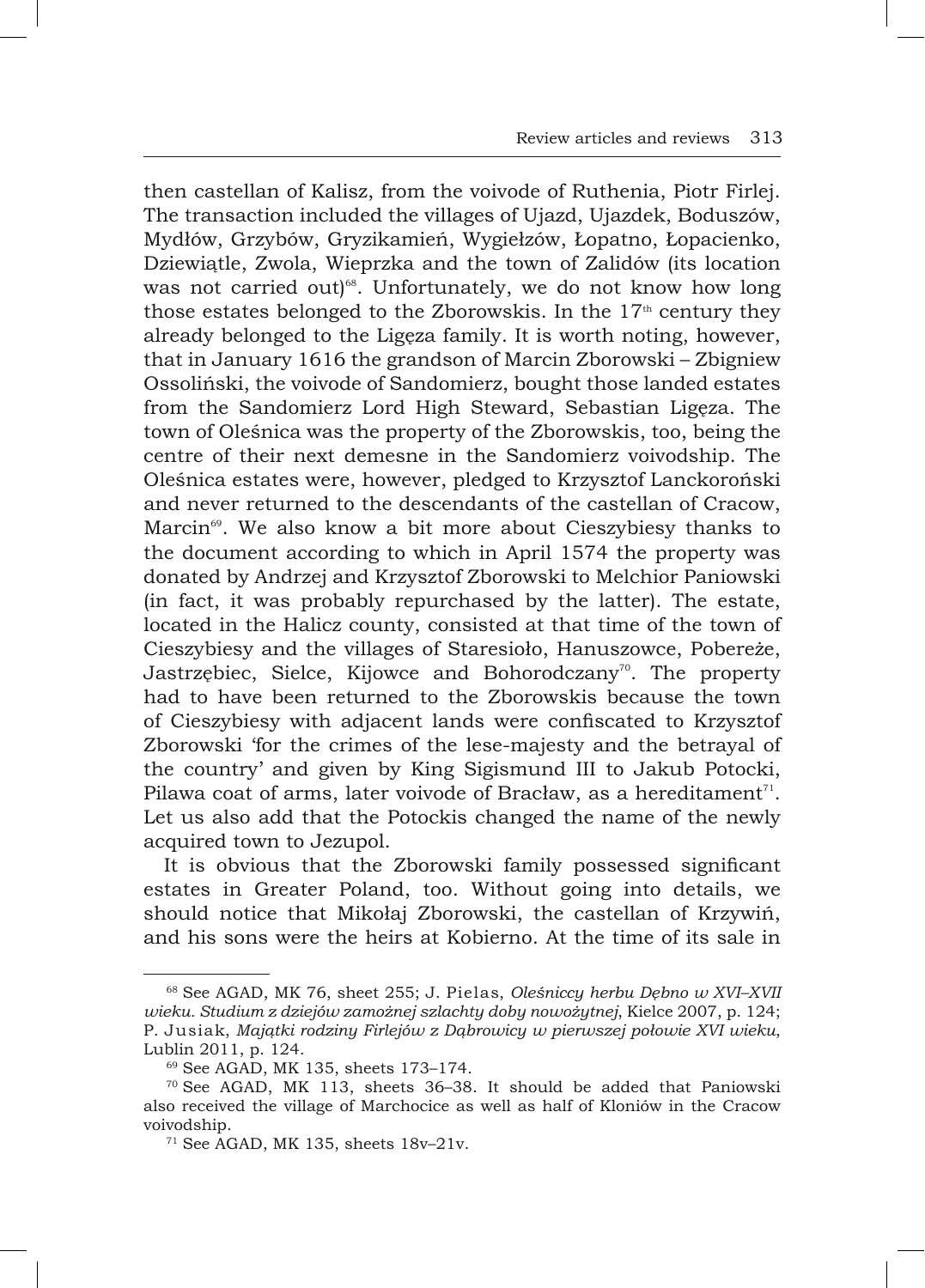1579 these estates included villages of: Kobierno, Dąbrowa, Tomice Wielkie, Bijatki, Duszyna *vel* Zborówka as well as empty villages of: Tomice Małe, Brzoza, Zagorzupie, Sarzowy, Duszna Górka and Świnkowa<sup>72</sup>. Mikołaj's wife, Urszula née Rozdrażewska, was the owner of a part of the town of Września and the villages of Zawodzie, Chocica, Zasułtowo as well as a part of Psary. In 1557, she sold these estates to the Cracow bishop, Andrzej Zebrzydowski<sup>73</sup>. The villages of Dzielcze, Wrożewy and half of Bodzienna belonged to Urszula Zborowska of Rozdrażewo, too<sup>74</sup>. Jan Zborowski, the castellan of Gniezno, in turn, was the owner of a part of the town of Iwanowice, the suburb Niemiecka Wieś and the village of Korzekwino. In 1570, however, he sold that property for 10,000 zlotys to Dobrogost Potworowski, the land judge of Kalisz<sup>75</sup>. Jan Zborowski was registered as the owner of the village of Gostyczyna the same year<sup>76</sup>. Zborowski was also a lessee of the villages of Grodzisko, Rokutów, Jankowo and Sierzchowo in the Kalisz county that were owned by the Order of the Holy Sepulchre in Miechów. In 1566, he (with his brothers' consent) made an exchange of estates with the Fratres. He gave them the hereditary village of Głuchów in the Proszowice county (paying in addition 8000 zlotys) and, in return, received full rights to all the villages in the Kalisz county that had been earlier leased by him from the Order in Miechów<sup>77</sup>. Still, the most important investment of Jan Zborowski was the acquisition of the Pleszew estates that were bought by him after his marriage with Princess Elżbieta Prońska. The sales transaction gives us some idea of the extent of those estates. In 1638, the grandson of Jan Zborowski, Jan Piotr Opaliński, the Lord High Steward of the Crown, sold the Pleszew estate to Aleksander Zaleski of Otok. At that time the estates in question consisted of the town of Pleszew and the villages of Wola Pleszewska, Baranów, Baranówko, Piekarzów, Zawidowice and Małynie. They also included the villages of Grodzisko and Rokutów that had been previously bought by the castellan of Gniezno from the Fratres of Miechów<sup>78</sup>. Finally, it should be added

 $72$  See BK PAN, TD, GiZ, Kalisz, Resignations,  $16<sup>th</sup>$  century, 723 (No. 5), 1579.

<sup>&</sup>lt;sup>73</sup> See BK PAN, TD, GiZ, Poznań, Resignations, 16<sup>th</sup> century, 8367 (No. 1396), 1557.

 $^{74}$  See BK PAN, TD, GiZ, Kalisz, Inscriptions,  $16^{th}$  century,  $2177$  (No. 23), 1558. <sup>75</sup> See BK PAN, TD, GiZ, Kalisz, Resignations,  $16<sup>th</sup>$  century, 4583 (No. 3), 1570. <sup>76</sup> See BK PAN, TD, GiZ, Kalisz, Inscriptions, 16th century, 4002 (No. 36), 1570.

<sup>&</sup>lt;sup>77</sup> See BK PAN, TD, GiZ, Kalisz, Resignations, 16<sup>th</sup> century, 413 (No. 2), 1566.

<sup>78</sup> See BK PAN, TD, Zap. Tryb. Piotrk., 579 (No. 29), 1638.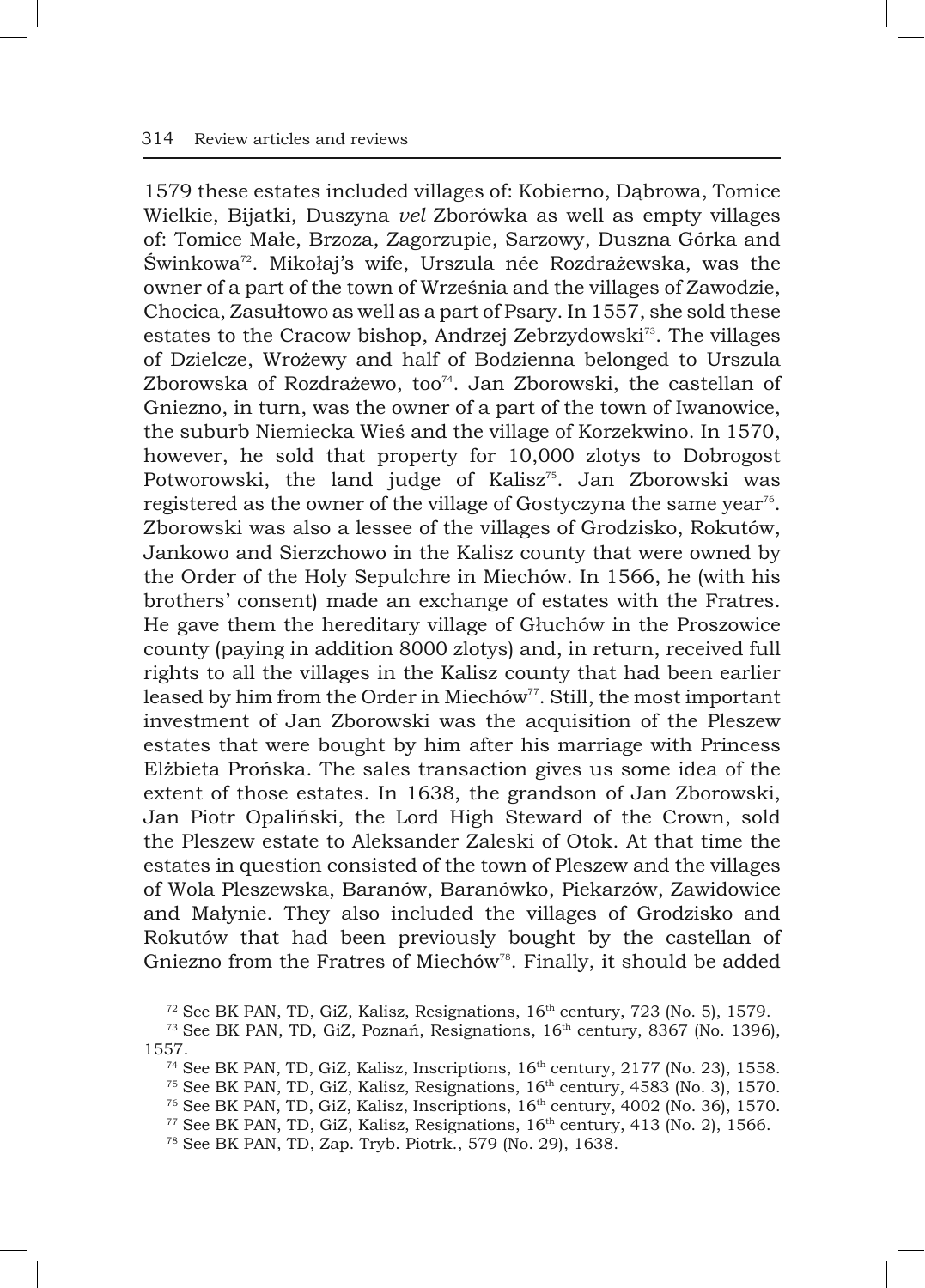that the third wife of Jan – Katarzyna née Konarska, owned half of the city of Zduny as well as the villages of Baszków, Bestwin, Ruda and Dzierżanowo in the Pyzdry county<sup>79</sup>.

One should not also forget that the Zborowskis' latifundium was enlarged in the second half of the  $16<sup>th</sup>$  century by the landed estates of the wives of the sons of Marcin, the castellan of Cracow. I mentioned earlier the estates that were inherited by the wives of Marcin, the castellan of Krzywiń, Jan, the castellan of Gniezno, and Samuel, the outlaw. It is worth recalling here that Piotr Zborowski, the voivode of Cracow, took over half of the inheritance of his father- -in-law, the castellan of Wojnicz, Mikołaj Myszkowski, on behalf of his wife. We know for certain that Piotr and Barbara Zborowski were the owners of half of the Spytkowice estates in the Oświęcim and Zator counties. Andrzej Zborowski's wife, Barbara née Jordan, owned even greater estates. In 1597, she inherited after her parents such land estates as half of the Melsztyn demesne (the other half was given to her sister Magdalena, the widow of the castellan of Sandomierz, Stanisław Sobek of Sulejów)<sup>80</sup>. In 1629, the only living son of Barbara Zborowska née Jordan – Andrzej, the castellan of Oświęcim, owned half of the castle in Melsztyn, half of the town of Zakliczyn and 18 villages as well as parts of three villages<sup>81</sup>. We should not also forget that already in the period when the rank of the family was lower, the same Andrzej Zborowski, for obvious reasons using the title of the 'Earl on Melsztyn', bought in the years 1624–1625 considerable estates in the Kiev voivodship. It was the Trypol estate with the town of Trypol and the town of Iwnica as well as the villages of Hrabolew, Kleszczówka, Siażątka and Stare Sioło. It is worth adding that although in 1633 Trypol was sold to Maksymilian Brzozowski, Iwnica was kept by the Zborowski family until the outbreak of the Chmielnicki (Khmielnicky) Uprising<sup>82</sup>. Finally, Marcin Zborowski also tried to acquire the Rytwiany landed estate from Hieronim Łaski. Yet, to buy the 'Zborowskis' family nest', he borrowed money from Andrzej Tęczyński (died 1561), later castellan of Cracow, to whom he pledged Rytwiany with

<sup>79</sup> See BK PAN, TD, GiZ, Wschowa, part 2, 533 (No. 205), 1614.

<sup>80</sup> See ANK, CCI No. 161, pp. 966–967.

<sup>81</sup> See *Rejestr poborowy województwa krakowskiego z roku 1629*, elaboration W. Domin, J. Kolasa, E. Trzyna, S. Żyga, ed. S. Inglot, Wrocław 1956, pp. 210, 212, 217–220, 224, 232, 249, 266–267, 275–276.

<sup>82</sup> See H. Litwin, *op. cit.*, p. 180.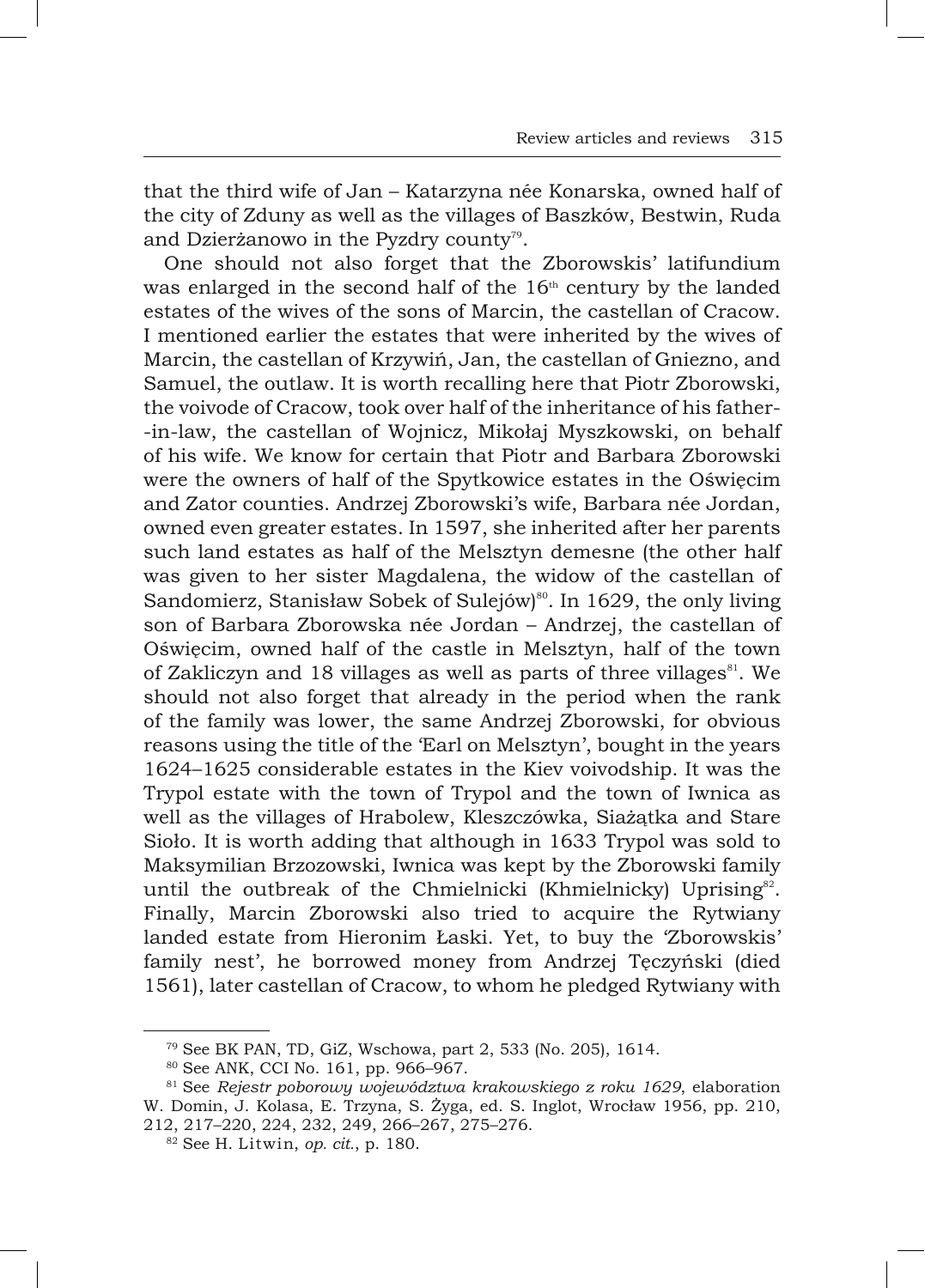surroundings. The Tęczyńskis did not want to be repaid and kept the Rytwiany demesne in their hands until the end of their family in 1637. Marcin Zborowski's attempt to acquire the Pilica demesne failed, too. The town of Pilica with the surrounding villages were bought by the bishop of Cracow, Filip Padniewski, for his brother Wojciech, later castellan of Oświęcim.

As we can see, the castellan of Cracow, Marcin Zborowski, earned a huge fortune and laid foundations for the greatness of his family. Yet, the necessity to divide Marcin's inheritance between his sons and grandchildren (the sons of Marcin) significantly weakened economic position of the family. Maintaining current position of the family required royal grace and exploitation of royal lands. This, in the long run, was lacking. Ewa Dubas-Urwanowicz presented the participation of representatives of the Zborowski family in the political life of the Polish state (from 1569, of the Polish-Lithuanian state) in the  $16<sup>th</sup>$  century in a very detailed way. We cannot disagree with her view of the discussed issues. Thus, it is worth highlighting some of the Authoress's conclusions here. It is obvious that the protection of Marcin and Piotr's uncles, Krzysztof and Mikołaj Szydłowiecki, hugely influenced the beginnings of the Zborowskis' career. After the death of both Szydłowieckis, the Zborowskis were involved in the reformist movement of the middle-class nobility as they saw it a way to their future careers. Especially Marcin Zborowski turned out to be a clever political player who, navigating between the nobility and the monarch, managed to accumulate huge fortune and reached for the highest office in the hierarchy of secular senators, the castellan of Cracow. His position in the state was so strong that he could hand over to his sons all the royal tenures he possessed. It is particularly worth emphasizing that after the death of Marcin, his sons, led by Piotr, the voivode of Sandomierz and later voivode of Cracow, were able to make two candidates supported by them being elected to the Polish throne. Still, both elections involved huge financial resources and led to considerable indebtedness of the Zborowskis' wealth. Yet, Henry of France (de Valois) was too short a king for the Zborowski family to receive at least a partial reimbursement of the election costs. The election of Stephen Báthory was even a bitterer disappointment for the brothers. The new ruler did not feel obliged to them and made Jan Zamoyski his main advisor and collaborator. The conflict with the king and his favourite led the Zborowski family to a real political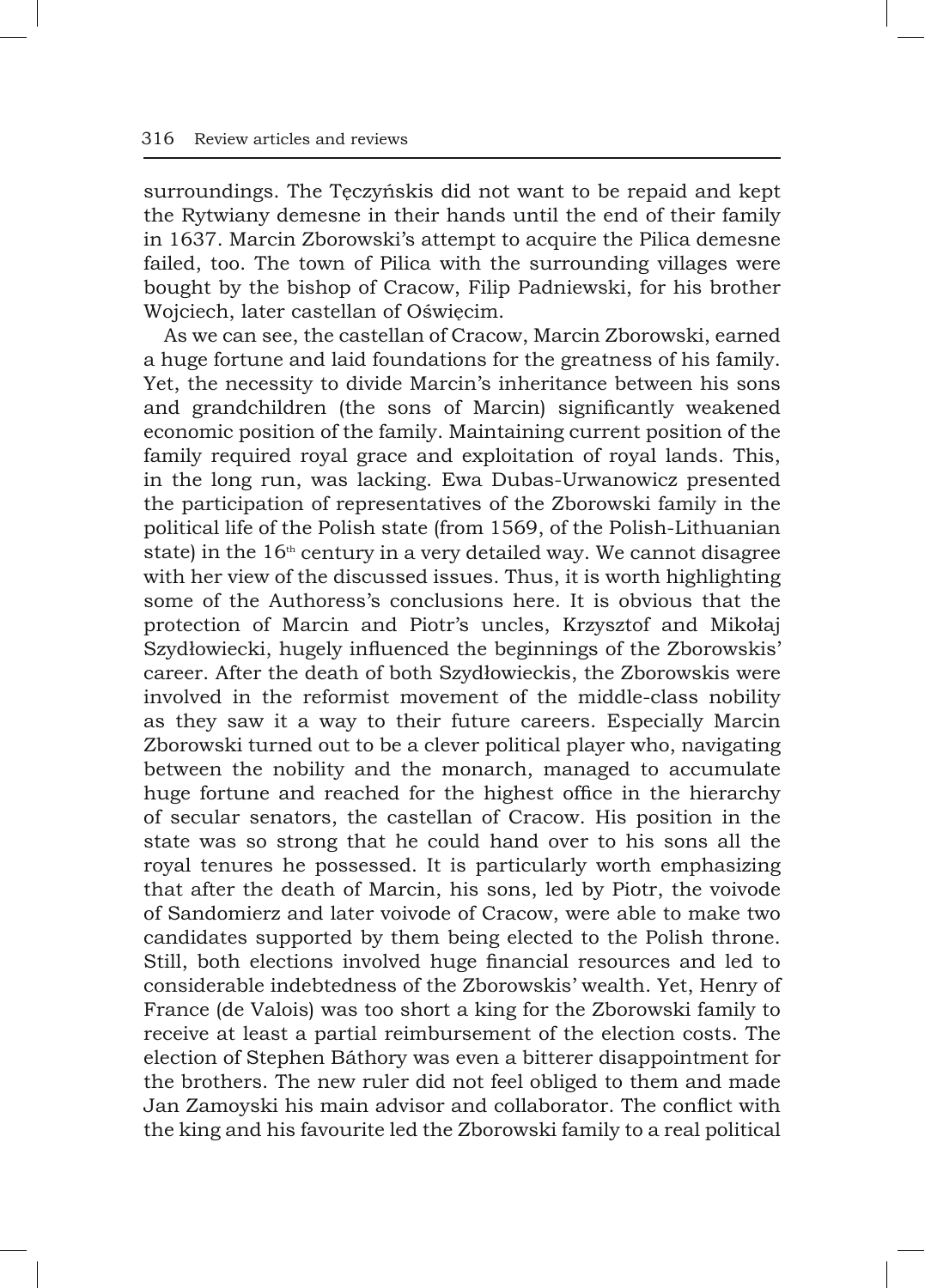disaster (decapitation of Samuel, infamy of Krzysztof). However, it was the failure of their candidate for the crown, Archduke Maximilian, during the third interregnum that put an ultimate end to their political hopes. The political collapse coincided with the progressing impoverishment of the family. The indebted sons and grandsons of Marcin Zborowski were selling off inherited properties. Only Jan, the castellan of Gniezno, and his nephews – the sons of Andrzej and Samuel, thanks to their mothers' inheritance after the castellan of Cracow, Spytek Wawrzyniec Jordan, were still the representatives of the wealthy nobility.

Ewa Dubas-Urwanowicz responded to the question who the Zborowski's were: statesmen, adventurers or traitors, as follows: 'Definitely they were not statesmen. They were active in the public and military fields primarily because of their personal careers or the desire to strengthen the position of the entire family. They supported political programmes of the rulers when it was beneficial to them. The castellan of Cracow, Marcin, and his three sons: Andrzej, Krzysztof and Samuel, were adventurers. Their excesses, attacks on the road, murders, actions under the influence of emotions excluded them from the group of people regarded to be serious politicians. Marcin evolved thanks to his cooperation with the king which he started from the end of the fifties. He began, though not selflessly, to participate in public life with a positive effect on the state. A similar positive public activity may be seen in Piotr's personal career during his diplomatic mission to Turkey and the first interregnum. The military activity of Jan Zborowski may be assessed very positively. Still, he cannot be called a statesman. Perhaps because of the lack of proper abilities. The black legend of the family, however, was built primarily by Krzysztof and Samuel. There is no doubt that both of them acted against the interests of the Polish-Lithuanian state. The first was intriguing at the imperial court against Stephen Báthory, the crowned king recognised by all citizens. The second was provoking, for personal reasons, a war with Turkey which was to bring benefits to the Empire, not the Republic of Poland' (pp. 698–699). We must totally agree with the above-mentioned conclusions.

Finally, we should refer to other mistakes and inaccuracies of the reviewed work. Most of them may result from too fast, and therefore inaccurate, editing and correction. Nevertheless, both the publisher and the Authoress herself should be blamed for all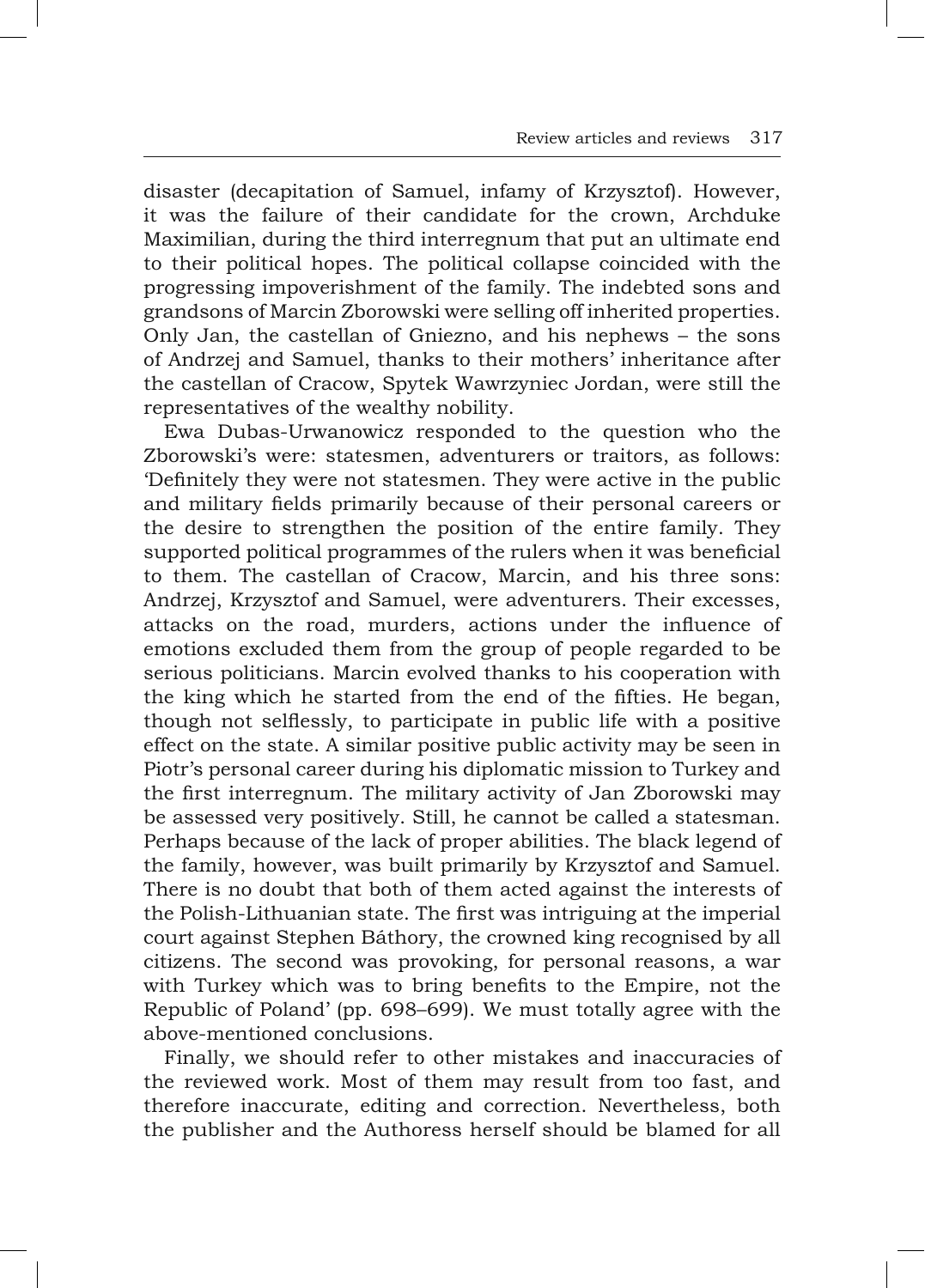of them. Let's start with family relationships. Zofia Zborowska née Tęczyńska was by no means the sister of Katarzyna Radziwiłł née Tęczyńska (p. 69). She was her distant relative. The mother of Hieronim Szafraniec, the second husband of Zofia Zborowska, was Zuzanna Buczacka, not Anna of Chodecz (pp. 89–90, 765). The Szydłowieckis who were the guardians of Marcin and Piotr Zborowski were not their brothers-in-law (p. 91) but uncles. Piotr Kmita was not a kinsman of Jan Tarnowski (p. 119) but his close relative (he was his nephew as the son of a much older half-sister of the hetman). Similarly, Dymitr Sanguszko, who according to the Authoress was the kinsman of Prince Konstanty Wasyl Ostrogski (p. 159), was, in fact, his relative (his grandmother, Princess Maria Ostrogska, was the sister of Konstanty, the father of Konstanty Wasyl). Stanisław Sobek of Sulejów and Marcin Zborowski were also relatives (Sobek was the grandson of Anna Szydłowiecka, the sister of Elżbieta, the mother of Zborowski). A similar remark should be made to the Górkas. The last representatives of this family – Łukasz, Andrzej and Stanisław, were not kinsmen of the Zborowskis (pp. 361, 536, 694) but their relatives (the Górka's grandmother – Zofia née Zborowska, was the sister of Marcin, the castellan of Cracow, and Piotr, the castellan of Sandomierz). Zbigniew Ossoliński was by no means Krzysztof Zborowski's brother-in-law (p. 535) but his nephew. The same applies to the brothers of Zbigniew Ossoliński and the Stadnickis, the sons of Stanisław Mateusz (p. 694). It is also obvious that Andrzej and Krzysztof Zborowski were not cousins (p. 673) but uncles to Stanisław Stadnicki called the Łańcut Devil. The same was their relation to Marcin Borek Gostyński who according to the Authress (p. 673) was the Zborowskis' kinsman. Another nephew of the Zborowski brothers – the son of the castellan of Santok, Wojciech Ostroróg Lwowski, was Marcin, not Jan (p. 361). To make matters more confusing, on p. 645 it is stated that Marcin Ostroróg Lwowski was the uncle of the Zborowski brothers.

It should be also noted that the Bishop of Kujawy (Włocławek), Hieronim Rozdrażewski, was not connected to the Zborowski family through the marriage of Marcin, the castellan of Krzywiń, with Urszula Rozdrażewska (p. 536). It is also an exaggeration to call him a close kinsman of the Zborowskis (p. 657). He and the wife of the castellan of Krzywiń were distant relatives (their grandparents were brothers). At this point the question arises whether all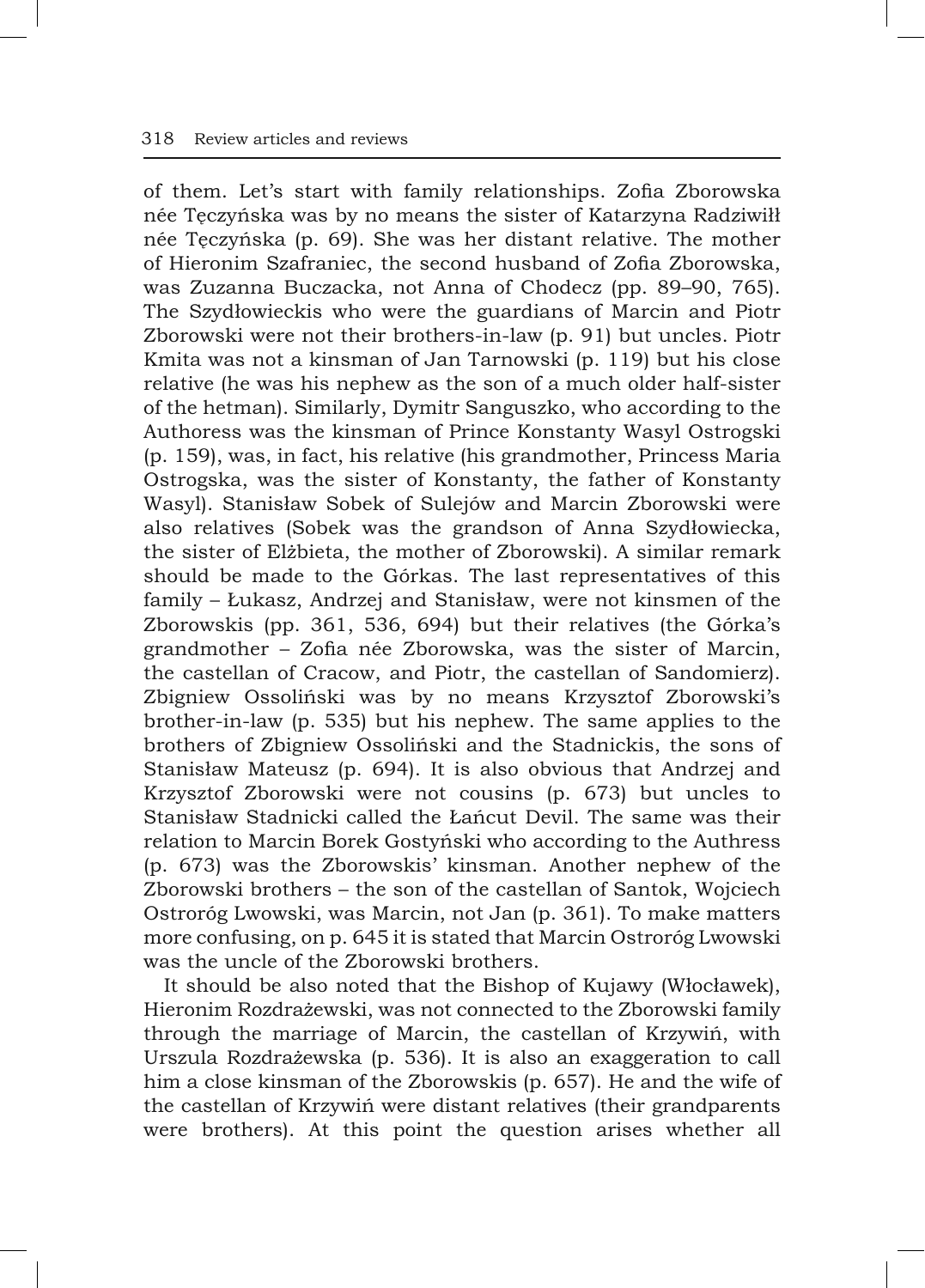representatives of the families of the Zborowskis' wives and daughters may be considered their kinsmen. For example, it seems unjustified to call Stanisław Szafraniec the Zborowskis' 'kinsman' (pp. 361, 540) as he was Hieronim's, the second husband of Zofia Zborowska, paternal first cousin once removed. Exactly the same objection can be applied to Spytek Wawrzyniec Jordan (pp. 394, 428, 489) the first cousin once removed of the Cracow castellan, Spytek Wawrzyniec, whose daughters were the waives of Andrzej and Samuel<sup>83</sup>. It is also worth reminding that the sons of Mikołaj 'the Black' Radziwiłł were not the first cousins of the sons of Mikołaj the Red' Radziwiłł (p. 487). The same remark applies to Mikołaj 'the Orphan' (the son of 'the Black') and Krzysztof 'the Thunder' Radziwiłł (the son of 'the Red') (p. 641). Two substantive errors are included in the statement that Stanisław Maciejowski, the voivode of Lublin, voiced the speech to King Henry on behalf of his sister, Katarzyna Maciejowska, the widow of Andrzej Wapowski (p. 290). In fact, Mikołaj Maciejowski, who was not Katarzyna's brother, was the voivode of Lublin at that time. Yet, on p. 292, when informing about his death in March 1574, the Authoress calls him correctly Mikołaj and defines as the cousin of Wapowski's wife (Mikołaj was the first cousins of Katarzyna's father, Stanisław, the castellan of Sandomierz). Finally, the first wife of Hieronim Szafraniec, the starost of Checiny – Regina, was not called 'of the Lithuanian princes' (p. 157) as such a name was reserved for her elder brother Jan who was legitimised by Pope Julius II. She used her mother's name – Ochstat. The contemporaries, however, usually called her Regina, the daughter of King Sigismund I. As regards genealogical issues, one must also mention that the Authoress is persistent in calling Samuel, the outlaw, the youngest son of the castellan of Cracow, Marcin (pp. 301, 382, 385, 388, 405, 416, 442, 453, 500, 514).

Moreover, Piotr Kmita was not the voivode of Poznań (p. 52). Marcin Ostroróg Lwowski was not the castellan of Kamieniec (p. 395) but of Kamień. The Wieluń chamberlain mentioned on p. 445 was not Jerzy but Piotr Boksa Radoszewski. Andrzej Górka never held the office of the Poznań voivode (pp. 452, 611). In June 1586 and later

<sup>83</sup> The father of Spytek Wawrzyniec, the castellan of Cracow – the castellan of Wojnicz, Mikołaj, was the brother of the castellan of Biecz, Jan, Spytek Wawrzyniec's grandfather, the Cracow master of the pantry and the starost of Nowy Sącz.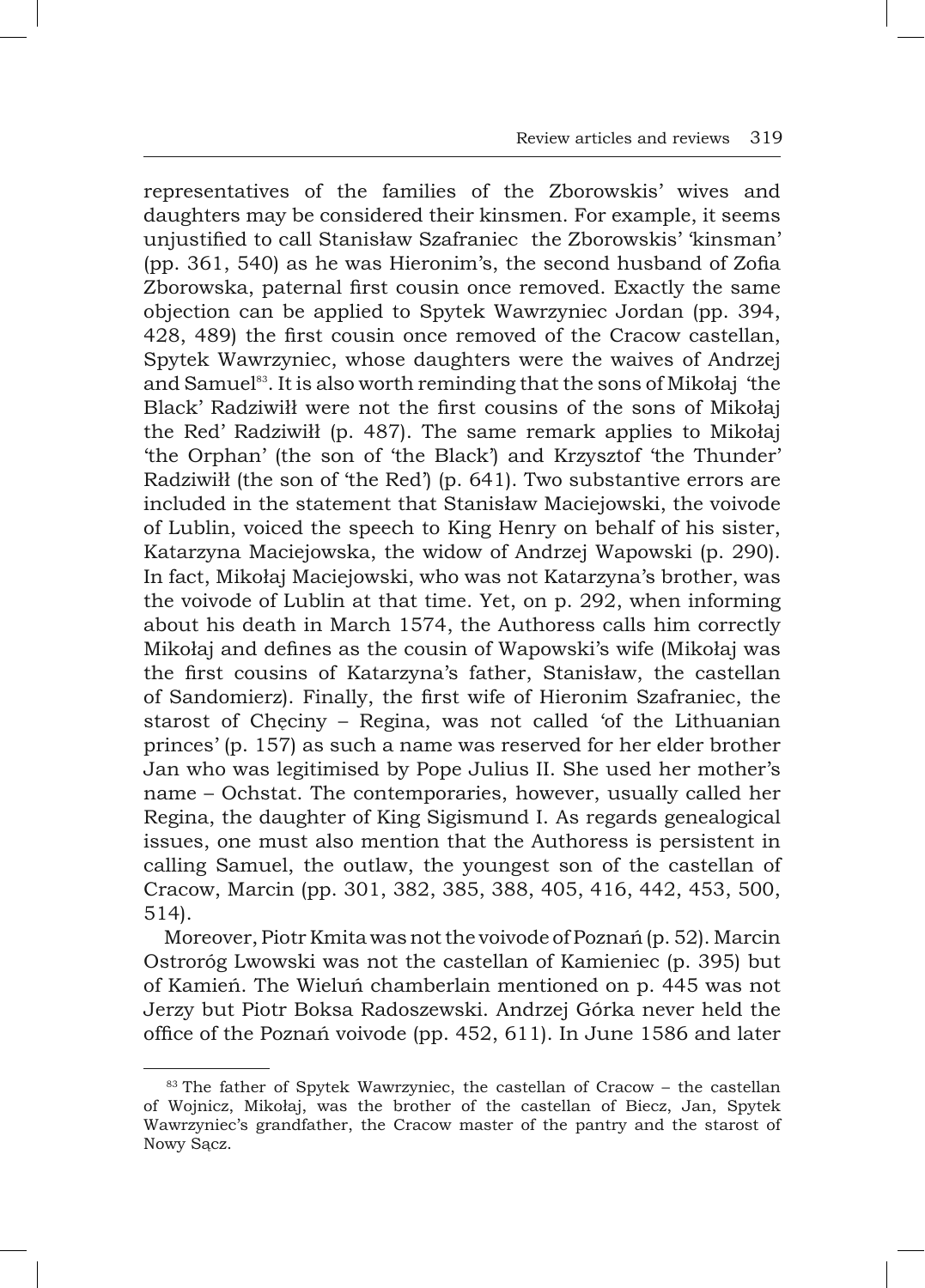he could not have held any office because he died in 1583 (as the castellan of Międzyrzecz). The then-mentioned voivode was his younger brother – Stanisław. Jan Dymitr Solikowski was not the archbishop of Gniezno (p. 472) but of Lwów. Stanisław Radzimiński could not have held the office of the castellan of Czerwińsk (p. 586) nor the voivode of Czersk (p. 653) as there were no such dignities in the modern era in Poland. Prince Janusz Ostrogski was never the castellan of Wołyń (p. 586). In 1587, this office was held by Michał Myszka Warkowski. Similarly, Cardinal Jerzy Radziwiłł was never the bishop of Płock (p. 638), Szymon Szczawiński – the voivode of Inowrocław (p. 587), and Gabriel Hornostaj – the voivode of Bracław (p. 270). In 1587, Mikołaj Firlej could not have been the voivode of Cracow because at that time this office was held by Andrzej Tęczyński (p. 616). Jan Dulski was the grand crown treasurer and the castellan, not the voivode, of Chełmno (p. 652). Mikołaj Zborowski was the starost of Szydłów, not Szydłowiec, as on pp. 48 and 224 as well as in the index. Stanisław Tarnawski, not Tarnowski, was the standard-bearer of Sanok mentioned by the Authoress on p. 602. It is also untrue that Piotr Zborowski was the castellan of Wojnicz at the time of his father's death (p. 185). He was appointed to the office only as late as 1567. As for Mikołaj Herburt, who during the third interregnum replaced Jan Zamoyski as a commander of the borderland army, should be called 'Dziedziłowski' or the chamberlain of Halicz (pp. 580, 583, 585). Prince Iwan Połubiński, a member of the legation to Paris in the retinue of the Gniezno castellan, was called Proński (p. 279). Iwan, the hospodar marshal who died in 1556, was not the above-mentioned Połubiński, too (p. 758). Lew Sapieha never used the name of Leon (p. 586). The Mniszechs were of Wielkie Kończyce, not of Kończyce (p. 586). Similarly, the Sobeks were calling themselves 'of Sulejów', sometimes 'of Sułów', but never 'of Sułowice' (p. 226). Stanisław Zaremba of Kalinowa, not Stanisław Kalinowski Zaremba of Kalinów as mentioned on p. 276 (similarly on p. 744) was a member of the parliamentary delegation of Jan Zborowski. Moreover, the castellans of Kamień and Lwów mentioned on p. 632 are respectively Marcin Ostroróg Lwowski and Jan Sienieński. In 1587, Adam Baliński was the starost of Kruszwica (p. 643) while Joachim Ocieski was the starost of Olsztyn (p. 597). It is also worth noting that there was no Janusz in the Koniecpolski family at all (p. 73).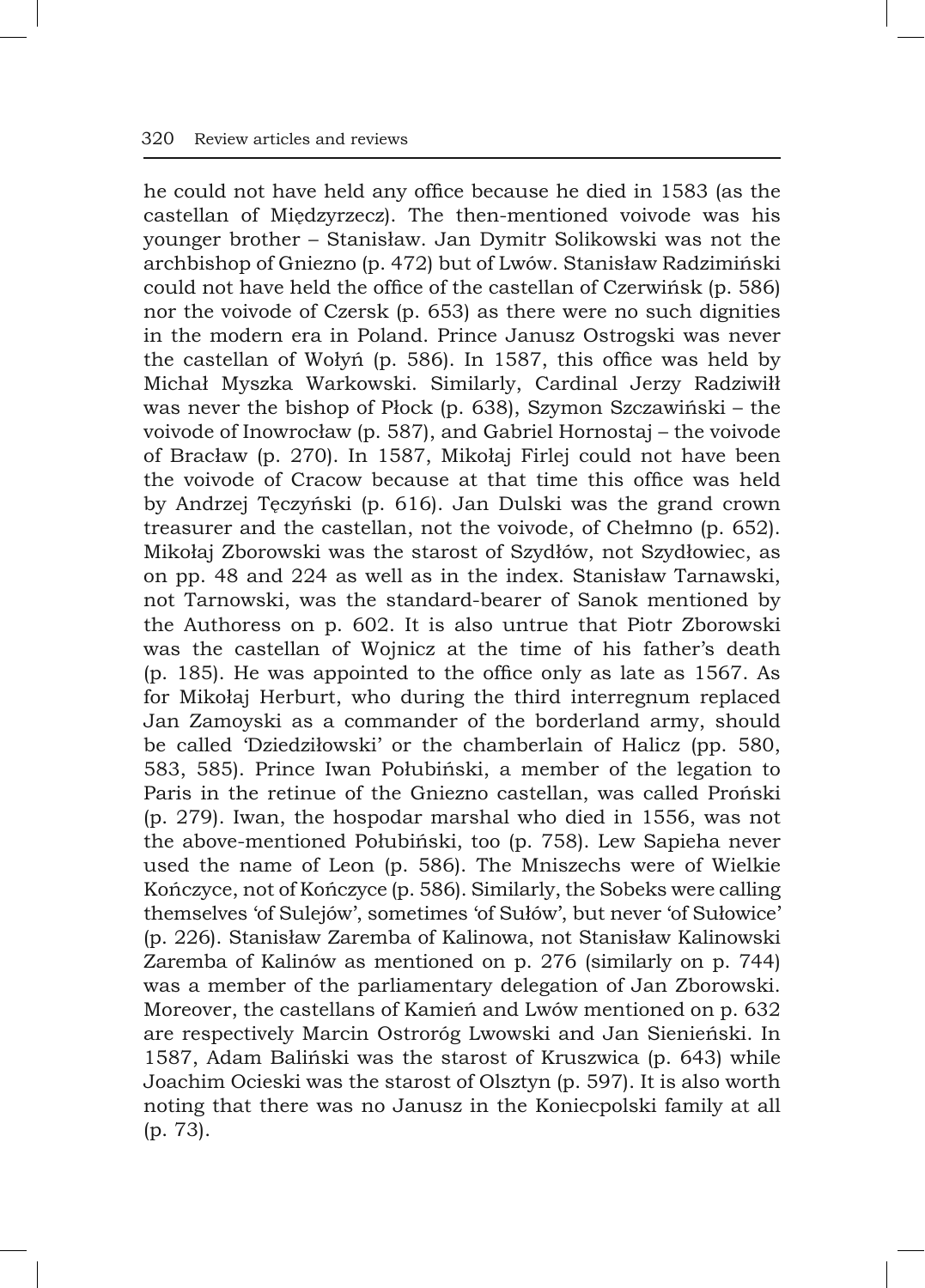It is not true that Samuel Zborowski attacked Jan Tęczyński with a saber which (as one may presume) hit the intervening Andrzej Wapowski in head (p. 289). It is indisputable that Wapowski received blows with a pickax. In a description of the incident there is also no information that Jan Tęczyński was a close kinsman of Samuel being the brother of Zofia, the wife of late Mikołaj, the starost of Szydłów. The Authoress stated that Samuel Zborowski was 'accused of the murder of Andrzej Wapowski, the castellan of Przemyśl' (p. 289) which may suggest that there were any doubts who was the murderer in this case. Marcin Zborowski, the son of the castellan of Cracow, could not have tried to renounce the tenure (p. 225) as he did not have any. Yet, he resigned from the castellany of Krzywiń at the time. His resignation from the office, however, was not accepted by Sigismund August. Marcin Zborowski could not have sold Małogoszcz to the Sobeks (p. 92) as it was a royal land. Prince Ilia Ostrogski did not fall ill in August 1539 (p. 157) because already in February that year he was thrown from the horse by Sigismund August at the knight's tournament. On that occasion he suffered serious internal injuries, the direct cause of his later illness and death. It is not also true that Prince Dymitr Wiśniowiecki was one of the candidates for Halszka's of Ostróg hand (p. 158). What is more, the statement that Krzysztof Szydłowiecki owned the royal lands of 'Łuków in Podlasie, Sochaczew and Gostyń in Mazovia, Sieradz in Greater Poland' (p. 94) is completely untrue. Without going into obvious details, we should only state that although in the Old Polish times the starosts and castellans of Gostynin were called 'of Gostyń', one must remember that they officiated in the town of Gostynin in the Rawa voivodship. The Dubno court mentioned on p. 371 was not located in Wołyń but in the Grodno county of the Troki voivodship (it was a part of the Wołpa lease). On pp. 548 and 693 there was given false information that the Habsburgs' part of Hungary was part of the Empire. Hungary never belonged to the German Reich. The third Livonia campaign of Stephen Báthory during which the Polish-Lithuanian army besieged Psków should not be called the 'expedition on Moscow of 1582' (p. 19). Krzysztof Zborowski could not have come to the election of 1587 'with the foreign contingent' (p. 635) as it is a term introduced by Władysław IV Vasa's military reforms. We should also add that one of French courtiers of Henry of France (de Valois) was not Albert Retz de Conti (pp. 286, 760 – de Condi) but Albert de Gondi (1522–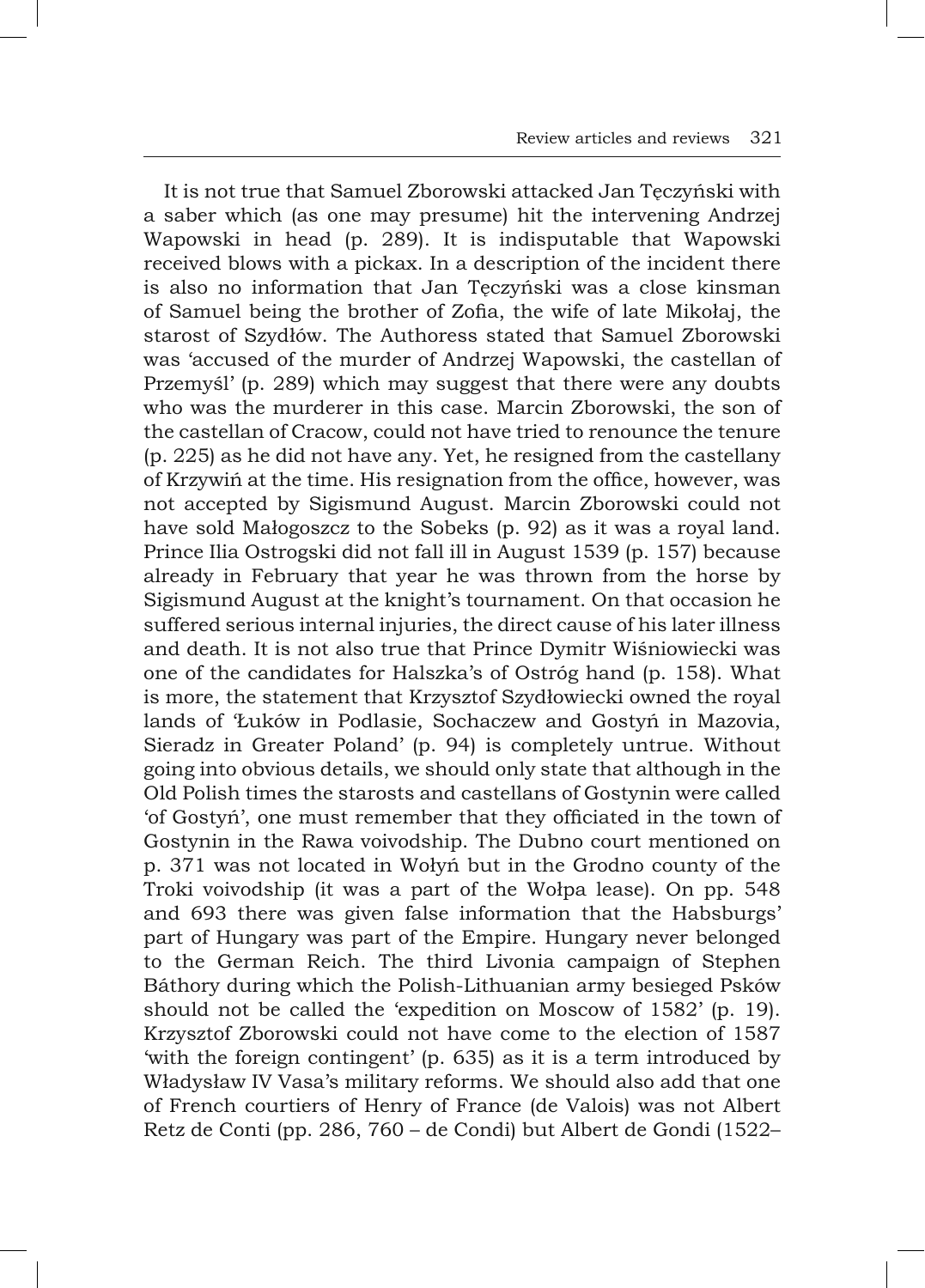1602), First Duke de Retz, the protoplast of the well-known French aristocratic family and the grandfather of the famous memoirist – Jean François Paul de Gondi, Cardinal de Retz.

It is untrue that 'the Primate nominated Maximilian II the King of the Republic of Poland' (p. 342), that Sigismund III Vasa was nominated 'the King of the Crown and Grand Duchy of Lithuania' (p. 640) or that 'he was elected the King of Polish Republic' (p. 649). The proper title of the rulers of Polish-Lithuanian Commonwealth was: king of Poland. Piotr Zborowski, the son of Marcin (an adult man), not, Piotr Zborowski, the son of Mikołaj as the Authoress claims (pp. 341, 516) (a child, than a teenager), participated in the election of Stephen Báthory and the Lublin sejmik of November 1584. The Authoress is completely wrong when stating that Krzysztof Zborowski imprisoned Bogdan IV, the hospodar who in 1572 escaped from Moldova, because he promised him the hand of one of his younger sisters (p. 255). Firstly, all Zborowski's sisters were married at the time, secondly – the source quoted by the Authoress clearly shows that it was Bogdan to promise his sister's hand to Zborowski, the commitment he later withdrew of (the incident in question was truthfully described in another place in the book on pp. 50–51). It is not also true that during the reign of Stephen Báthory four Zborowski brothers died (p. 542). In fact, only Piotr and Samuel died at that time as Marcin and Mikołaj had already died during the reign of Sigismund August. If in 1593 Krzysztof Zborowski stayed in Odolanów, he certainly visited his brother Jan, not Andrzej, as on p. 687. I also doubt whether Piotr Zborowski, the son of Andrzej, that was born probably around 1500, was studying in Königsberg in the years 1545–1546 (p. 72). It was Duke Jan Albrecht of Mecklenburg, not Jan Albrecht Hohenzollern (p. 199), who in 1566 made an attempt to obtain the governorship in Prussia and take care of the impotent Duke Albrecht.

The information that Walenty Dembinski resigned from the Grand Crown Chancellor office (p. 364) should be given together with the information that he received the office of the castellan of Cracow instead. Similarly, when the Authoress describes attempts that were made to reconcile Jan Zamoyski with Mikołaj Mielecki (p. 488) the information should be given that Mielecki accused his brother-in-law (both of them were married to daughters of Mikołaj 'the Black' Radziwiłł) of interfering with military issues and accepting the Grand Crown Mace he himself had resigned from. The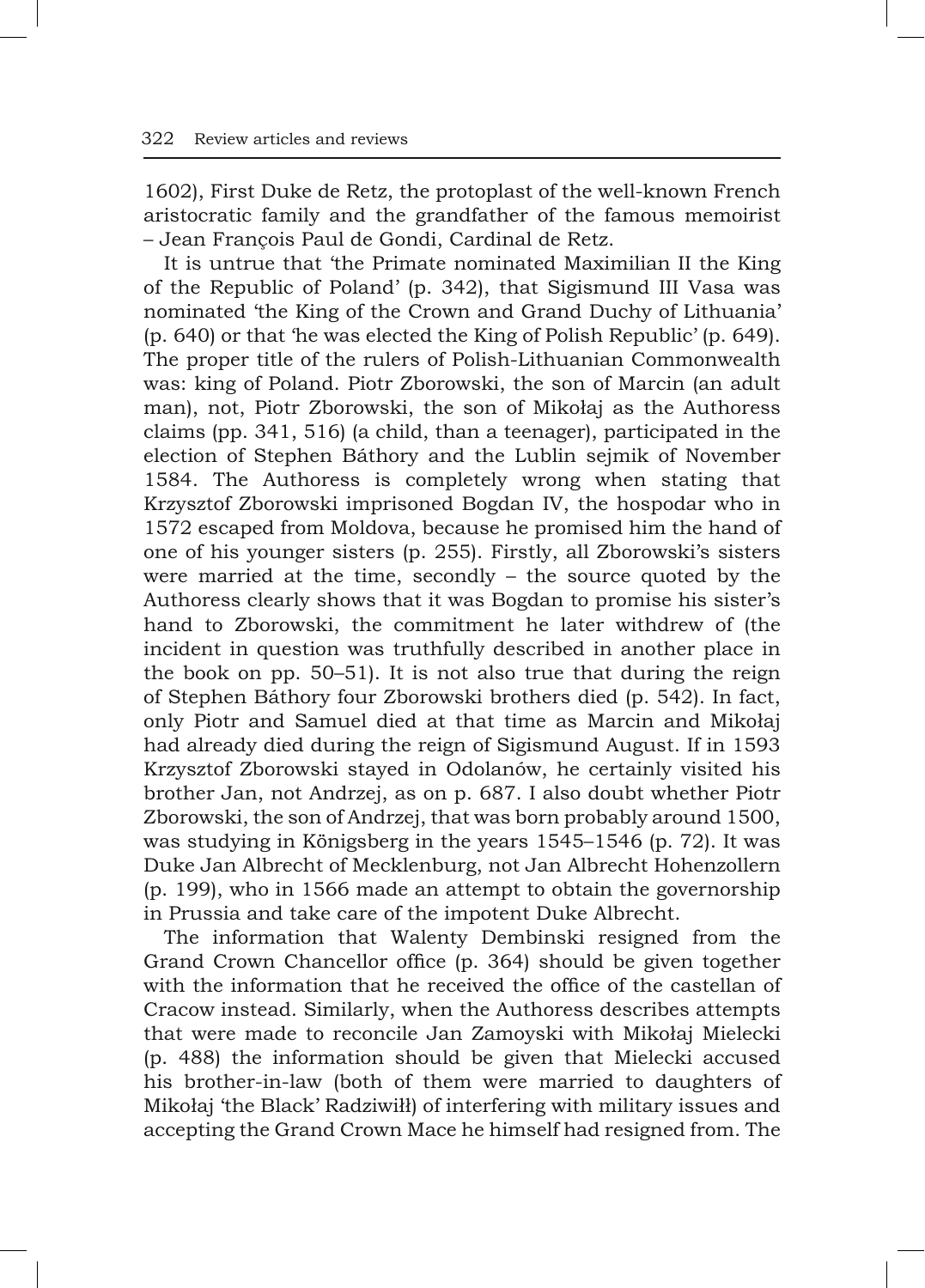source information quoted by the Authoress to explain the cause of the hostility between the Mniszechs and the Zborowskis (p. 272) should be supplemented with the statement that the rich widow mentioned here was Barbara née Mniszech, the hand of whom unsuccessfully tried to obtain Andrzej Zborowski after the death of her first husband, Łukasz Nagórski (died 1571). Eventually, Barbara married Jan Firlej, the Grand Crown Marshal and the voivode as well as the starost of Cracow. It was the probable cause that made the Zborowski family turn against Firlej and question his leadership in the Protestant camp during the first interregnum. It is not also clear which of the sons of Hrehory (Grzegorz) Chodkiewicz wanted to marry Princess Elżbieta Prońska who eventually became the wife of Jan Zborowski. On pp. 43 and 227 we may read that she was engaged to Aleksander while on p. 204 there is information that Andrzej Hrehorowicz was Elżbieta's fiancé. Finally, Andrzej Opaliński, the Grand Crown Marshal, was not the paternal uncle of Jan Opaliński, the castellan of Rogoźno (p. 647). They were very distant relatives.

The publishing house made an effort of providing the reviewed book with an expanded index of persons where basic information about each character was given apart from its surname and first name. The problem is, however, that not only all errors from the main text were transferred to it, but also many new subsequent errors were made. In addition, the index is extremely inaccurate and no all pages are included in it. It is impossible to refer at this point to all the shortcomings and inaccuracies found by me in this part of the discussed work. Thus, only the most shocking examples will be referred to. According to the index, the husbands of Zofia née Chodkiewicz, the alleged daughter of Jan Karol and Zofia née Mielecka, were Prince Michał Czartoryski (died 1582/1583) and Rafał Sieniawski (died 1592) (p. 733). Mikołaj Dorohostajski is consistently called Drohostajski (pp. 733, 735). Jan Fredro is said to be the castellan of Sandomierz (p. 738) while Jerzy Fryderyk Hohenzollern was made the Prussian prince ruling in the years 1577–1604 (p. 743). In a description of Catherine de Medici, Henry III of France (her son) is called Henry II de Valois (her husband) (p. 744). The castellan of Przemyśl, Paweł Korytko, is called Paweł Korytkowski (p. 746). Sędka and Sędziwój of Ostroróg are said to be Sędka and Sędziwój of Ostróg (p. 755). Princess Maria Ostrogska, the grandmother of Dymitr Sanguszko, is called the wife of Andrzej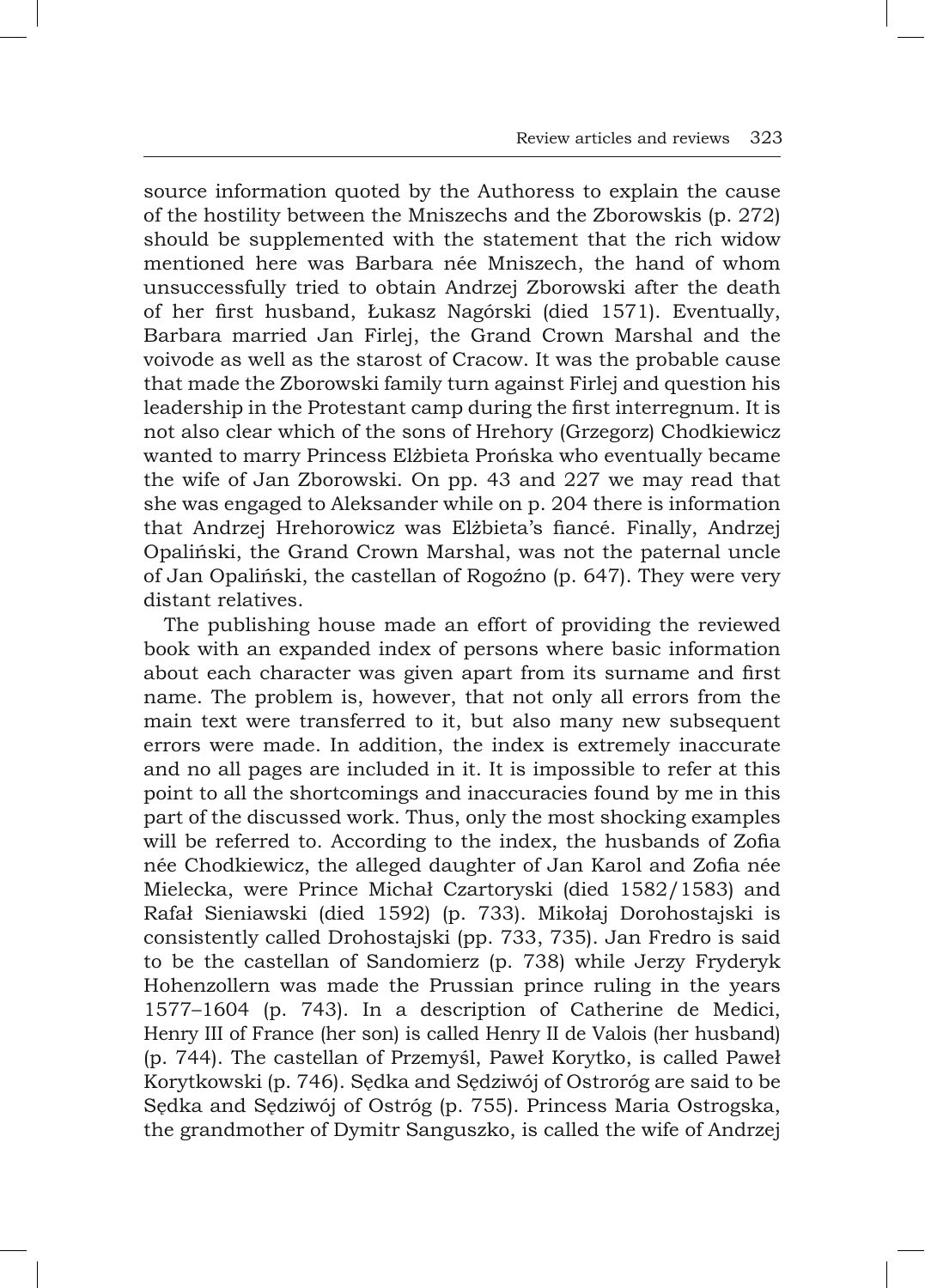Sanguszko Koszyrski (p. 756) while her husband Andrzej was said to be a representative of Niesuchojeże and Łokacze branch of the House of Sanguszko. Marcin Ostroróg Lwowski is not here the grandson of Marcin, the castellan of Cracow, but the son of his sister, Zofia (p. 756). Moreover, a non-existent Elżbieta Prońska née Zborowska, the daughter of Jan, the castellan of Kalisz, appears in this part of the book (p. 758). Stephen Báthory and Sigismund III Vasa are, in turn, kings of the Polish Republic (pp. 764, 778). The authors of the index also recognised that Sigismund I the Old was the youngest son of Casimir IV Jagiellon (p. 778). There are many more examples of that kind. The genealogical table of the Zborowski family placed at the end of the book contains many errors, too. Because I have already presented my reservations towards the genealogy of the family in question, I will only state here that the table also requires a number of, sometimes even very significant, amendments.

All in all, however, all criticisms presented here should not affect the substantive value of the work in question. Regardless of many, sometimes really annoying, mistakes indicated here, Ewa Dubas- -Urwanowicz thoroughly discussed the Zborowskis' involvement in the political life of Poland and the Republic of Poland on a wide background of the events taking place at that time. The book may be recommended to all Readers interested in the history of the Polish and Polish-Lithuanian state in the  $16<sup>th</sup>$  century (especially in the years 1572–1587). Yet, historians and history enthusiasts still have to wait for a real, comprehensive and multi-faceted monograph of the Zborowski family.

## **Bibliography**

### **Archival sources**

Archiwum Główne Akt Dawnych w Warszawie [AGAD]

(The Central Archives of Historical Records)

Metryka Koronna [MK] / The Crown Metrica 11, 12, 14, 15, 17, 19, 24, 76, 95, 96, 99, 101, 108, 109, 111, 113, 134, 135, 181.

Archiwum Narodowe w Krakowie [ANK]

(The National Archives in Cracow)

Castriensia Cracoviensia Inscriptiones [CCI] No. 122, 161.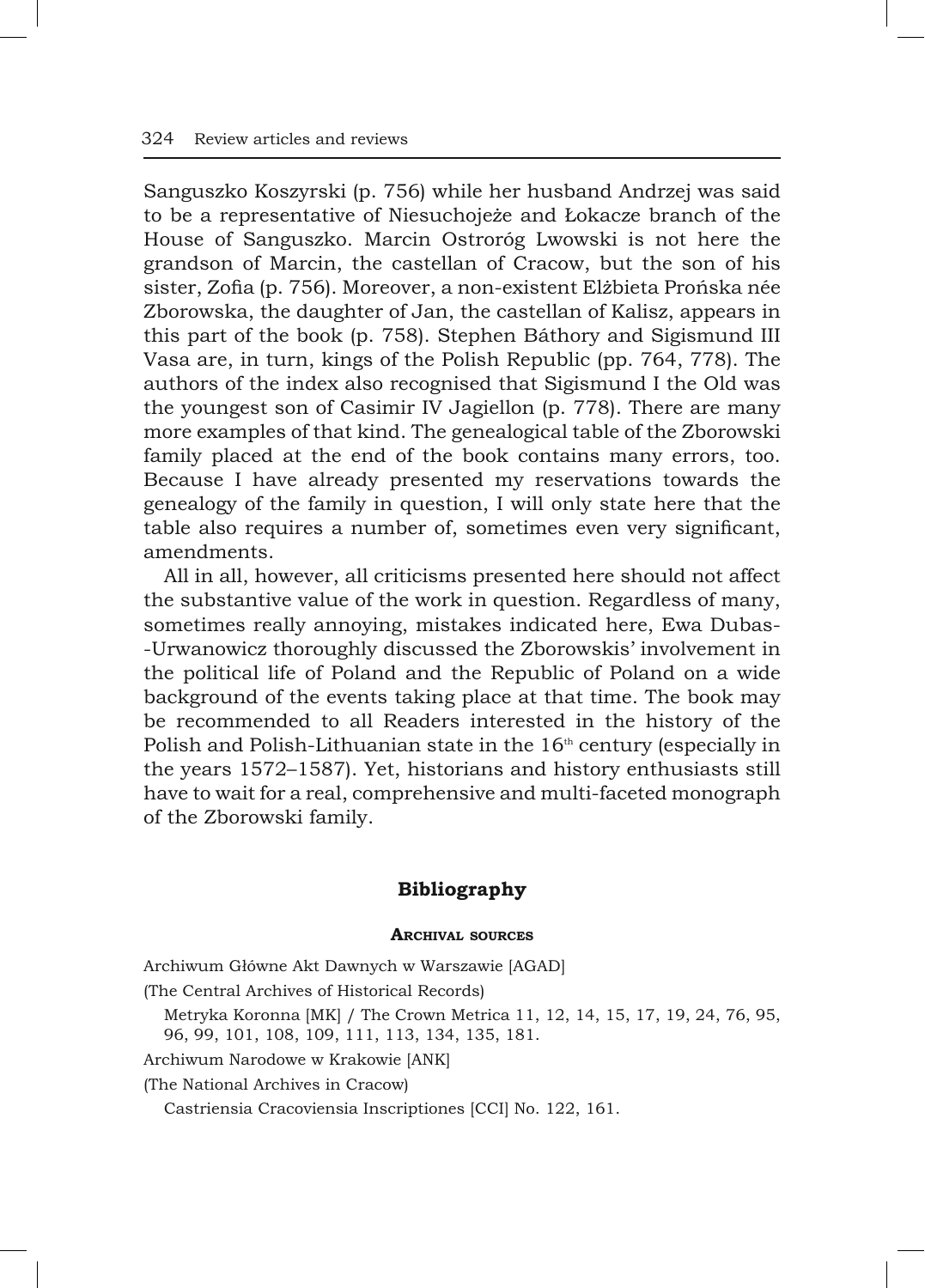Biblioteka Kórnicka PAN [BK PAN] (The Kórnik Library of the PAS) Teki Dworzaczka [TD].

#### **Printed sources**

*Akty zjazdów stanów Wielkiego Księstwa Litewskiego*, vol. I (*Okresy bezkrólewi*), elaboration H. Lulewicz, Warszawa 2006.

Paprocki B., *Herby rycerstwa polskiego*, ed. K.J. Turowski, Kraków 1858.

*Rejestr poborowy województwa krakowskiego z roku 1629*, elaboration W. Domin, J. Kolasa, E. Trzyna, S. Żyga, ed. S. Inglot, Wrocław 1956.

#### **STUDIES**

- Anusik Z., *Kim była hrabianka Dorota von Helfenstein? Przyczynek do genealogii rodzin Kurzbachów i Helfensteinów w XV wieku*, 'Przegląd Nauk Historycznych' 2017, vol. XVI, No. 2, pp. 227–243.
- Baczkowski K., *Kurozwęcki Mikołaj h. Róża (Poraj)*, [in:] *Polski słownik biograficzny*, vol. XVI, Wrocław–Warszawa–Kraków 1971, pp. 273–274.
- Bukowski K., *Stosz Zygmunt z Kounic i Olbrachcic*, [in:] *Polski słownik biograficzny*, vol. XLIV, Warszawa–Kraków 2006–2007, pp. 145–147.
- Chłapowski K., *Realizacja reform egzekucji dóbr 1563–1665. Sprawa zastawów królewszczyzn małopolskich*, Warszawa 1984.
- Dubas-Urwanowicz E., *Koronne zjazdy szlacheckie w dwóch pierwszych bezkrólewiach po śmierci Zygmunta Augusta*, Białystok 1998.
- Dubas-Urwanowicz E., *O nowy kształt Rzeczypospolitej. Kryzys polityczny w państwie w latach 1576–1586*, Warszawa 2013.
- Dworzaczek W., *Genealogia*, vol. II (*Tablice*), Warszawa 1959.
- Dworzaczek W., *Hetman Jan Tarnowski. Z dziejów możnowładztwa małopolskiego*, Warszawa 1985.
- Fałkowski W., *Rytwiański Jan (właściwie Jan z Rytwian) h. Jastrzębiec*, [in:] *Polski słownik biograficzny*, vol. XXXIII, Wrocław–Warszawa–Kraków 1991–1992, pp. 588–592.
- Gąsiorowski, *Ostroróg Dobrogost (właściwie Dobrogost z Ostroroga, także z Lwówka, Lwowski)*, [in:] *Polski słownik biograficzny*, vol. XXIV, Wrocław 1979, p. 499.
- Jusiak P., *Majątki rodziny Firlejów z Dąbrowicy w pierwszej połowie XVI wieku*, Lublin 2011.
- Litwin H., *Napływ szlachty polskiej na Ukrainę 1569–1648*, Warszawa 2000.
- Lubczyński M., Pielas J., *Szydłowiecki Stanisław h. Odrowąż*, [in:] *Polski słownik biograficzny*, vol. XLIX, Warszawa–Kraków 2013–2014, pp. 578–582.
- Łoziński W., *Prawem i lewem. Obyczaje na Czerwonej Rusi w pierwszej połowie XVII wieku*, vol. II (*Wojny prywatne*), 5th ed., Kraków 1957.
- Nowak T., *Ścibor z Borysławic, Łubnicy i Rytwian h. Jastrzębiec*, [in:] *Polski słownik biograficzny*, vol. L, Warszawa–Kraków 2014–2015, pp. 441–442.